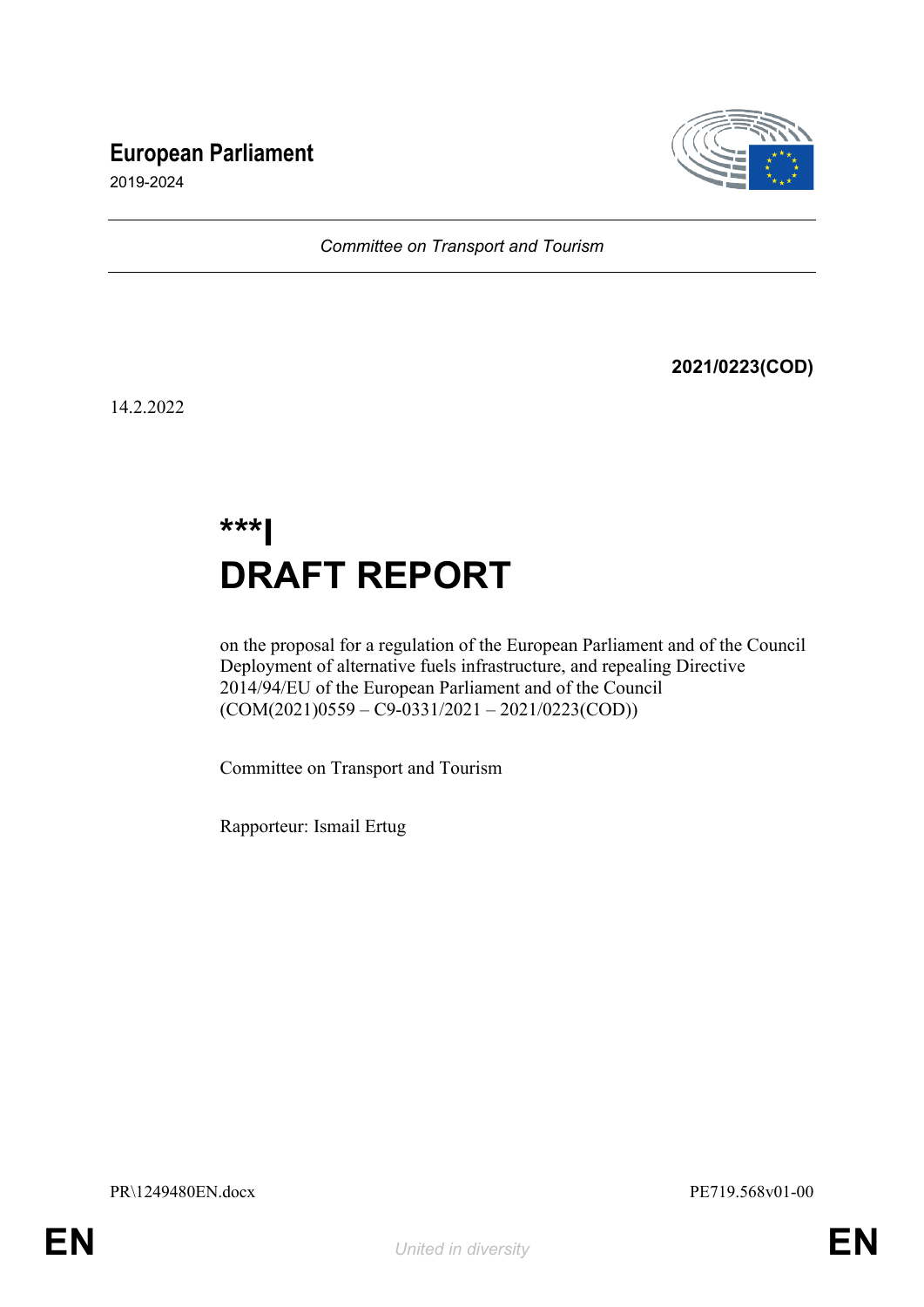### *Symbols for procedures*

- \* Consultation procedure
- Consent procedure
- \*\*\*I Ordinary legislative procedure (first reading)<br>\*\*\*II Ordinary legislative procedure (second reading)
- \*\*\*II Ordinary legislative procedure (second reading)
- Ordinary legislative procedure (third reading)

(The type of procedure depends on the legal basis proposed by the draft act.)

### *Amendments to a draft act*

#### **Amendments by Parliament set out in two columns**

Deletions are indicated in *bold italics* in the left-hand column. Replacements are indicated in *bold italics* in both columns. New text is indicated in *bold italics* in the right-hand column.

The first and second lines of the header of each amendment identify the relevant part of the draft act under consideration. If an amendment pertains to an existing act that the draft act is seeking to amend, the amendment heading includes a third line identifying the existing act and a fourth line identifying the provision in that act that Parliament wishes to amend.

#### **Amendments by Parliament in the form of a consolidated text**

New text is highlighted in *bold italics*. Deletions are indicated using either the symbol or strikeout. Replacements are indicated by highlighting the new text in *bold italics* and by deleting or striking out the text that has been replaced.

By way of exception, purely technical changes made by the drafting departments in preparing the final text are not highlighted.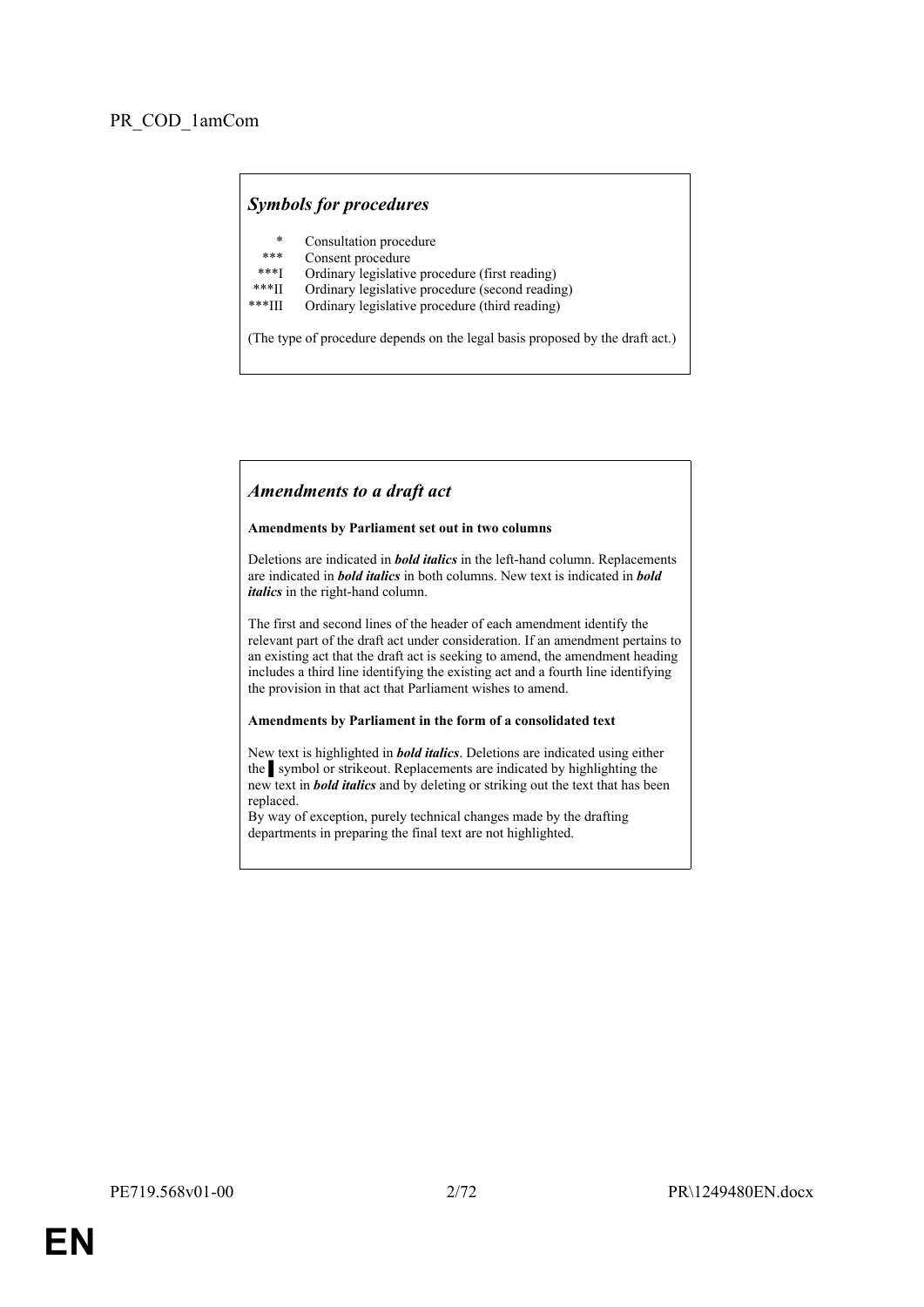# **CONTENTS**

|                                                                 | Page |
|-----------------------------------------------------------------|------|
|                                                                 |      |
|                                                                 |      |
| ANNEX: LIST OF ENTITIES OR PERSONS FROM WHOM THE RAPPORTEUR HAS |      |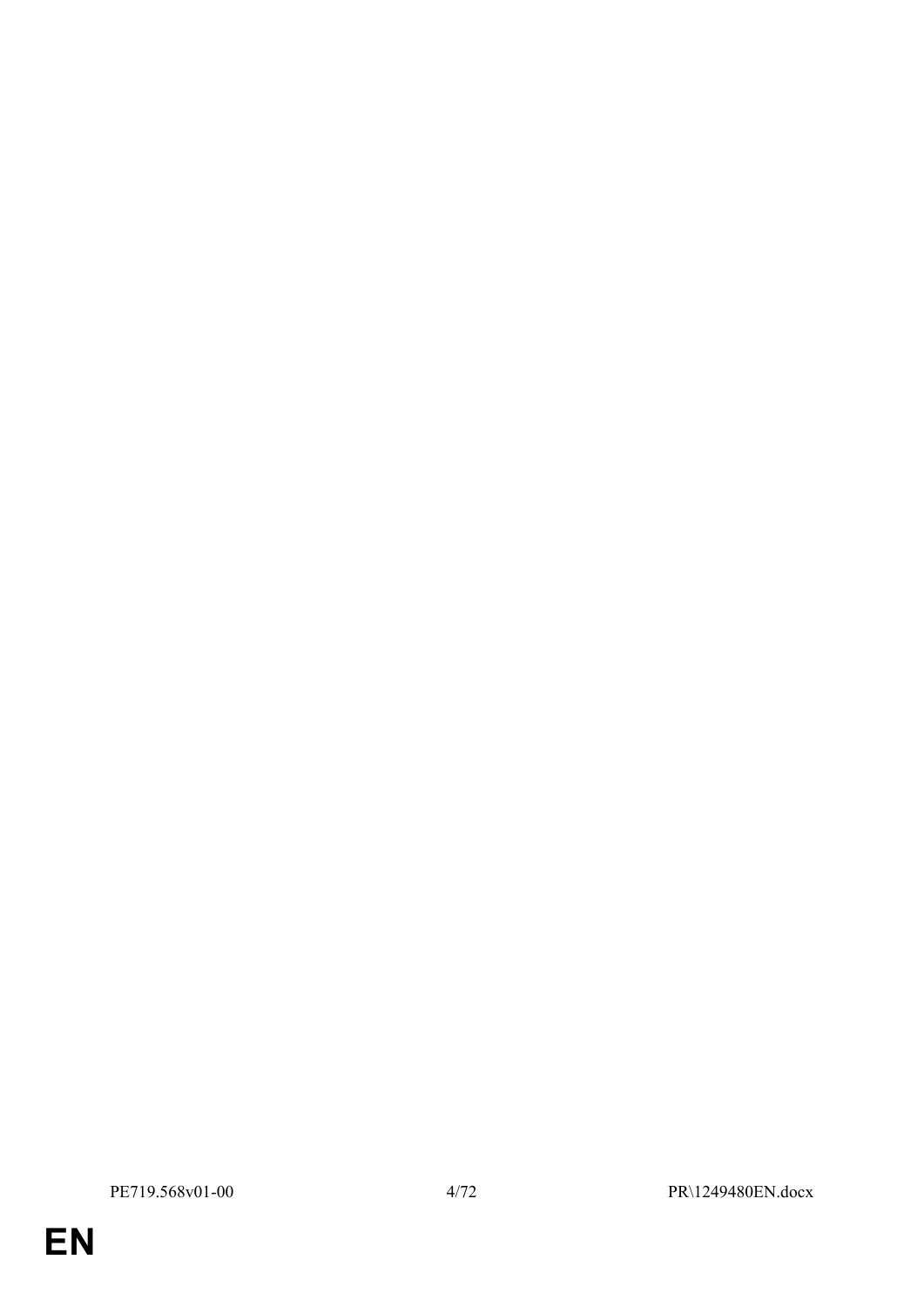# <span id="page-4-0"></span>**DRAFT EUROPEAN PARLIAMENT LEGISLATIVE RESOLUTION**

**on the proposal for a regulation of the European Parliament and of the Council Deployment of alternative fuels infrastructure, and repealing Directive 2014/94/EU of the European Parliament and of the Council (COM(2021)0559 – C9-0331/2021 – 2021/0223(COD))**

### **(Ordinary legislative procedure: first reading)**

### *The European Parliament*,

- having regard to the Commission proposal to Parliament and the Council (COM(2021)0559),
- having regard to Article 294(2) and Article 91 of the Treaty on the Functioning of the European Union, pursuant to which the Commission submitted the proposal to Parliament (C9-0331/2021),
- having regard to Article 294(3) of the Treaty on the Functioning of the European Union,
- having regard to the reasoned opinion submitted, within the framework of Protocol No 2 on the application of the principles of subsidiarity and proportionality, by the French National Assembly, asserting that the draft legislative act does not comply with the principle of subsidiarity,
- having regard to Rule 59 of its Rules of Procedure,
- having regard to the report of the Committee on Transport and Tourism (A9-0000/2022),
- 1. Adopts its position at first reading hereinafter set out;

### **Amendment 1**

### **Proposal for a regulation Recital 1**

### *Text proposed by the Commission Amendment*

(1) Directive 2014/94/EU of the European Parliament and of the Council<sup>43</sup> laid down a framework for the deployment of alternative fuels infrastructure. The Commission Communication on the application of that Directive<sup>44</sup> points to the uneven development of recharging and refuelling infrastructure across the Union

(1) Directive 2014/94/EU of the European Parliament and of the Council<sup>43</sup> laid down a framework for the deployment of alternative fuels infrastructure. The Commission Communication on the application of that Directive<sup>44</sup> points to the uneven development of recharging and refuelling infrastructure across the Union

PR\1249480EN.docx 5/72 PE719.568v01-00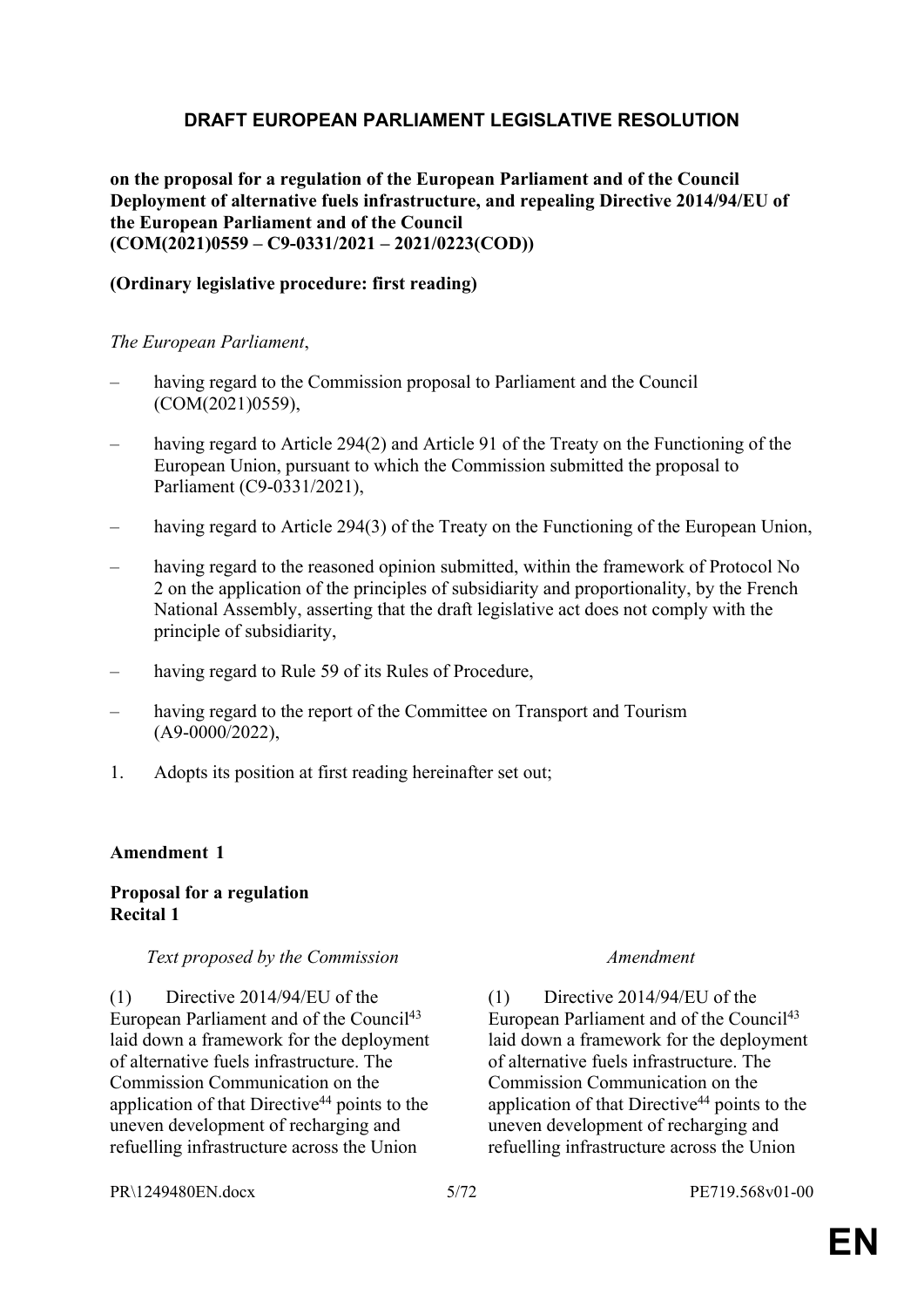and the lack of interoperability and user friendliness. It notes that the absence of a clear common methodology for setting targets and adopting measures under the National Policy Frameworks required by Directive 2014/94/EU has led to a situation whereby the level of ambition in target setting and supporting policies varies greatly among Member States.

 $\mathcal{L}_\text{max}$  and  $\mathcal{L}_\text{max}$  and  $\mathcal{L}_\text{max}$  and  $\mathcal{L}_\text{max}$ 

<sup>44</sup> COM(2020) 789 final. <sup>44</sup> COM(2020) 789 final.

and the lack of interoperability and user friendliness. It notes that the absence of a clear common methodology for setting targets and adopting measures under the National Policy Frameworks required by Directive 2014/94/EU has led to a situation whereby the level of ambition in target setting and supporting policies varies greatly among Member States. *This, in turn, has resulted in the failure to deliver a comprehensive and complete network of alternative fuels infrastructure across the Union.*

Or. en

### **Amendment 2**

### **Proposal for a regulation Recital 5**

### *Text proposed by the Commission Amendment*

(5) Therefore all modes of transport should be addressed in one instrument which should take into account a variety of alternative fuels. The use of zero-emission powertrain technologies is at different stages of maturity in the different modes of transport. In particular, in the road sector, a rapid uptake of battery-electric and plug-in hybrid vehicles is taking place. Hydrogen fuel-cell road vehicles are available to markets, as well. In addition, smaller hydrogen and battery electric vessels and hydrogen fuel-cell trains are currently being deployed in different projects and in first commercial operations, with full commercial roll out expected in the next

(5) Therefore all modes of transport should be addressed in one instrument which should take into account a variety of alternative fuels. The use of zero-emission powertrain technologies is at different stages of maturity in the different modes of transport. In particular, in the road sector, a rapid uptake of battery-electric and plug-in hybrid vehicles is taking place. Hydrogen fuel-cell road vehicles are available to markets, as well*, albeit to a lesser degree*. In addition, smaller hydrogen and battery electric vessels and hydrogen fuel-cell trains are currently being deployed in different projects and in first commercial operations, with full commercial roll out

<sup>43</sup> Directive 2014/94/EU of the European Parliament and of the Council of 22 October 2014 on the deployment of alternative fuels infrastructure (OJ L 307, 28.10.2014, p. 1).

<sup>43</sup> Directive 2014/94/EU of the European Parliament and of the Council of 22 October 2014 on the deployment of alternative fuels infrastructure (OJ L 307, 28.10.2014, p. 1).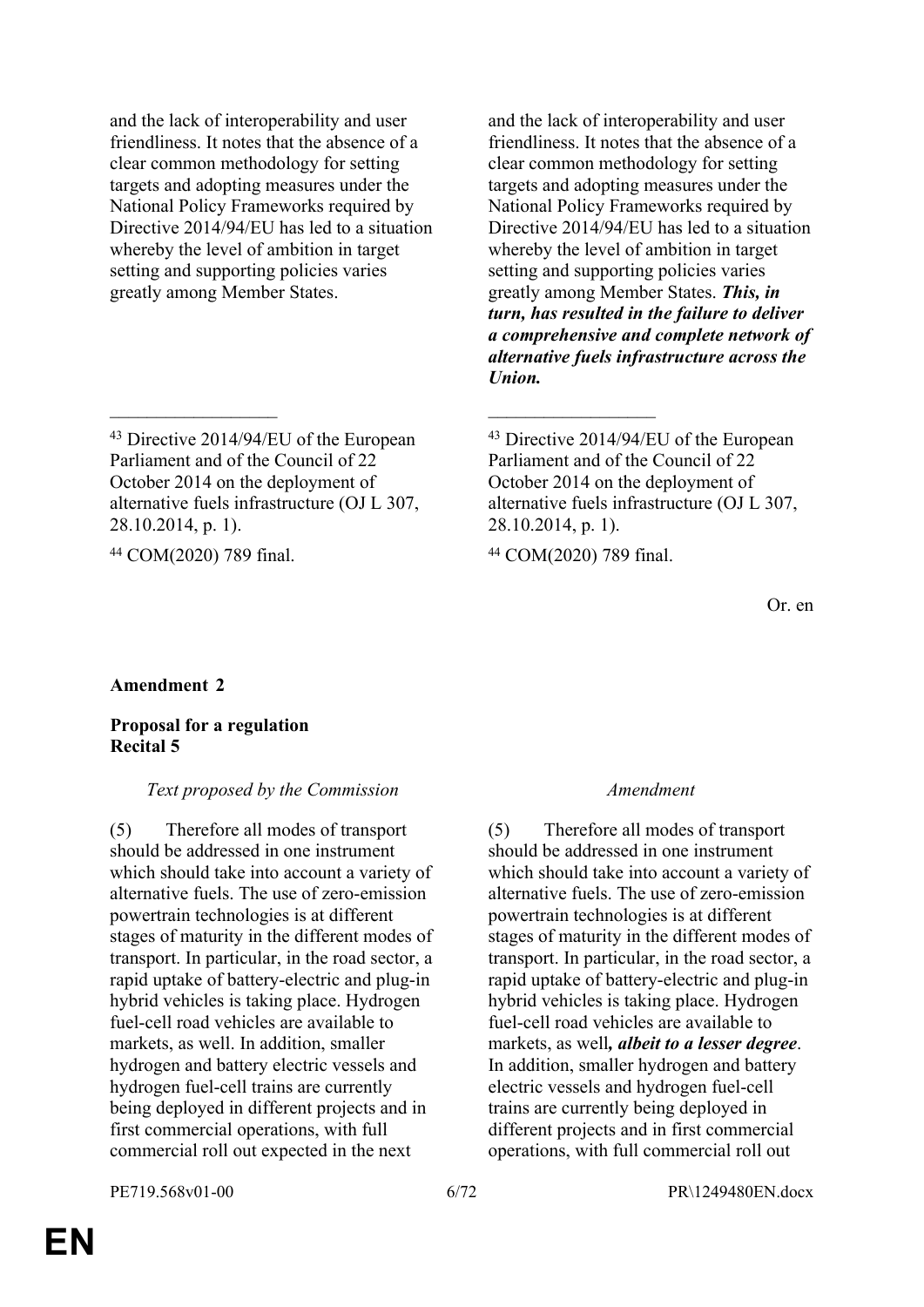years. In contrast, the aviation and waterborne sectors continue to be dependent on liquid and gaseous fuels, as zero- and low-emission powertrain solutions are expected to enter the market only around 2030 and in particular for the aviation sector even later, with full commercialisation taking its time. The *use of* fossil gaseous or liquid fuels *is only* possible if it is clearly embedded into a clear decarbonisation pathway that is in line with the long-term objective of climate neutrality in the Union, requiring increasing blending with or replacement by renewable fuels such as bio-methane, advanced biofuels or renewable and lowcarbon synthetic gaseous and liquid fuels.

expected in the next years. In contrast, the aviation and waterborne sectors continue to be dependent on liquid and gaseous fuels, as zero- and low-emission powertrain solutions are expected to enter the market only around 2030 and in particular for the aviation sector even later, with full commercialisation taking its time. The *Union should increase its efforts to phase out* fossil gaseous or liquid fuels *and promote renewable alternatives, and the use of fossil fuels should only be* possible if it is clearly embedded into a clear decarbonisation pathway that is in line with the long-term objective of climate neutrality in the Union, requiring increasing blending with or replacement by renewable fuels such as bio-methane, advanced biofuels or renewable and lowcarbon synthetic gaseous and liquid fuels.

Or. en

#### **Amendment 3**

#### **Proposal for a regulation Recital 6**

#### *Text proposed by the Commission Amendment*

(6) Such biofuels and synthetic fuels, substituting diesel, petrol and jet fuel, can be produced from different feedstock and can be blended into fossil fuels at very high blending ratios. *They* can be technically used with the current vehicle technology with minor adaptations. Renewable methanol can also be used for inland navigation and short-sea shipping. Synthetic and paraffinic fuels have a potential to reduce the use of fossil fuel sources in the energy supply to transport. All of these fuels can be distributed, stored and used with the existing infrastructure or where necessary with infrastructure of the same kind.

(6) *In order to maximise the potential of reduction of greenhouse gas emissions,* such biofuels and synthetic fuels, substituting diesel, petrol and jet fuel, can be produced from different feedstock and can be blended into fossil fuels at very high blending ratios. *This is especially important for the reduction of greenhouse gas emissions in the aviation and maritime transport sectors. Those fuels* can be technically used with the current vehicle technology with minor adaptations. Renewable methanol can also be used for inland navigation and short-sea shipping. Synthetic and paraffinic fuels have a potential to reduce the use of fossil fuel sources in the energy supply to transport.

PR\1249480EN.docx 7/72 PE719.568v01-00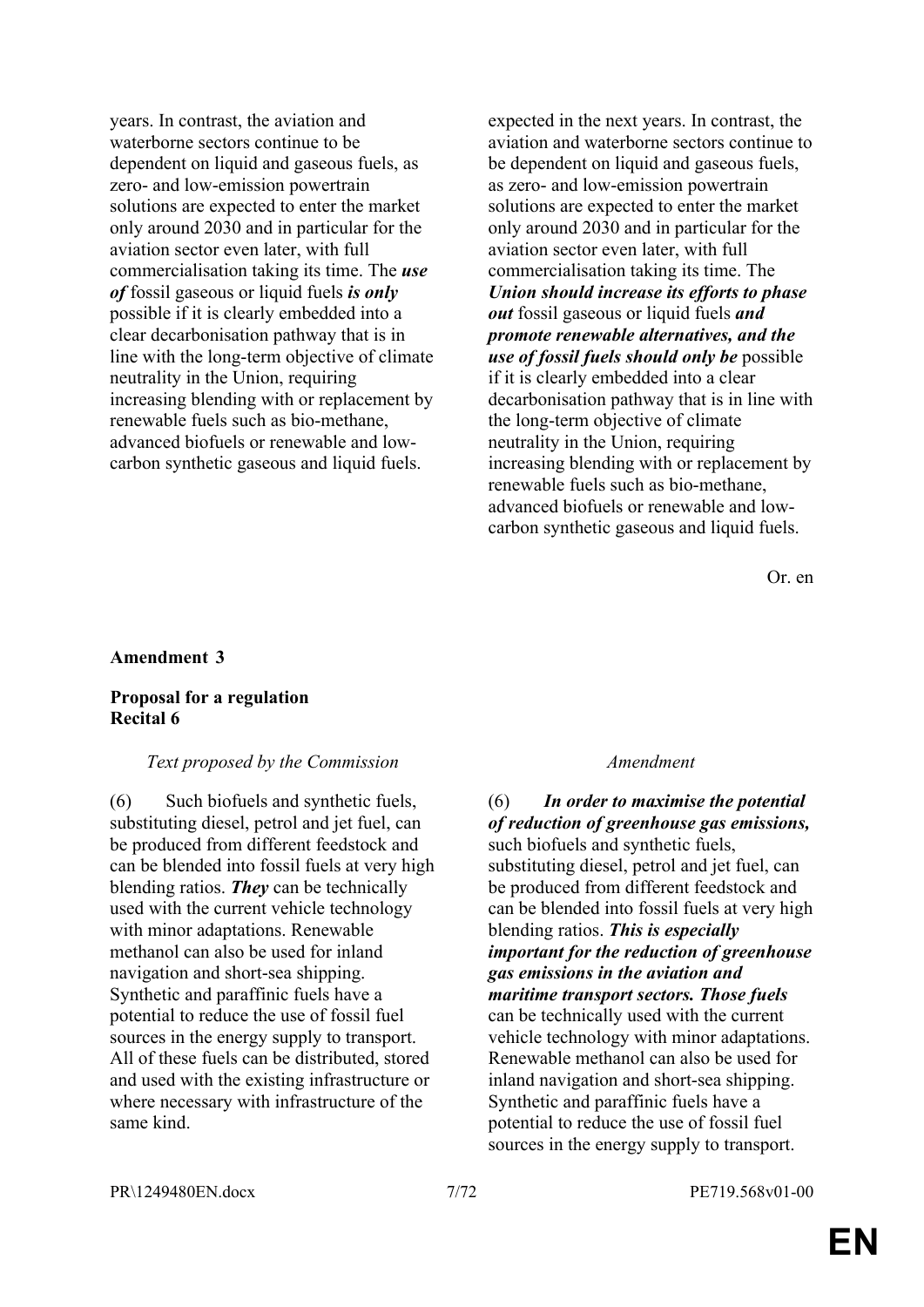All of these fuels can be distributed, stored and used with the existing infrastructure or where necessary with infrastructure of the same kind.

Or. en

### **Amendment 4**

### **Proposal for a regulation Recital 7**

#### *Text proposed by the Commission Amendment*

(7) LNG is likely to play a *continued* role in maritime transport, where there is currently no economically viable zeroemission powertrain technology available. The Communication on the Smart and Sustainable Mobility Strategy points to zero-emission seagoing ships becoming market ready by 2030. Fleet conversion should take place gradually due to the long lifetime of the ships. Contrary to maritime transport, for inland waterways, with normally smaller vessels and shorter distances, zero-emission powertrain technologies, such as hydrogen and electricity, should enter the markets more quickly. LNG is expected to no longer play a significant role in that sector. Transport fuels such as LNG need increasingly to be decarbonised by blending/substituting with liquefied biomethane (bio-LNG) or renewable and low-carbon synthetic gaseous e-fuels (e-gas) for instance. Those decarbonised fuels can be used in the same infrastructure as gaseous fossil fuels thereby allowing for a gradual shift towards decarbonised fuels.

(7) *The sustained use of liquefied natural gas (LNG) is not compatible with the Union's climate neutrality objective. Therefore, LNG in maritime transport should be phased out as soon as possible and substituted by more sustainable alternatives. However, in the short term, regrettably* LNG is likely to play a *transitional* role in maritime transport, where there is currently no economically viable zero-emission powertrain technology available. The Communication on the Smart and Sustainable Mobility Strategy points to zero-emission seagoing ships becoming market ready by 2030. Fleet conversion should take place gradually due to the long lifetime of the ships. Contrary to maritime transport, for inland waterways, with normally smaller vessels and shorter distances, zeroemission powertrain technologies, such as hydrogen and electricity, should enter the markets more quickly. LNG is expected to no longer play a significant role in that sector. Transport fuels such as LNG need increasingly to be decarbonised by blending/substituting with liquefied biomethane (bio-LNG) or renewable and low-carbon synthetic gaseous e-fuels (egas) for instance. Those decarbonised fuels can be used in the same infrastructure as gaseous fossil fuels thereby allowing for a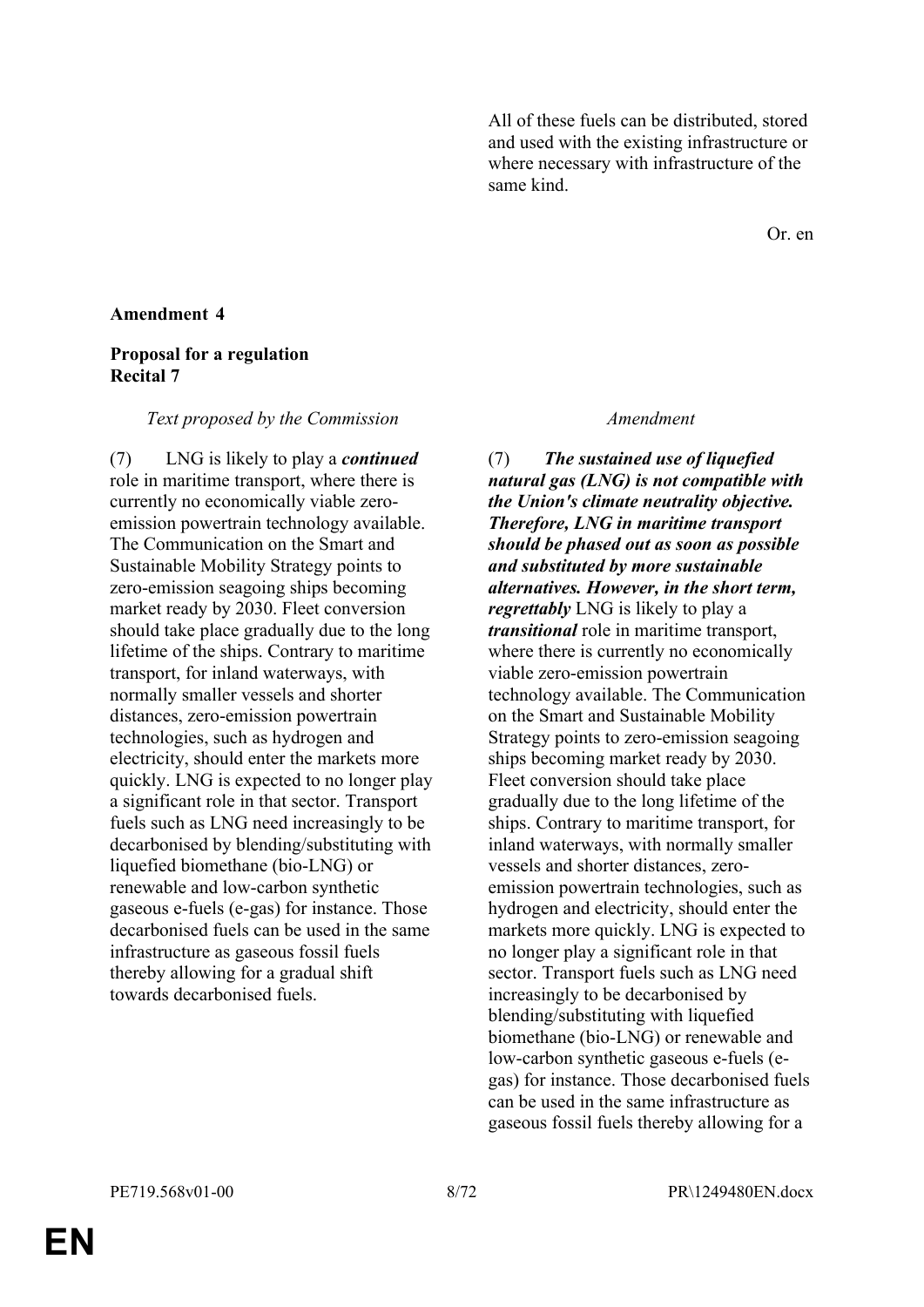Or. en

### **Amendment 5**

### **Proposal for a regulation Recital 8**

#### *Text proposed by the Commission Amendment*

(8) In the heavy-duty road transport sector, LNG trucks are fully mature. On the one hand, the common scenarios underpinning the Sustainable and Smart Mobility Strategy and the Climate Target Plan as well as the revised "Fit for 55" modelling scenarios suggest some limited role of gaseous fuels that will increasingly be decarbonised in heavy-duty road transport especially in the long haul segment. Furthermore, LPG and *CNG* vehicles for which already a sufficient infrastructure network exists across the Union are expected to gradually be replaced by zero emission drivetrains and therefore *only a limited targeted policy for LNG infrastructure deployment that can equally supply decarbonised fuels is considered* necessary to *close remaining gaps in the main networks*.

(8) In the heavy-duty road transport sector, LNG trucks are fully mature. On the one hand, the common scenarios underpinning the Sustainable and Smart Mobility Strategy and the Climate Target Plan as well as the revised "Fit for 55" modelling scenarios suggest some limited role of gaseous fuels that will increasingly be decarbonised in heavy-duty road transport especially in the long haul segment. Furthermore, LPG and *compressed natural gas (CNG)* vehicles for which already a sufficient infrastructure network exists across the Union are expected to gradually be replaced by zero emission drivetrains and therefore *it should not be* necessary to *further expand this network*.

Or. en

### **Amendment 6**

### **Proposal for a regulation Recital 9**

### *Text proposed by the Commission Amendment*

(9) The deployment of publicly accessible recharging infrastructure for light-duty electric vehicles has been uneven across the Union. Continued

(9) The deployment of publicly accessible recharging infrastructure for light-duty electric vehicles has been uneven across the Union. Continued

PR\1249480EN.docx 9/72 PE719.568v01-00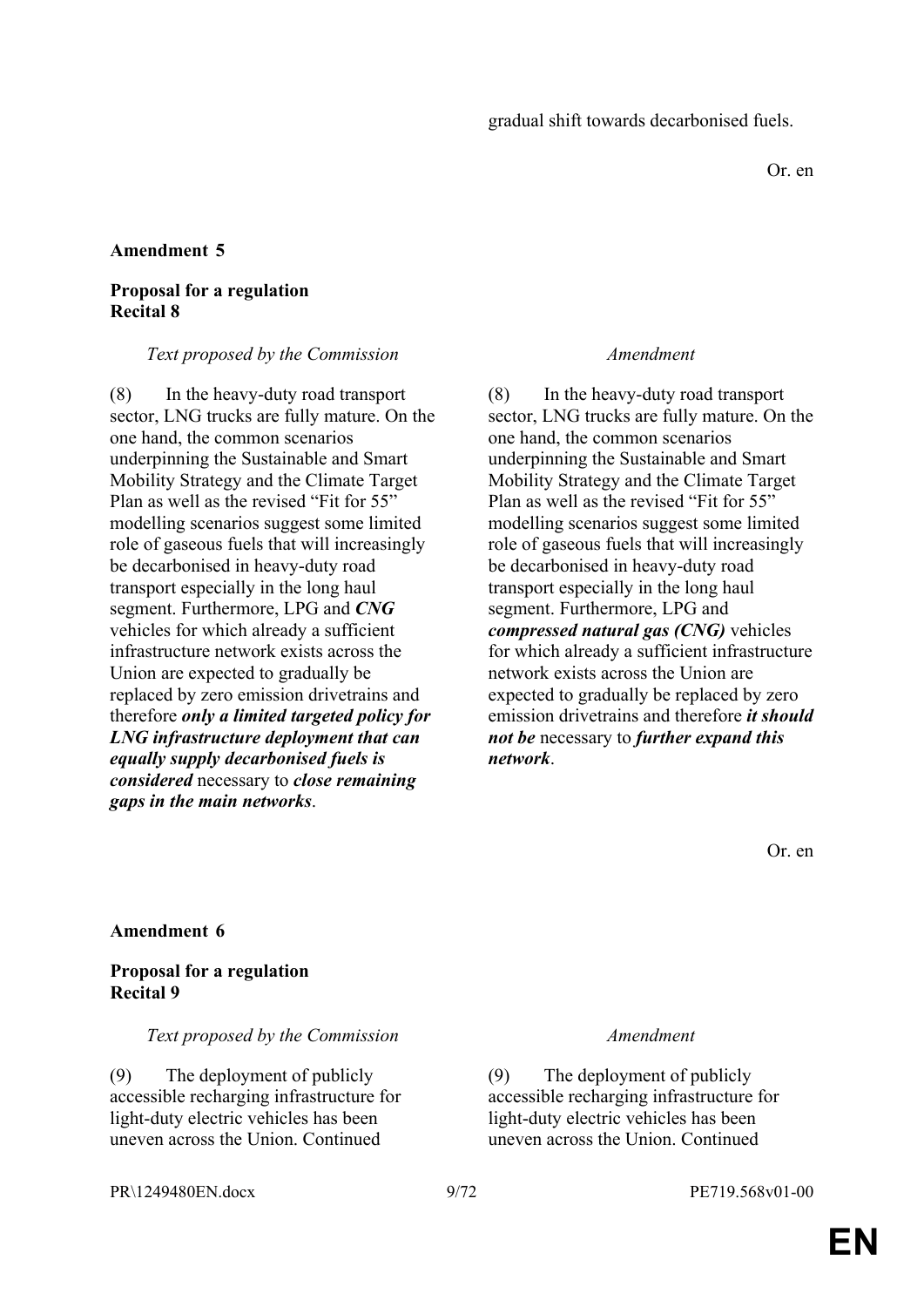uneven distribution would jeopardize the uptake of such vehicles, limiting connectivity across the Union. Continuing divergence in policy ambitions and approaches at national level will not create the long-term certainty needed for substantive market investment. Mandatory minimum targets for Member States at national level should therefore provide policy orientations and complement National Policy Frameworks. That approach should combine national fleet based targets with distance-based targets for the trans-European network for transport (TEN-T). National fleet based targets should ensure that vehicle uptake in each Member State is matched with the deployment of sufficient publicly accessible recharging infrastructure. Distance-based targets for the TEN-T network should ensure full coverage of electric recharging points along the Union's main road networks and thereby ensure easy and seamless travel throughout the Union.

uneven distribution would jeopardize the uptake of such vehicles, limiting connectivity across the Union. Continuing divergence in policy ambitions and approaches at national level will *hinder the much-needed sustainable transition of the transport sector and* not create the longterm certainty needed for substantive market investment. Mandatory minimum targets for Member States at national level should therefore provide policy orientations and complement National Policy Frameworks. That approach should combine national fleet based targets with distance-based targets for the trans-European network for transport (TEN-T). National fleet based targets should ensure that vehicle uptake in each Member State is matched with the deployment of sufficient publicly accessible recharging infrastructure. Distance-based targets for the TEN-T network should ensure full coverage of electric recharging points along the Union's main road networks and thereby ensure easy and seamless travel throughout the Union.

Or. en

### **Amendment 7**

#### **Proposal for a regulation Recital 10**

#### *Text proposed by the Commission Amendment*

(10) National fleet based targets should be established on the basis of the *total number* of registered electric vehicles in that Member *State* following a common methodology that accounts for technological developments such as the increased driving range of electric vehicles or the increasing market penetration of fast-charging points which can recharge a greater number of vehicles per recharging point than at a normal recharging point.

(10) National fleet based targets should be established on the basis of the *share* of registered electric vehicles in that Member *State's total vehicle fleet,* following a common methodology that accounts for technological developments such as the increased driving range of electric vehicles or the increasing market penetration of fast-charging points which can recharge a greater number of vehicles per recharging point than at a normal recharging point.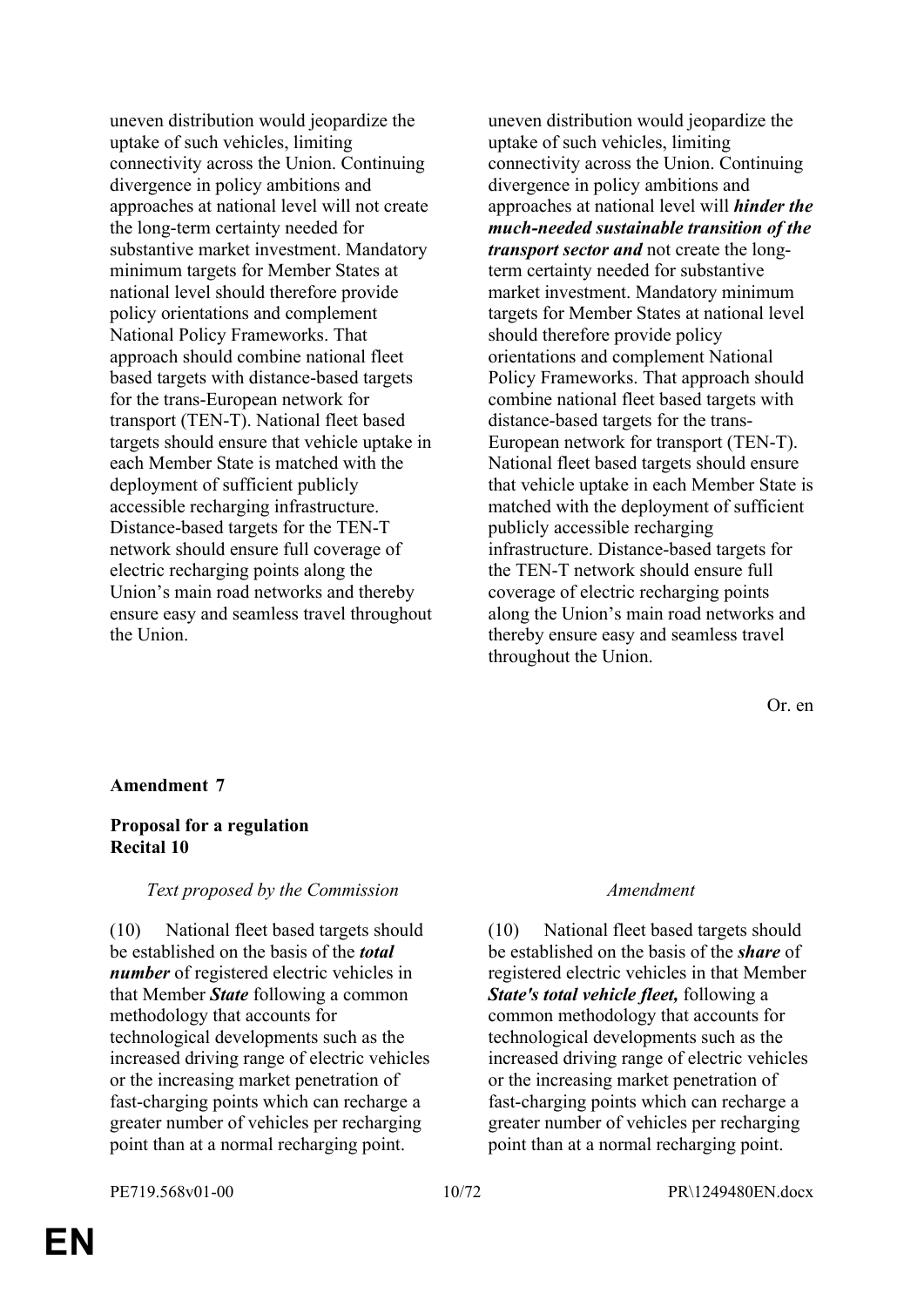The methodology also has to take into account the different recharging patterns of battery electric and plug-in hybrid vehicles. A methodology that norms national fleet based targets on the total maximum power output of the publicly accessible recharging infrastructure should allow flexibility for the implementation of different recharging technologies in Member States.

The methodology also has to take into account the different recharging patterns of battery electric and plug-in hybrid vehicles. A methodology that norms national fleet based targets on the total maximum power output of the publicly accessible recharging infrastructure should allow flexibility for the implementation of different recharging technologies in Member States.

Or. en

#### **Amendment 8**

#### **Proposal for a regulation Recital 14 a (new)**

*Text proposed by the Commission Amendment*

*(14a) New charging infrastructure standards for heavy-duty vehicles are currently being developed. It is technically possible to ensure the upgradability of the physical connections and communication exchange protocols so that individual charging stations and charging points can be upgraded to a new standard at a later stage. Therefore, the Commission should consider increasing the individual power output of recharging stations at recharging pools as soon as the new common technical specifications are available.*

Or. en

#### **Amendment 9**

#### **Proposal for a regulation Recital 17**

*Text proposed by the Commission Amendment*

(17) Publicly accessible recharging or refuelling points include, for example,

(17) Publicly accessible recharging or refuelling points include, for example,

PR\1249480EN.docx 11/72 PE719.568v01-00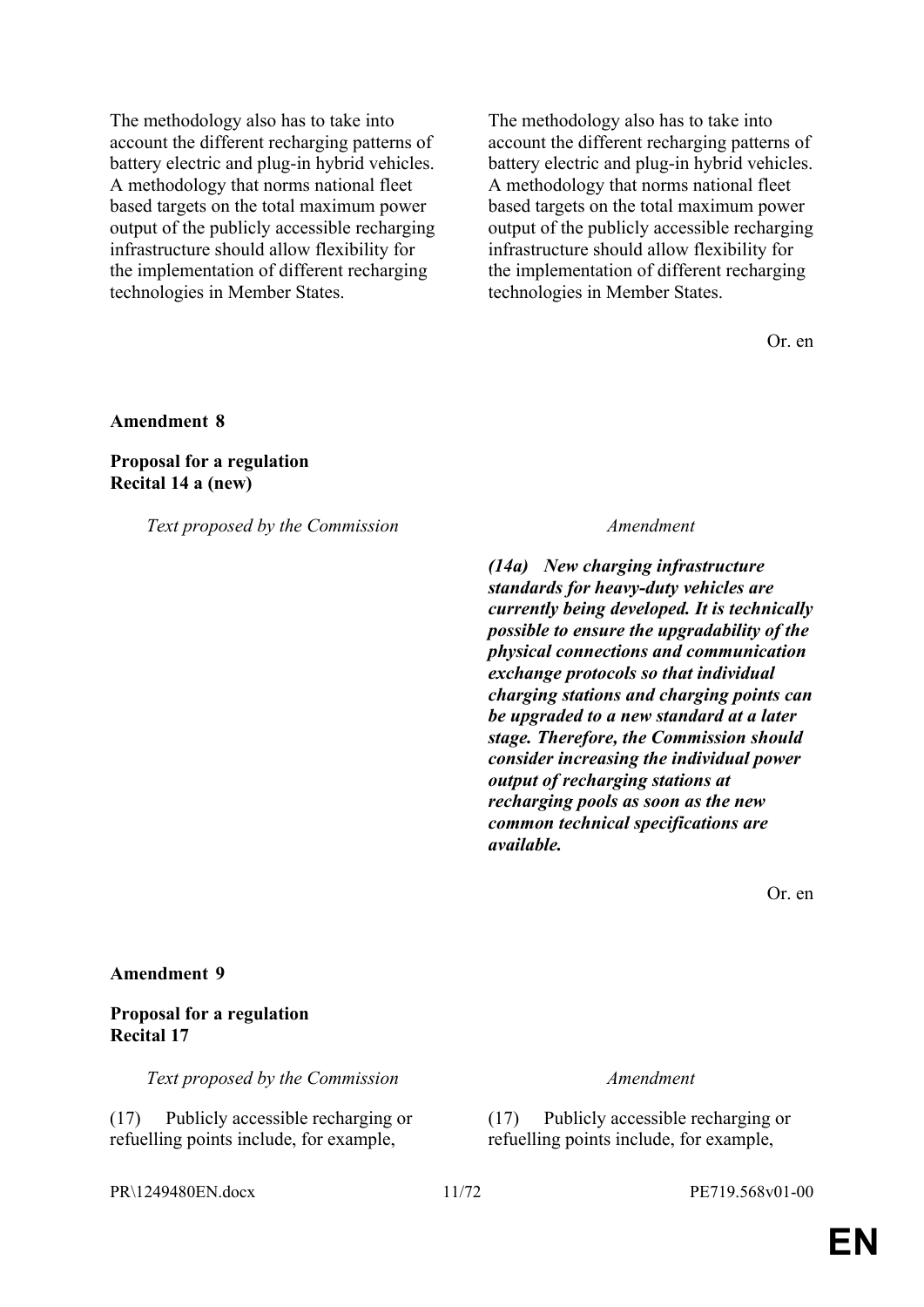privately owned recharging or refuelling points accessible to the public that are located on public or private properties, such as public parkings or parkings of supermarkets. A recharging or refuelling point located on a private property that is accessible to the general public should be considered as publicly accessible also in cases where access is restricted to a certain general group of users, for example to clients. Recharging or refuelling points for car-sharing schemes should only be considered accessible to the public if they explicitly allow access for third party users. Recharging or refuelling points located on private properties, access to which is restricted to a limited, determinate circle of persons, such as parking lots in office buildings to which only employees or authorised persons have access, should not be considered as publicly accessible recharging or refuelling points.

privately owned recharging or refuelling points accessible to the public that are located on public or private properties, such as public parkings or parkings of supermarkets. A recharging or refuelling point located on a private property that is accessible to the general public should be considered as publicly accessible also in cases where access is restricted to a certain general group of users, for example to clients. Recharging or refuelling points for car-sharing schemes should only be considered accessible to the public if they explicitly allow access for third party users. Recharging or refuelling points located on private properties, access to which is restricted to a limited, determinate circle of persons, such as parking lots in office buildings to which only employees or authorised persons have access, *and recharging and refuelling stations dedicated to public transport fleets* should not be considered as publicly accessible recharging or refuelling points.

Or. en

### **Amendment 10**

### **Proposal for a regulation Recital 20**

### *Text proposed by the Commission Amendment*

(20) Smart metering systems as defined in Directive (EU) 2019/944 of the European Parliament and of the Council<sup>52</sup> enable real-time data to be produced, which is needed to ensure the stability of the grid and to encourage rational use of recharging services. By providing energy metering in real time and accurate and transparent information on the cost, they encourage, in combination with smart recharging points, recharging at times of low general electricity demand and low energy prices. The use of smart metering

(20) Smart metering systems as defined in Directive (EU) 2019/944 of the European Parliament and of the Council<sup>52</sup> enable real-time data to be produced, which is needed to ensure the stability of the grid and to encourage rational use of recharging services. By providing energy metering in real time and accurate and transparent information on the cost, they encourage, in combination with smart recharging points, recharging at times of low general electricity demand and low energy prices. The use of smart metering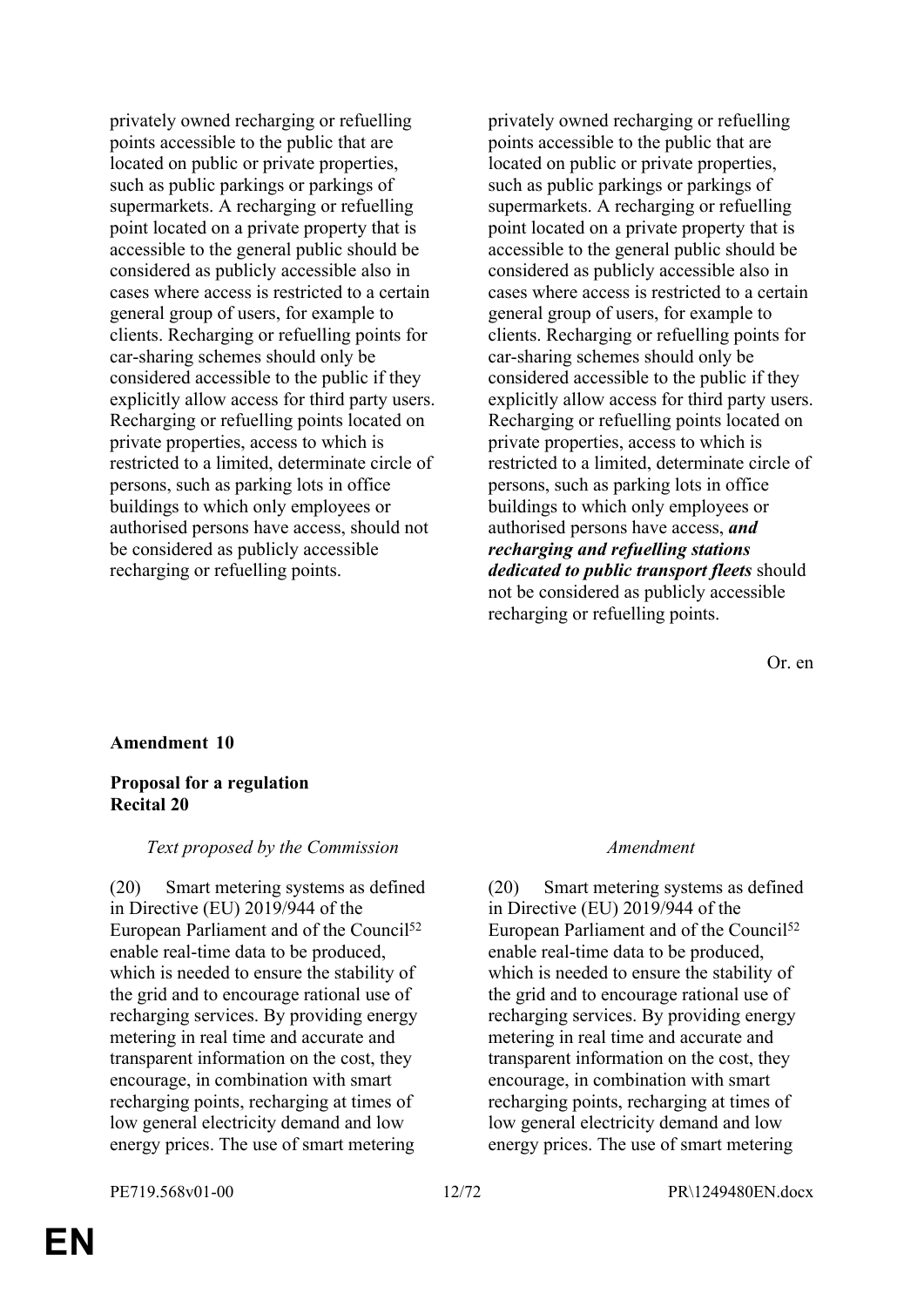systems in combination with smart recharging points can optimise recharging, with benefits for the electricity system and for the end user. Member States should encourage the use of smart metering system for the recharging of electric vehicles at publicly accessible recharging stations, where technically feasible *and economically reasonable*, and ensure that these systems comply with the requirements laid down in Article 20 of Directive (EU) 2019/444.

 $\mathcal{L}_\text{max}$  , and the contract of the contract of the contract of the contract of the contract of the contract of

systems in combination with smart recharging points can optimise recharging, with benefits for the electricity system and for the end user. Member States should encourage the use of smart metering system for the recharging of electric vehicles at publicly accessible recharging stations, where technically feasible, and ensure that these systems comply with the requirements laid down in Article 20 of Directive (EU) 2019/444.

Or. en

#### **Amendment 11**

#### **Proposal for a regulation Recital 23**

#### *Text proposed by the Commission Amendment*

(23) The establishment and operation of recharging points for electric vehicles should be developed as a competitive market with open access to all parties interested in rolling-out or operating recharging infrastructures. In view of the limited alternative locations on highways, existing highway concessions such as for conventional refuelling stations or rest areas are a particular cause for concern, since they can run over very long periods and sometimes even lack a specified end date altogether. Member States should seek, to the extent possible and in compliance with Directive (EU) 2014/23 of the European Parliament and of the Council<sup>53</sup>, to competitively award new

(23) The establishment and operation of recharging points for electric vehicles should be developed as a competitive market with open access to all parties interested in rolling-out or operating recharging infrastructures. *Therefore, Member States should prevent the emergence of dominant operators of charging infrastructure during the infrastructure development phase. Regional and local authorities support this objective by designating areas for competing operators.* In view of the limited alternative locations *for charging operators* on highways, existing highway concessions such as for conventional refuelling stations or rest areas are a

PR\1249480EN.docx 13/72 PE719.568v01-00

<sup>52</sup> Directive (EU) 2019/944 of the European Parliament and of the Council of 5 June 2019 on common rules for the internal market for electricity and amending Directive 2012/27/EU (OJ L 158, 14.6.2019, p. 125).

<sup>52</sup> Directive (EU) 2019/944 of the European Parliament and of the Council of 5 June 2019 on common rules for the internal market for electricity and amending Directive 2012/27/EU (OJ L 158, 14.6.2019, p. 125).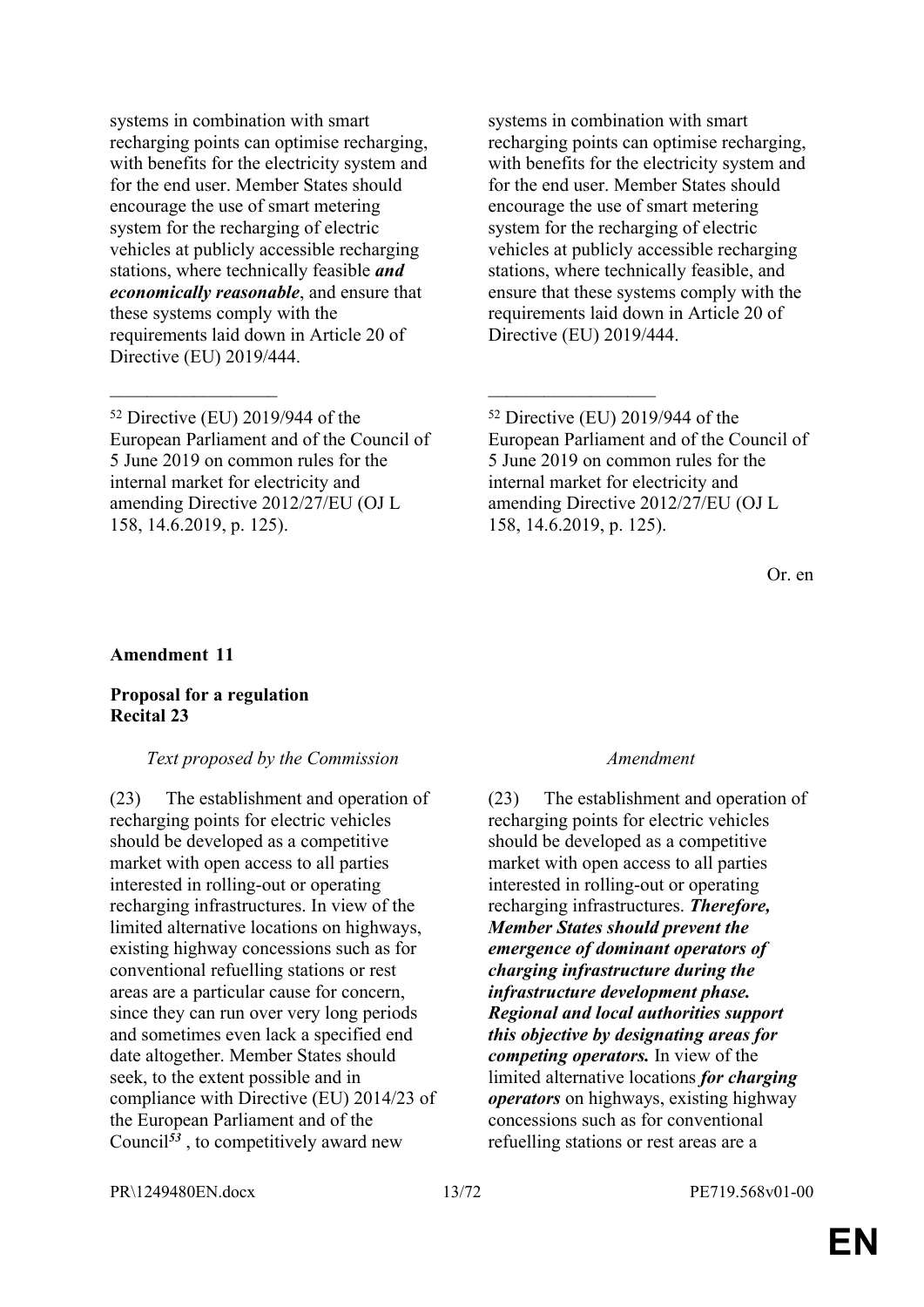concessions specifically for recharging stations on or adjacent to existing highway rest areas in order to limit deployment cost and enable new market entrants.

particular cause for concern, since they can run over very long periods and sometimes even lack a specified end date altogether. Member States should seek, to the extent possible and in compliance with Directive (EU) 2014/23 of the European Parliament and of the Council, to competitively award new concessions specifically for recharging stations on or adjacent to existing highway rest areas in order to limit deployment cost and enable new market entrants. *The possibility of setting up recharging points of competing operators at a highway rest area can also be considered.*

 $\mathcal{L}_\text{max}$  , and the contract of the contract of the contract of the contract of the contract of the contract of

<sup>53</sup> Directive 2014/23/EU of the European Parliament and of the Council of 26 February 2014 on the award of concession contracts (OJ L 94, 28.3.2014, p. 1).

Or. en

### **Amendment 12**

### **Proposal for a regulation Recital 24**

### *Text proposed by the Commission Amendment*

(24) Price transparency is crucial to ensure seamless and easy recharging and refuelling. Users of alternative fuel vehicles should be given accurate price information before the start of the recharging or refuelling service. The price should be communicated in *a* clearly structured manner to allow end users to identify the *different cost components*.

(24) Price transparency is crucial to ensure seamless and easy recharging and refuelling. Users of alternative fuel vehicles should be given accurate price information before the start of the recharging or refuelling service. The price should be communicated in *the* clearly structured manner "*Euro per kWh"* to allow end users to identify the *total actual cost of the recharging procedure*.

Or. en

<sup>53</sup> Directive 2014/23/EU of the European Parliament and of the Council of 26 February 2014 on the award of concession contracts (OJ L 94, 28.3.2014, p. 1).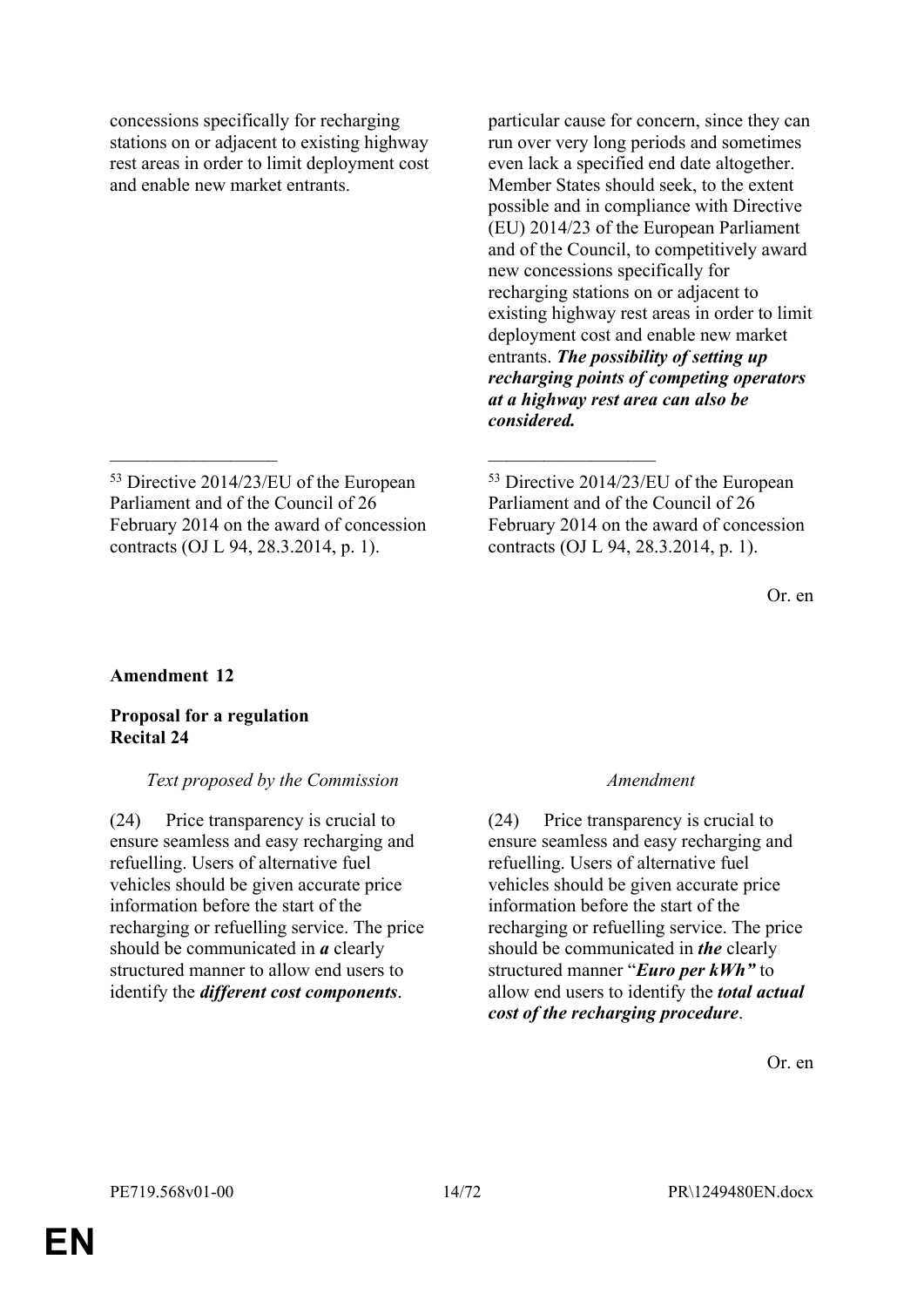### **Amendment 13**

### **Proposal for a regulation Recital 28 a (new)**

*Text proposed by the Commission Amendment*

*(28a) It will be important to support the effective rollout in Member States of the hydrogen refuelling infrastructure that is foreseen. This will require coordination amongst all stakeholders, including by European, national, and regional institutions, trade unions, and the industry. Initiatives, such as the Clean Hydrogen Joint Undertaking, set up by Council Regulation (EU) 2021/2085, should also be used with a view to facilitating and leveraging private funding so that it reaches the relevant targets identified in this Regulation.*

Or. en

#### **Amendment 14**

#### **Proposal for a regulation Recital 29**

*Text proposed by the Commission Amendment*

*(29) A number of LNG refuelling points are established in the Union, already providing a backbone for the circulation of LNG driven heavy-duty vehicles. The TEN-T core network should remain the basis for the deployment of LNG infrastructure, and progressively for bio-LNG, as it covers the main traffic flows and allows cross border connectivity throughout the Union. It had been recommended in Directive 2014/94/EU that such refuelling points be installed every 400 km on the TEN-T core network, but certain limited gaps in the network remain to reach that objective. Member States should by 2025 reach that objective* 

*deleted*

PR\1249480EN.docx 15/72 PE719.568v01-00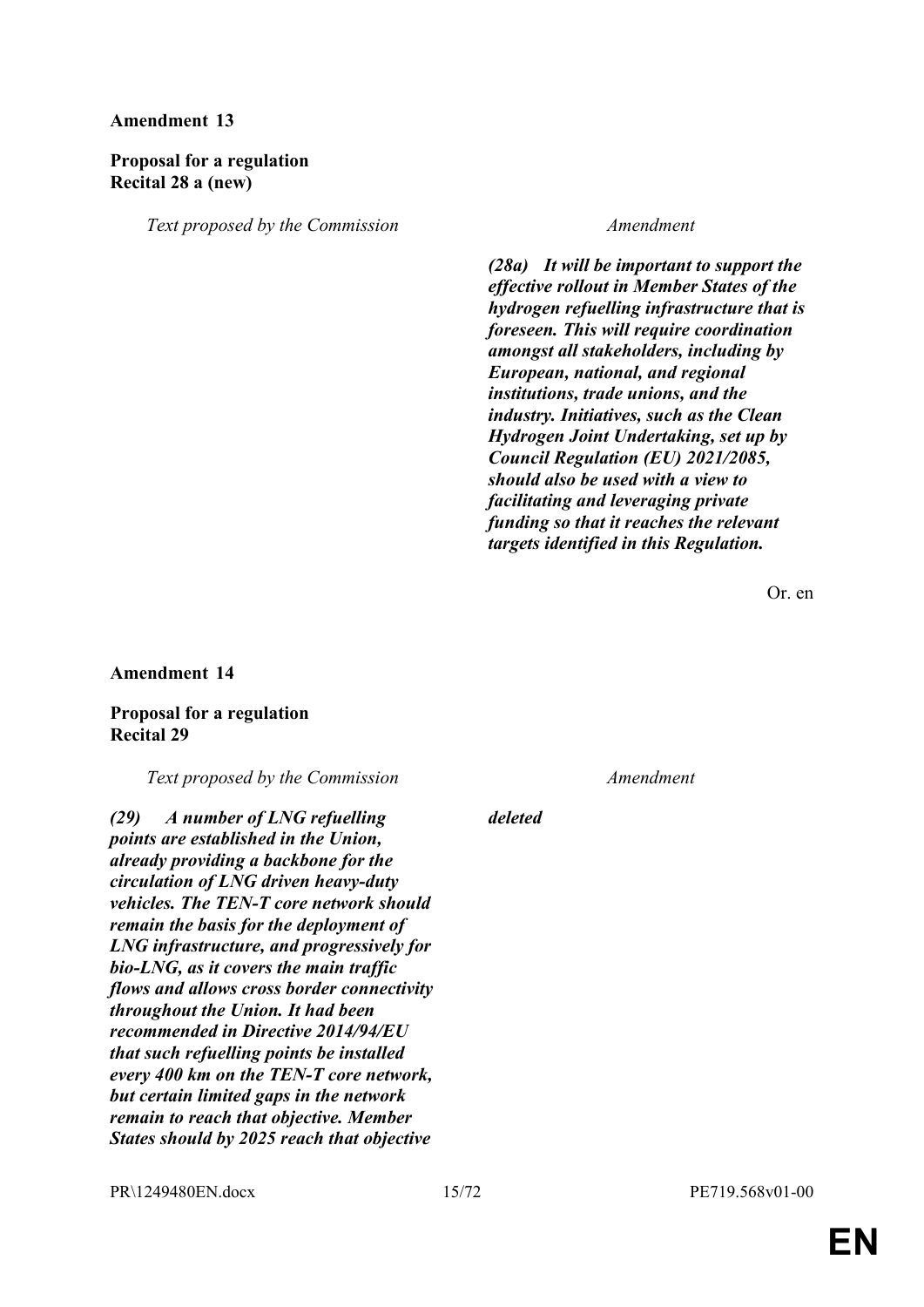#### **Amendment 15**

#### **Proposal for a regulation Recital 30**

#### *Text proposed by the Commission Amendment*

(30) Users of alternative fuel vehicles should be able to pay easily and conveniently at all publicly accessible recharging and refuelling points, without the need to enter into a contract with the operator of the recharging or refuelling point or a mobility service provider. Therefore, for recharging or refuelling on an ad hoc basis, all publicly accessible recharging and refuelling points should accept *payment instruments that are widely used in the Union, and in particular* electronic *payments through terminals and devices used for* payment *services*. That ad hoc payment method should always be available to consumers, even when contract-based payments are offered at the recharging or refuelling point.

(30) Users of alternative fuel vehicles should be able to pay easily and conveniently at all publicly accessible recharging and refuelling points, without the need to enter into a contract with the operator of the recharging or refuelling point or a mobility service provider. Therefore, for recharging or refuelling on an ad hoc basis, all publicly accessible recharging and refuelling points should accept electronic *card* payment. That ad hoc payment method should always be available to consumers, even when contract-based payments are offered at the recharging or refuelling point.

Or. en

### **Amendment 16**

### **Proposal for a regulation Recital 31**

#### *Text proposed by the Commission Amendment*

(31) Transport infrastructure should allow seamless mobility and accessibility for all users, including persons with disabilities and older persons. *In principle,*

(31) Transport infrastructure should allow seamless mobility and accessibility for all users, including persons with disabilities and older persons. The location

**EN**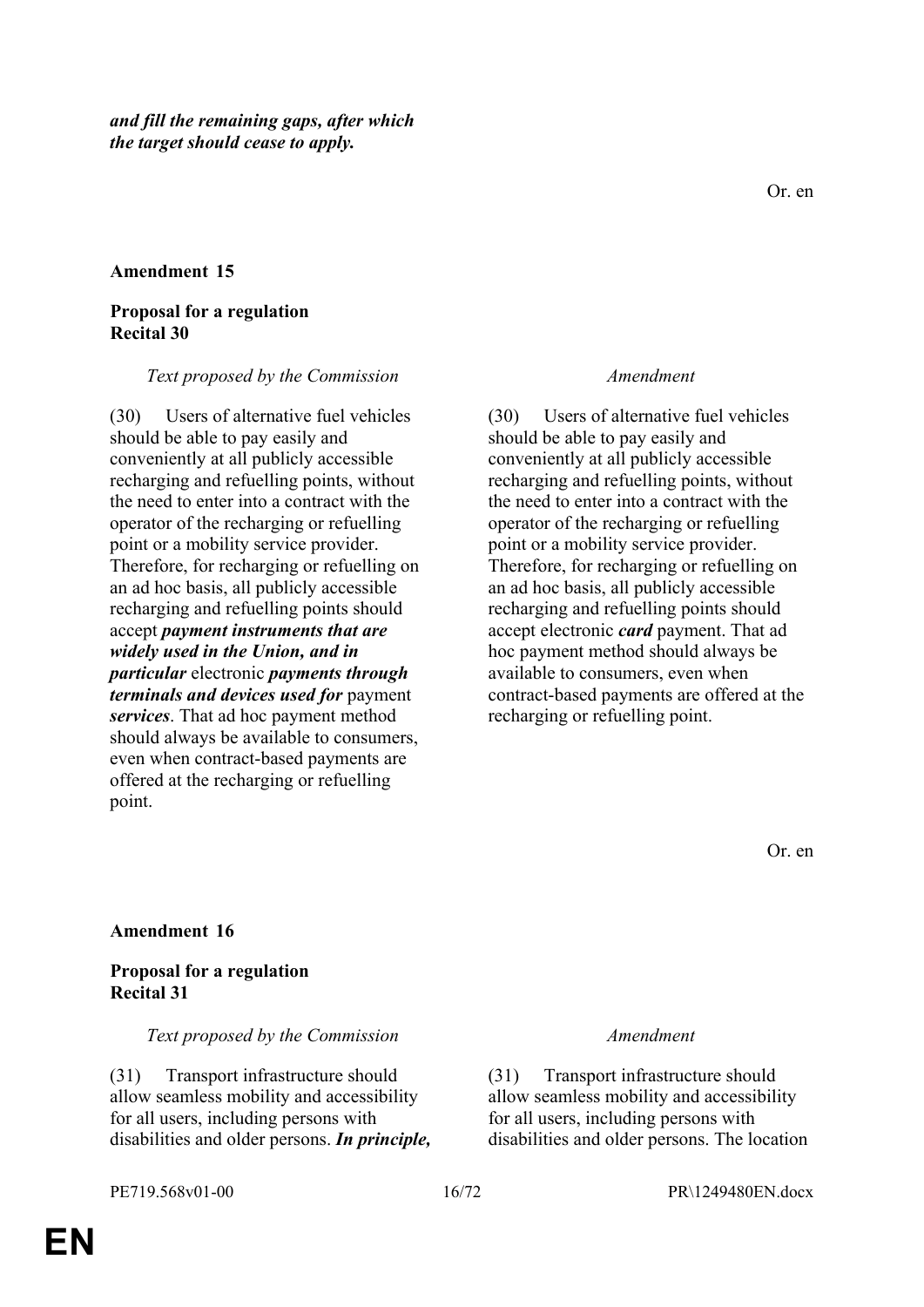the location of all recharging and refuelling stations as well as the recharging and refuelling stations themselves should be designed in such a way that they can be used by *as much of the public as possible*, in particular by older persons, persons with reduced mobility and persons with disabilities. This should include for example providing sufficient space around the parking lot, ensuring that the recharging station is not installed on a kerbed surface, ensuring that the buttons or screen of the recharging station are at an appropriate height and the weight of the recharging and refuelling cables is such that persons with limited strength can handle them with ease. In addition the user interface of the related recharging stations should be accessible. In that sense, the accessibility requirements in Annexes I and III to Directive 2019/882<sup>57</sup> should be applicable to recharging and refuelling infrastructure.

 $\mathcal{L}_\text{max}$  , and the contract of the contract of the contract of the contract of the contract of the contract of

of all recharging and refuelling stations as well as the recharging and refuelling stations themselves should be designed in such a way that they can be used by *everyone*, in particular by older persons, persons with reduced mobility and persons with disabilities. This should include for example providing sufficient space around the parking lot, ensuring that the recharging station is not installed on a kerbed surface, ensuring that the buttons or screen of the recharging station are at an appropriate height and the weight of the recharging and refuelling cables is such that persons with limited strength can handle them with ease. In addition the user interface of the related recharging stations should be accessible. In that sense, the accessibility requirements in Annexes I and III to Directive 2019/882<sup>57</sup> should be applicable to recharging and refuelling **infrastructure** 

Or. en

### **Amendment 17**

### **Proposal for a regulation Recital 32**

### *Text proposed by the Commission Amendment*

(32) Shore-side electricity facilities can serve maritime and inland waterway transport as clean power supply and contribute to reducing the environmental impact of seagoing ships and inland waterway vessels. Under the FuelEU maritime initiative, ship operators of

(32) Shore-side electricity facilities can serve maritime and inland waterway transport as clean power supply and contribute to reducing the environmental impact of seagoing ships and inland waterway vessels. Under the FuelEU maritime initiative, ship operators of

<sup>57</sup> Directive (EU) 2019/882 of the European Parliament and of the Council of 17 April 2019 on the accessibility requirements for products and services (OJ L 151, 7.6.2019, p. 70).

<sup>57</sup> Directive (EU) 2019/882 of the European Parliament and of the Council of 17 April 2019 on the accessibility requirements for products and services (OJ L 151, 7.6.2019, p. 70).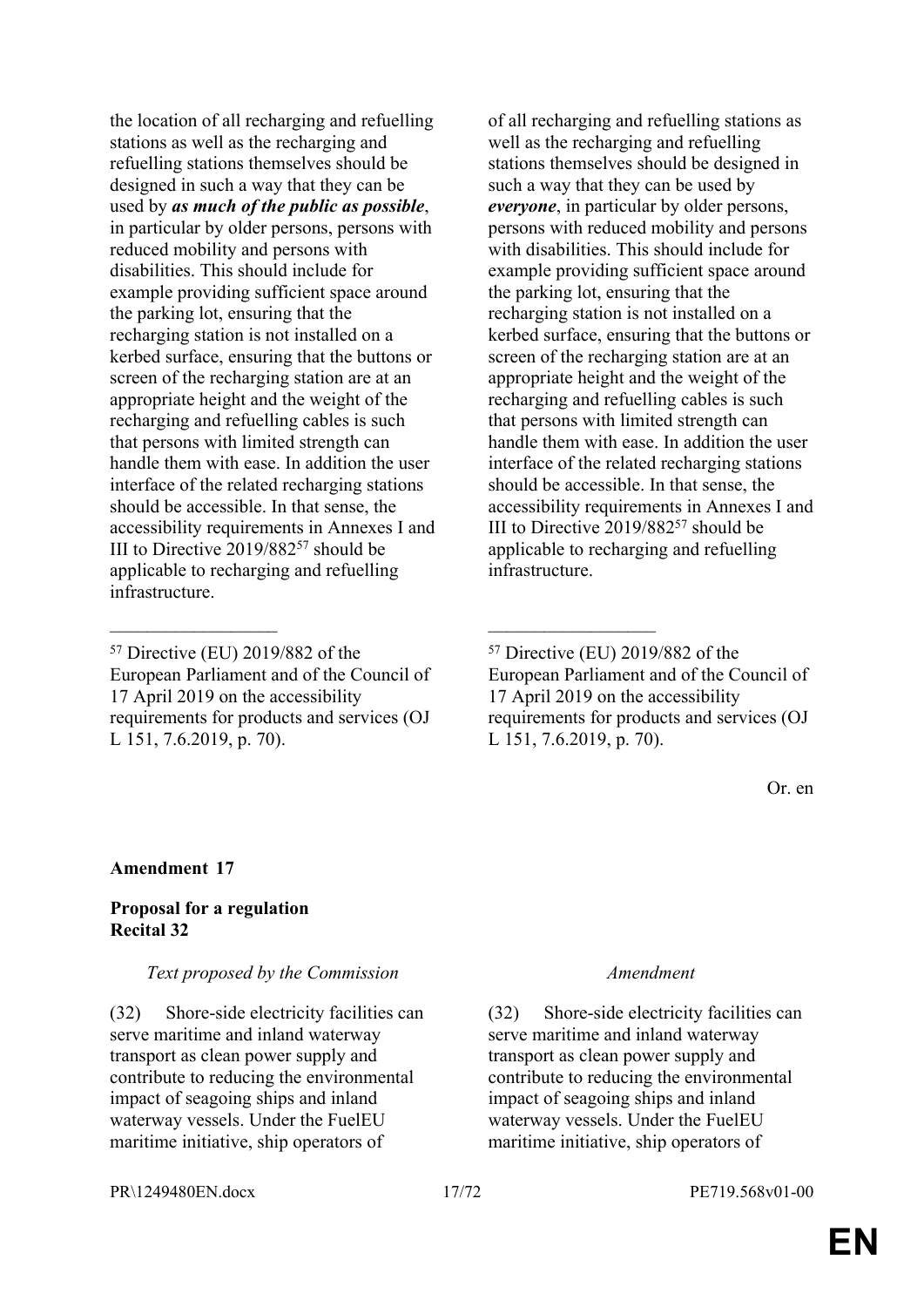container and passenger ships need to comply with provisions to reduce emissions at berth. Mandatory deployment targets should ensure that the sector finds sufficient shore-side electricity supply in TEN-T core and comprehensive maritime ports to comply with those requirements. The application of these targets to all TEN-T maritime ports should ensure the level playing field between ports.

container and passenger ships need to comply with provisions to reduce emissions at berth. Mandatory deployment targets should ensure that the sector finds sufficient shore-side electricity supply in TEN-T core and comprehensive maritime ports to comply with those requirements. The application of these targets to all TEN-T maritime ports should ensure the level playing field between ports. *Member States should take all necessary steps to make sure that the electricity grid is sufficiently extended, in connectivity and capacity, in order to ensure that enough on shore power supply can be installed.*

Or. en

#### **Amendment 18**

### **Proposal for a regulation Recital 35**

*Text proposed by the Commission Amendment*

(35) A core network of refuelling points for LNG at maritime ports should be available by 2025. Refuelling points for LNG include LNG terminals, tanks, mobile containers, bunker vessels and barges.

(35) A core network of refuelling points for LNG*, hydrogen and ammonia* at maritime ports should be available by 2025. Refuelling points for LNG include LNG terminals, tanks, mobile containers, bunker vessels and barges.

Or. en

### **Amendment 19**

#### **Proposal for a regulation Recital 37**

*Text proposed by the Commission Amendment*

(37) In accordance with Article 3 of Directive 2014/94/EU, Member States have established national policy frameworks outlining their plans and

(37) In accordance with Article 3 of Directive 2014/94/EU, Member States have established national policy frameworks outlining their plans and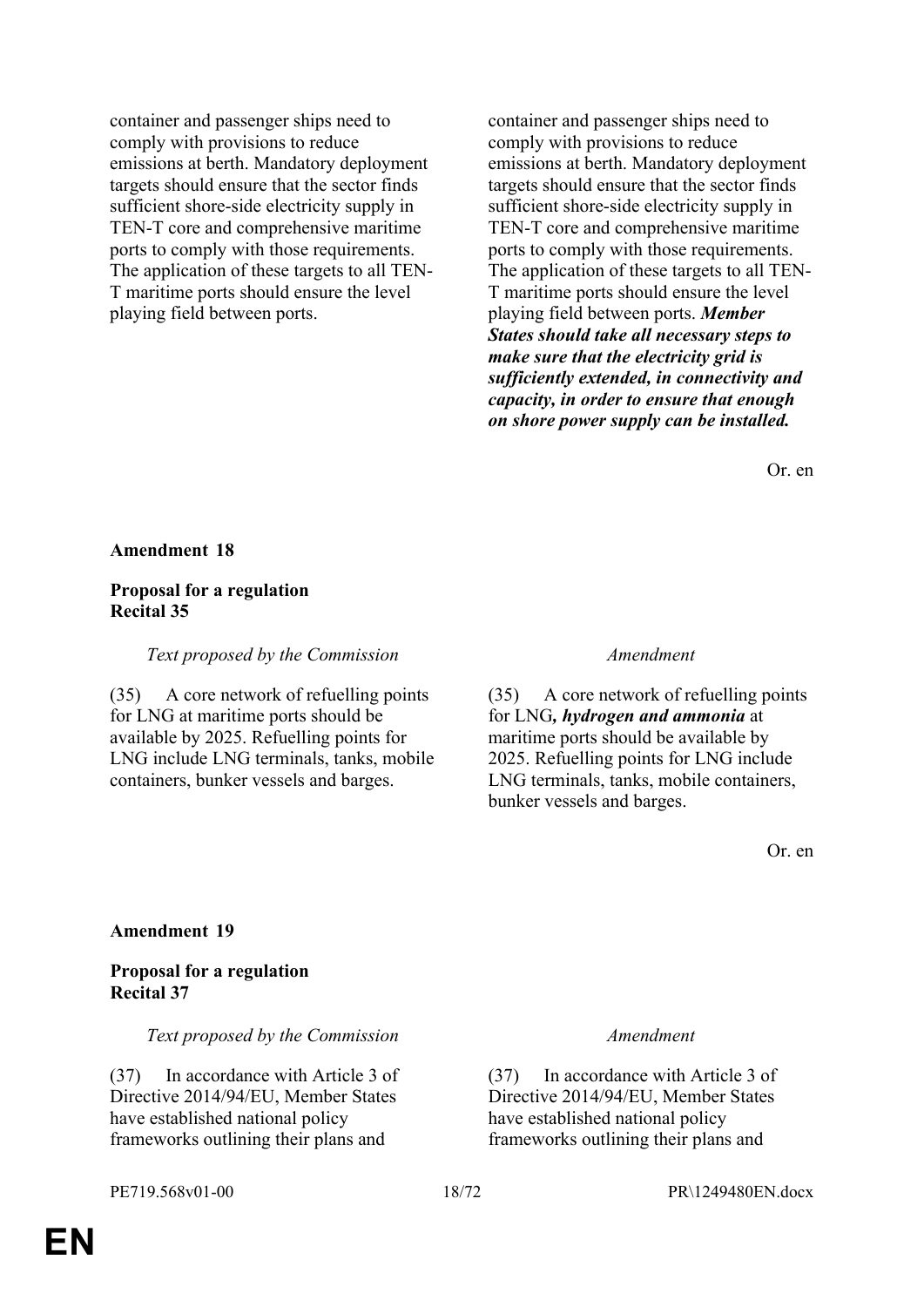objectives to ensure that those objectives would be met. Both the assessment of the national policy framework and the evaluation of Directive 2014/94/EU have highlighted the need for higher ambition and a better coordinated approach across Member States in view of the expected acceleration in the uptake of alternative fuel vehicles, in particular of electric vehicles. Furthermore, alternatives *to fossil fuel* will be needed in all transport modes to meet the ambitions of the European Green Deal. The existing National Policy Frameworks should be revised to clearly describe how the much greater need for publicly accessible recharging and refuelling infrastructure as expressed in the mandatory targets is going to be met by the Member States. The revised frameworks should equally address all transport modes including those for which no mandatory deployment targets exists.

objectives to ensure that those objectives would be met. Both the assessment of the national policy framework and the evaluation of Directive 2014/94/EU have highlighted the need for higher ambition and a better coordinated approach across Member States in view of the expected acceleration in the uptake of alternative fuel vehicles, in particular of electric vehicles. Furthermore, *fossil fuels should be phased out and sustainable* alternatives will be needed in all transport modes to meet the ambitions of the European Green Deal *and the Union objective of reaching climate neutrality by 2050*. The existing National Policy Frameworks should be revised to clearly describe how the much greater need for publicly accessible recharging and refuelling infrastructure as expressed in the mandatory targets is going to be met by the Member States. The revised frameworks should equally address all transport modes including those for which no mandatory deployment targets exists.

Or. en

#### **Amendment 20**

#### **Proposal for a regulation Recital 38**

#### *Text proposed by the Commission Amendment*

(38) The revised national policy frameworks should include supporting actions for the development of the market as regards alternative fuels, including the deployment of the necessary infrastructure to be put into place, in close cooperation with regional and local authorities and with the industry concerned, while taking into account the needs of small and mediumsized enterprises. Additionally, the revised frameworks should describe the overall national framework for planning,

(38) The revised national policy frameworks should *be aligned with the Union climate neutrality objective and*  include *adequate* supporting actions for the development of the market as regards alternative fuels, including the deployment of the necessary infrastructure to be put into place, in close cooperation with regional and local authorities and with the industry concerned, while taking into account the needs *of ensuring a socially just transition and* of small and medium-

PR\1249480EN.docx 19/72 PE719.568v01-00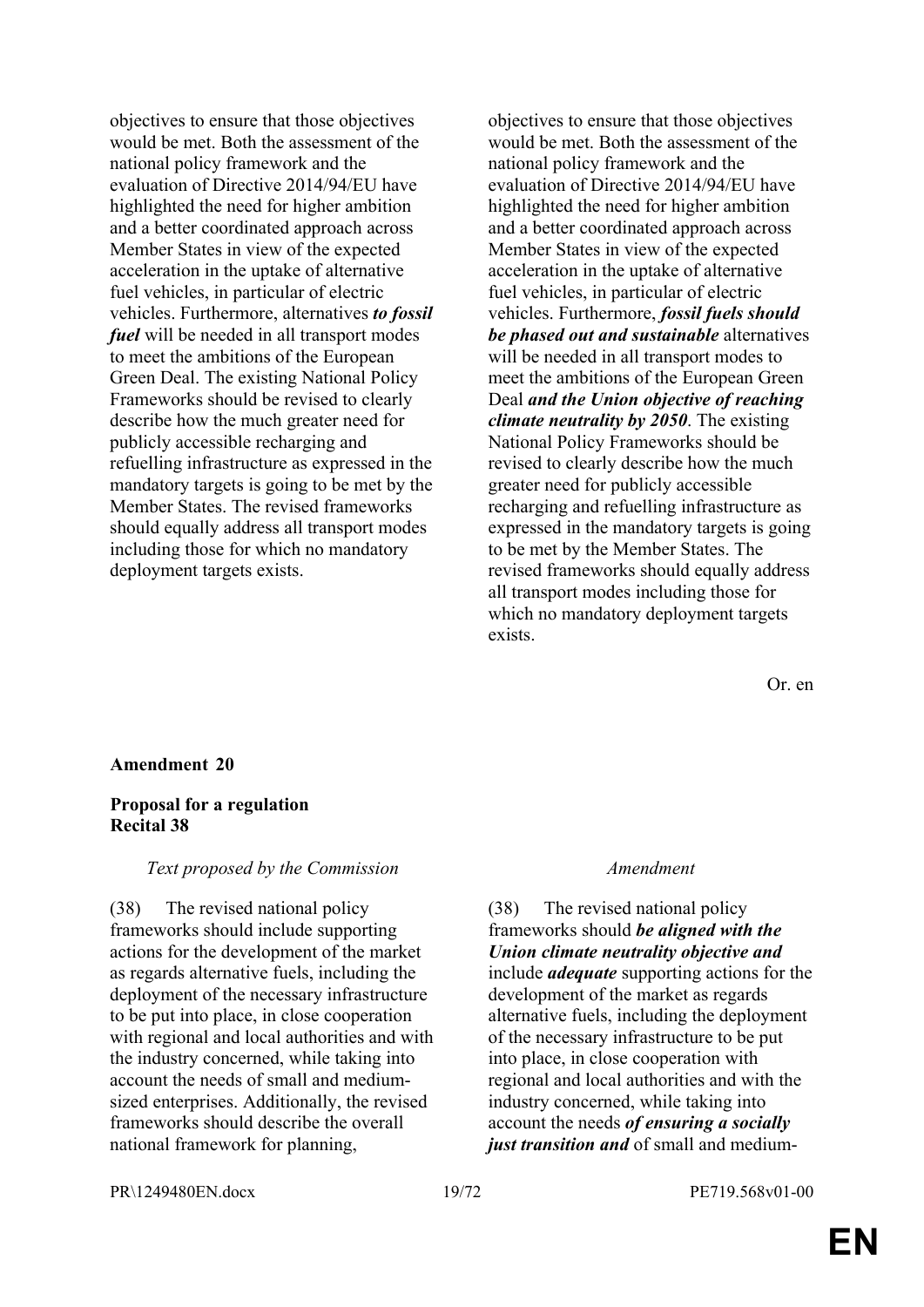permitting and procuring of such infrastructure, including the identified obstacles and actions to remove them so shat a faster rollout of infrastructure can be achieved.

sized enterprises. Additionally, the revised frameworks should describe the overall national framework for planning, permitting and procuring of such infrastructure, including the identified obstacles and actions to remove them so shat a faster rollout of infrastructure can be achieved.

Or. en

**Amendment 21**

**Proposal for a regulation Recital 41 a (new)**

*Text proposed by the Commission Amendment*

*(41a) The Commission should closely monitor the fulfilment of the obligations of Member States laid down in this Regulation, especially regarding the installation of publicly accessible charging and refuelling points across their territory. In the case of a breach of Union law, the Commission should take all necessary steps, including infringement procedure in accordance with Article 258 TFEU, in order to guarantee the harmonised deployment of alternative fuels infrastructure rules in the Union. Furthermore, if the Member State concerned does not comply with the reasoned opinion of the Commission referred to in Article 258 TFEU, the European Parliament should recommend to the Commission that it bring proceedings before the Court of Justice of the European Union against the Member State concerned and calling for that Member State to be fined EUR 1000 for every charging station not installed.*

Or. en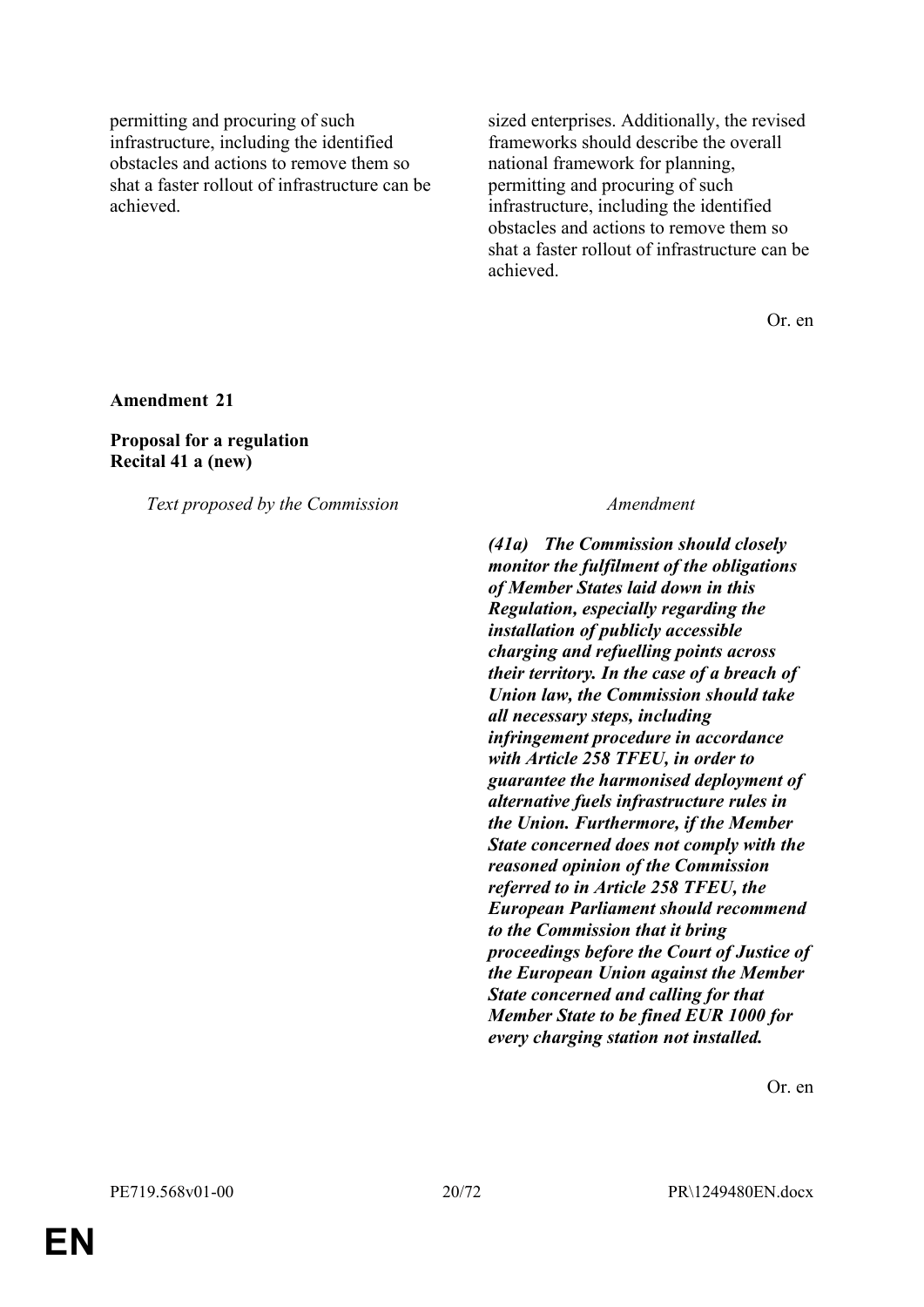### **Amendment 22**

### **Proposal for a regulation Recital 41 b (new)**

*Text proposed by the Commission Amendment*

*(41b) Member States should lay down rules on penalties applicable to infringements of the provisions of this Regulation and should take all measures necessary to ensure that such rules are implemented. The penalties provided for should be effective, proportionate and dissuasive.*

Or. en

**Amendment 23**

**Proposal for a regulation Recital 41 c (new)**

*Text proposed by the Commission Amendment*

*(41c) Member States should introduce incentive schemes and should take all necessary measures when seeking to promote sustainable modes of transport. Particular emphasis should be placed on the role of municipal or regional authorities, which can facilitate the uptake of vehicles using alternative fuels through dedicated tax incentives, public procurements or local traffic regulations.*

Or. en

**Amendment 24**

**Proposal for a regulation Recital 46**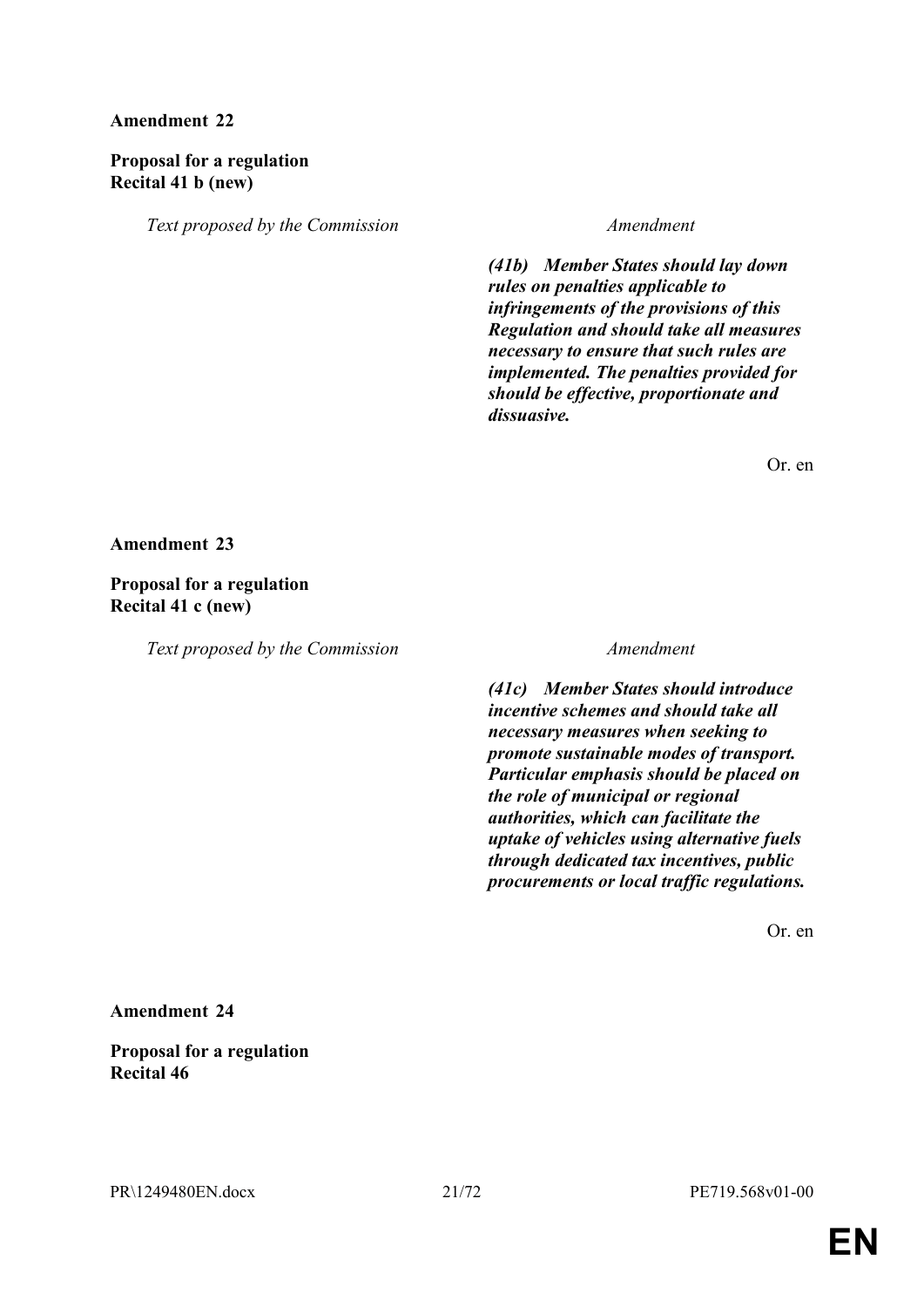### *Text proposed by the Commission Amendment*

(46) Data should play a fundamental role in the adequate functioning of recharging and refuelling infrastructure. The format, the frequency and the quality in which these data should be made available and accessible should determine the overall quality of an alternative fuels infrastructure ecosystem that meets user needs. Moreover, those data should be accessible in a coherent manner in all Member States. Therefore, data should be provided in accordance with the requirements set in Directive 2010/40/EU of the European Parliament and the Council<sup>59</sup> for national access points (NAPs).

 $\mathcal{L}_\text{max}$  , and the contract of the contract of the contract of the contract of the contract of the contract of

(46) Data should play a fundamental role in the adequate functioning of recharging and refuelling infrastructure. The format, the frequency and the quality in which these data should be made available and accessible should determine the overall quality of an alternative fuels infrastructure ecosystem that meets user needs. Moreover, those data should be accessible in a coherent manner in all Member States. Therefore, data should be provided in accordance with the requirements set in Directive 2010/40/EU of the European Parliament and the Council<sup>59</sup> for national access points (NAPs). *Moreover, at Union level, a common European access point should function as a data gateway for users to easily access the relevant data retained in the National Access Points. Such an access point could facilitate better price comparisons for consumers between publicly accessible recharging and refuelling operators on the internal market. It could also provide an interface at Union level enabling users to access an exhaustive Union-wide map and route planner containing all publicly accessible recharging and refuelling stations.*

<sup>59</sup> Directive 2010/40/EU of the European Parliament and of the Council of 7 July 2010 on the framework for the deployment of Intelligent Transport Systems in the field of road transport and for interfaces with other modes of transport (OJ L 207, 6.8.2010, p. 1).

<sup>59</sup> Directive 2010/40/EU of the European Parliament and of the Council of 7 July 2010 on the framework for the deployment of Intelligent Transport Systems in the field of road transport and for interfaces with other modes of transport (OJ L 207, 6.8.2010, p. 1).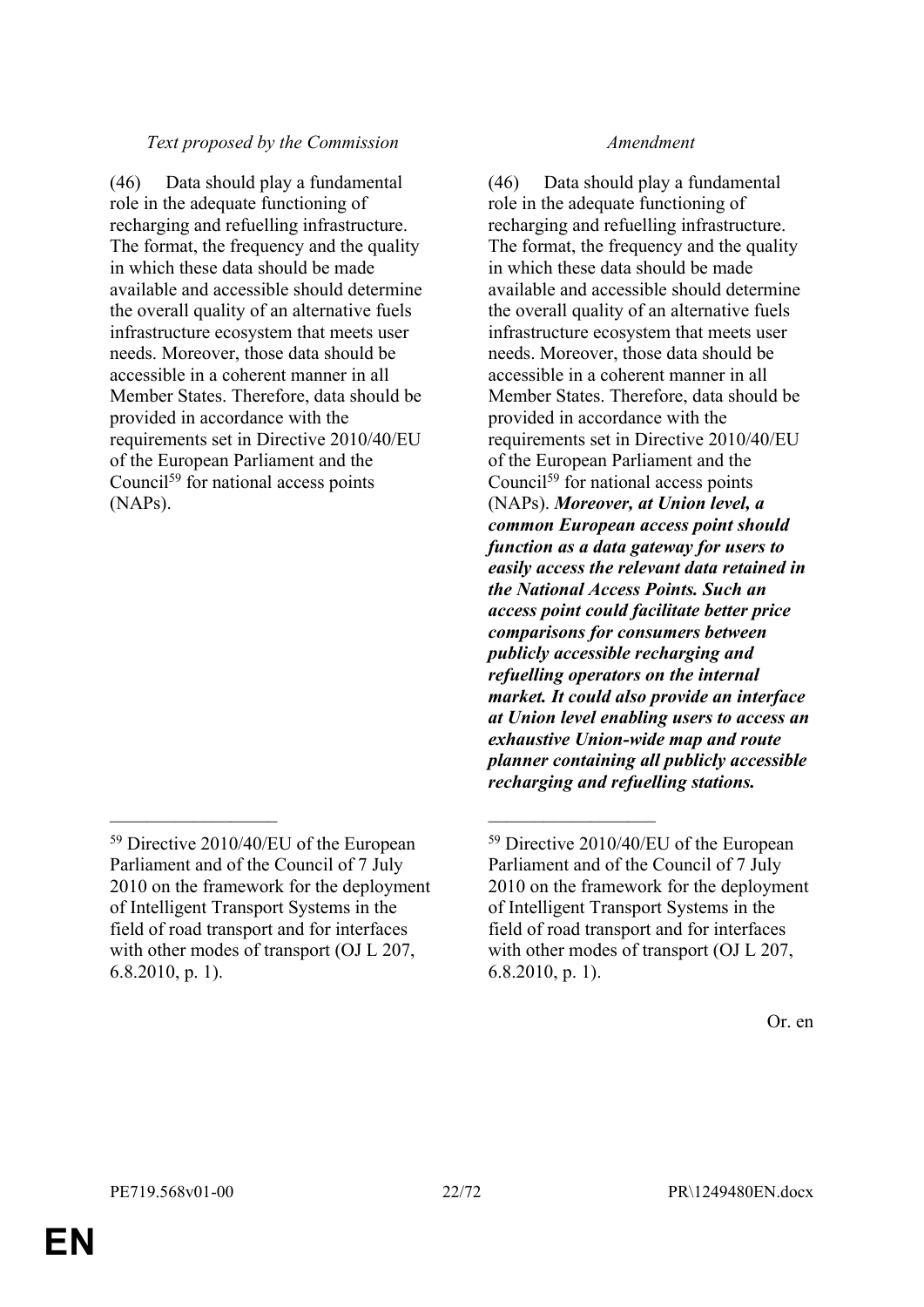#### **Amendment 25**

### **Proposal for a regulation Recital 52**

#### *Text proposed by the Commission Amendment*

(52) In the application of this Regulation, the Commission should consult relevant expert groups, *and* in particular the Sustainable Transport Forum ('STF') and the European Sustainable Shipping Forum ('ESSF'). Such expert consultation is of particular importance when the Commission intends to adopt delegated or implementing acts under this Regulation.

(52) In the application of this Regulation, the Commission should consult relevant expert groups, *organisations and stakeholders,* in particular the Sustainable Transport Forum ('STF') and the European Sustainable Shipping Forum ('ESSF'). Such expert consultation is of particular importance when the Commission intends to adopt delegated or implementing acts under this Regulation.

Or. en

#### **Amendment 26**

#### **Proposal for a regulation Recital 53**

#### *Text proposed by the Commission Amendment*

(53) Alternative fuels infrastructure is a fast developing area. The lack of common technical specification constitutes a barrier for the creation of a single market of alternative fuels infrastructure. Therefore, the power to adopt acts in accordance with Article 290 TFEU should be delegated to the Commission *to norm* technical specifications for areas where common technical specifications are outstanding but necessary*.* In particular, *this should include* the communication between the electric vehicle and the recharging point, the communication between the recharging point and the recharging software management system (back-end)*;* the communication related to the electric vehicle roaming service and the communication with the electricity grid*. It is also necessary to define* the suitable

(53) Alternative fuels infrastructure is a fast developing area. The lack of common technical specification constitutes a barrier for the creation of a single market of alternative fuels infrastructure. Therefore, the power to adopt acts in accordance with Article 290 TFEU should be delegated to the Commission *in respect of* technical specifications for areas where common technical specifications are outstanding but necessary*, including,* in particular, the communication between the electric vehicle and the recharging point, the communication between the recharging point and the recharging software management system (back-end)*, and* the communication related to the electric vehicle roaming service and the communication with the electricity grid*, in respect of the definition of* the suitable

PR\1249480EN.docx 23/72 PE719.568v01-00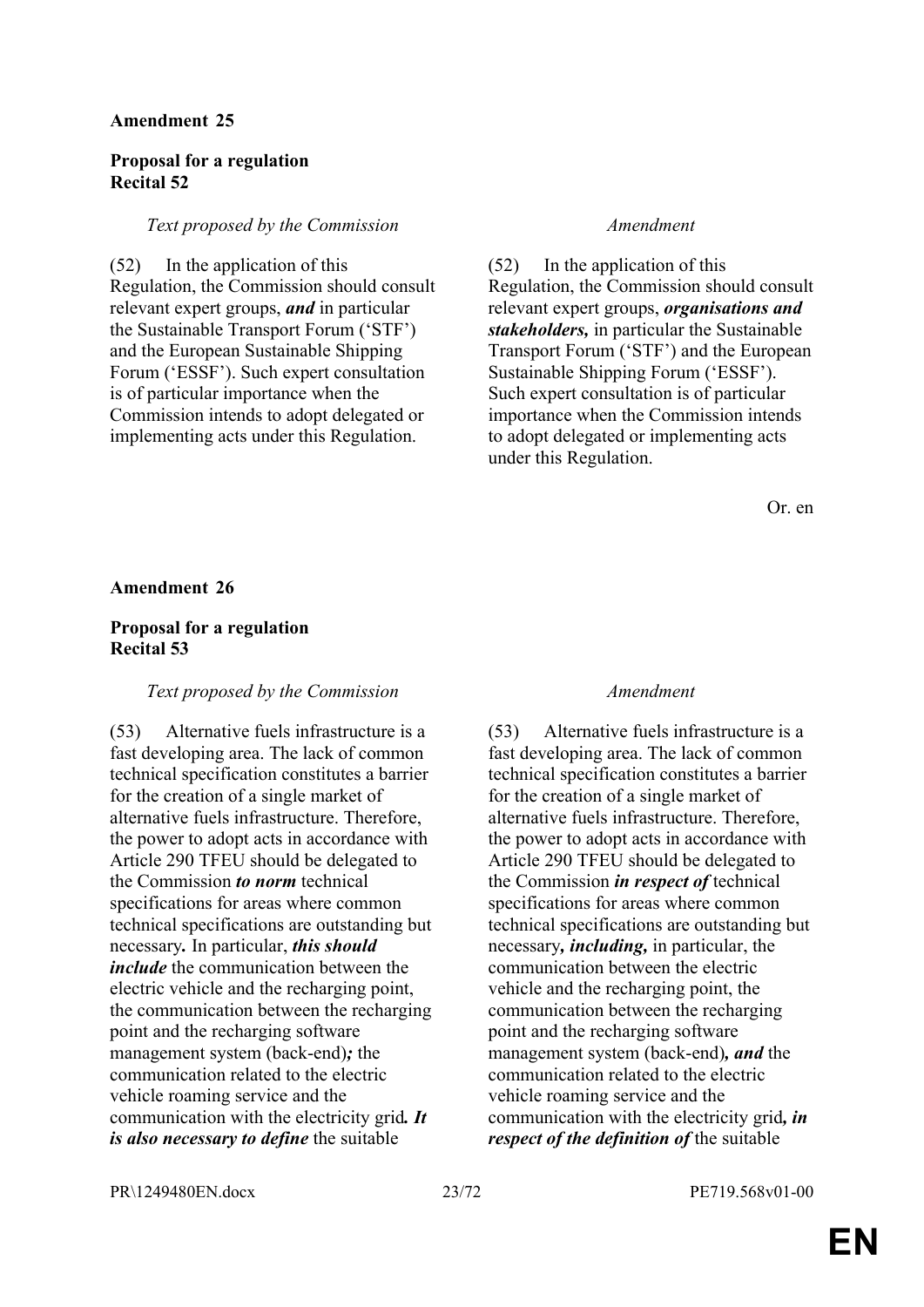governance framework and roles of the different actors involved in the vehicle-togrid communication ecosystem*. Moreover,* emerging technological developments, such as electric road systems ('ERS') *have to be accounted for. As concerns data* provision*, it is necessary to provide* for additional data types and technical specifications related to the format, the frequency and the quality in which these data should be made available and accessible.

governance framework and roles of the different actors involved in the vehicle-togrid communication ecosystem *while taking into account and supporting* emerging technological developments *with high GHG emission reduction potential*, such as electric road systems ('ERS')*, notably inductive charging solutions, as well as in respect of* provision for additional data types and technical specifications related to the format, the frequency and the quality in which these data should be made available and accessible. *It is of particular importance that the Commission carry out appropriate consultations during its preparatory work, including at expert level, and that those consultations be conducted in accordance with the principles laid down in the Interinstitutional Agreement of 13 April 2016 on Better Law-Making. In particular, to ensure equal participation in the preparation of delegated acts, the European Parliament and the Council receive all documents at the same time as Member States' experts, and their experts systematically have access to meetings of Commission expert groups dealing with the preparation of delegated acts.*

Or. en

**Amendment 27**

### **Proposal for a regulation Recital 54 a (new)**

*Text proposed by the Commission Amendment*

*(54a) Considering the significant share of final energy consumption in the EU for which road transport accounts, the energy efficiency first principle should be reflected in policy, planning and investment decisions related to the deployment of recharging and refuelling*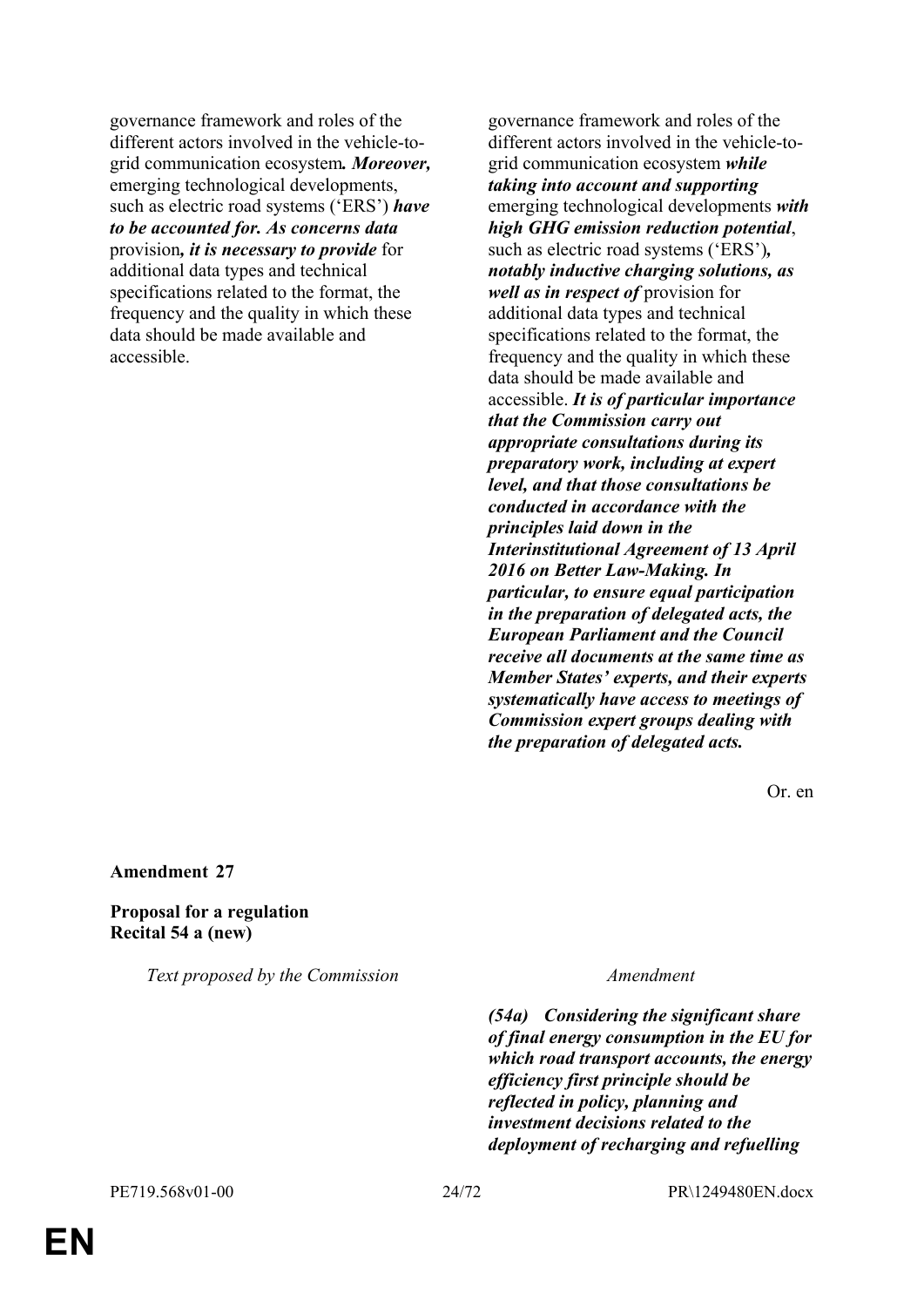Or. en

### **Amendment 28**

### **Proposal for a regulation Article 2 – paragraph 1 – point 3 – point c – introductory part**

*Text proposed by the Commission Amendment*

(c) 'alternative fossil fuels' for a transitional phase:

(c) 'alternative fossil fuels' for a *shortterm* transitional phase:

Or. en

### **Amendment 29**

**Proposal for a regulation Article 2 – paragraph 1 – point 19 a (new)**

*Text proposed by the Commission Amendment*

*(19a) 'energy efficiency first' means 'energy efficiency first' as defined in point (18) of Article 2 of Regulation (EU) 2018/1999;*

Or. en

### **Amendment 30**

### **Proposal for a regulation Article 2 – paragraph 1 – point 38**

*Text proposed by the Commission Amendment*

(38) 'publicly accessible' alternative fuels infrastructure, means an alternative fuels infrastructure which is located at a site or premise that is open to the general public, irrespective of whether the

(38) 'publicly accessible' alternative fuels infrastructure, means an alternative fuels infrastructure which is located at a site or premise that is open to the general public*, including persons with reduced*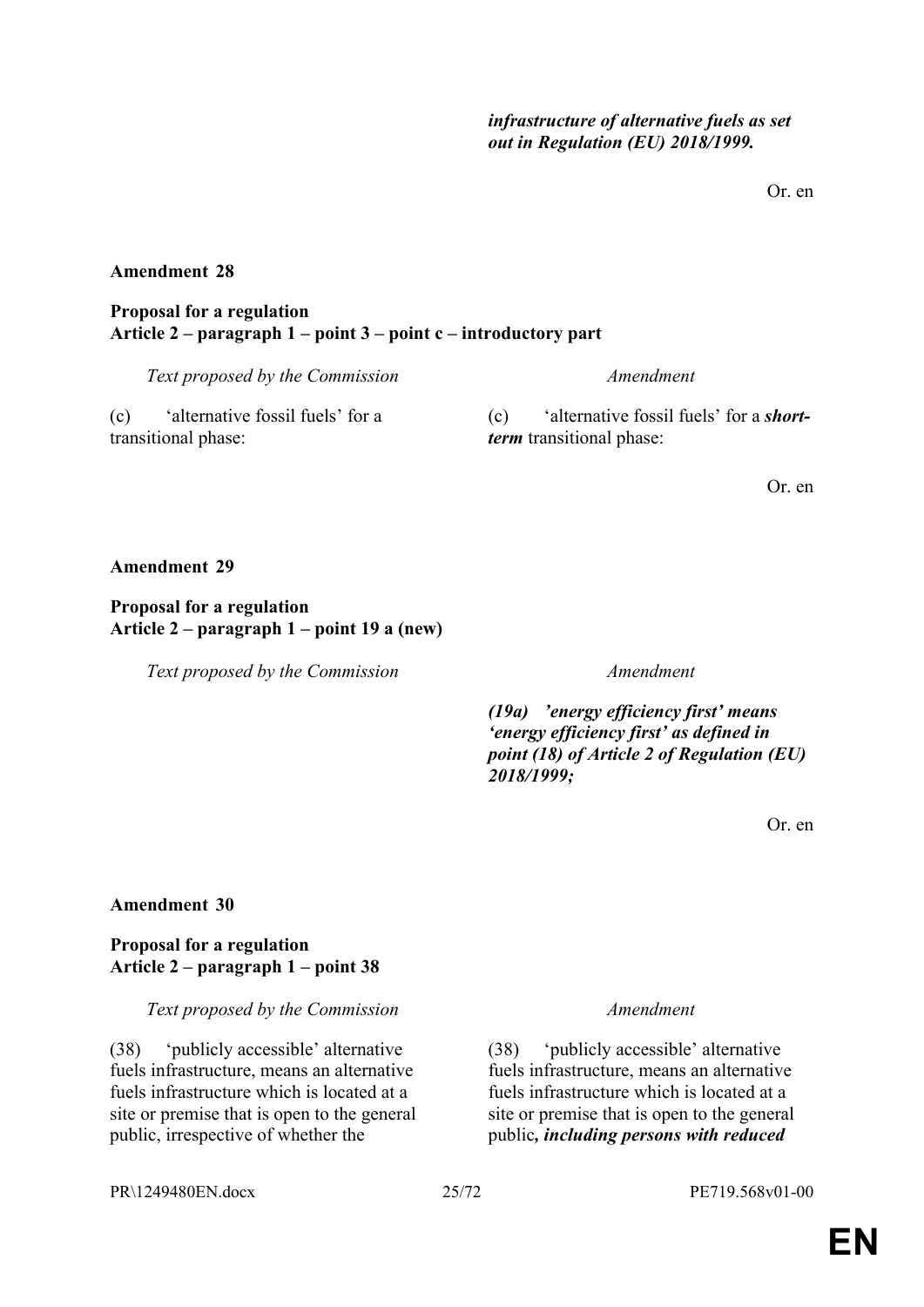alternative fuels infrastructure is located on public or on private property, whether limitations or conditions apply in terms of access to the site or premise and irrespective of the applicable use conditions of the alternative fuels infrastructure;

*mobility*, irrespective of whether the alternative fuels infrastructure is located on public or on private property, whether limitations or conditions apply in terms of access to the site or premise and irrespective of the applicable use conditions of the alternative fuels infrastructure;

Or. en

#### **Amendment 31**

### **Proposal for a regulation Article 2 – paragraph 1 – point 40**

#### *Text proposed by the Commission Amendment*

(40) 'recharge on an ad hoc basis' means a recharging service purchased by an end user without the need for that end user to register, conclude a written agreement, or enter into a longer-lasting commercial relationship with the operator of that recharging point beyond the mere purchase of the service;

(40) 'recharge on an ad hoc basis' means a recharging service purchased by an end user without the need for that end user to register*, electronically log-in or sign-in to online intermediation services*, conclude a written agreement, or enter into a longer-lasting commercial relationship with the operator of that recharging point beyond the mere purchase of the service;

Or. en

#### **Amendment 32**

### **Proposal for a regulation Article 2 – paragraph 1 – point 56**

*Text proposed by the Commission Amendment*

(56) 'safe and secure parking' means a parking and rest area as *referenced* in Article 17, point(1)(b) that is dedicated to heavy-duty vehicles overnight parking;

(56) 'safe and secure parking' means a parking and rest area as *referred to* in Article 17, point(1)(b) *of Regulation (EU) No 1315/2013,* that is dedicated to heavyduty vehicles overnight parking *and has been certified pursuant to the provisions in Article 8a of Regulation (EC) No 561/2006*;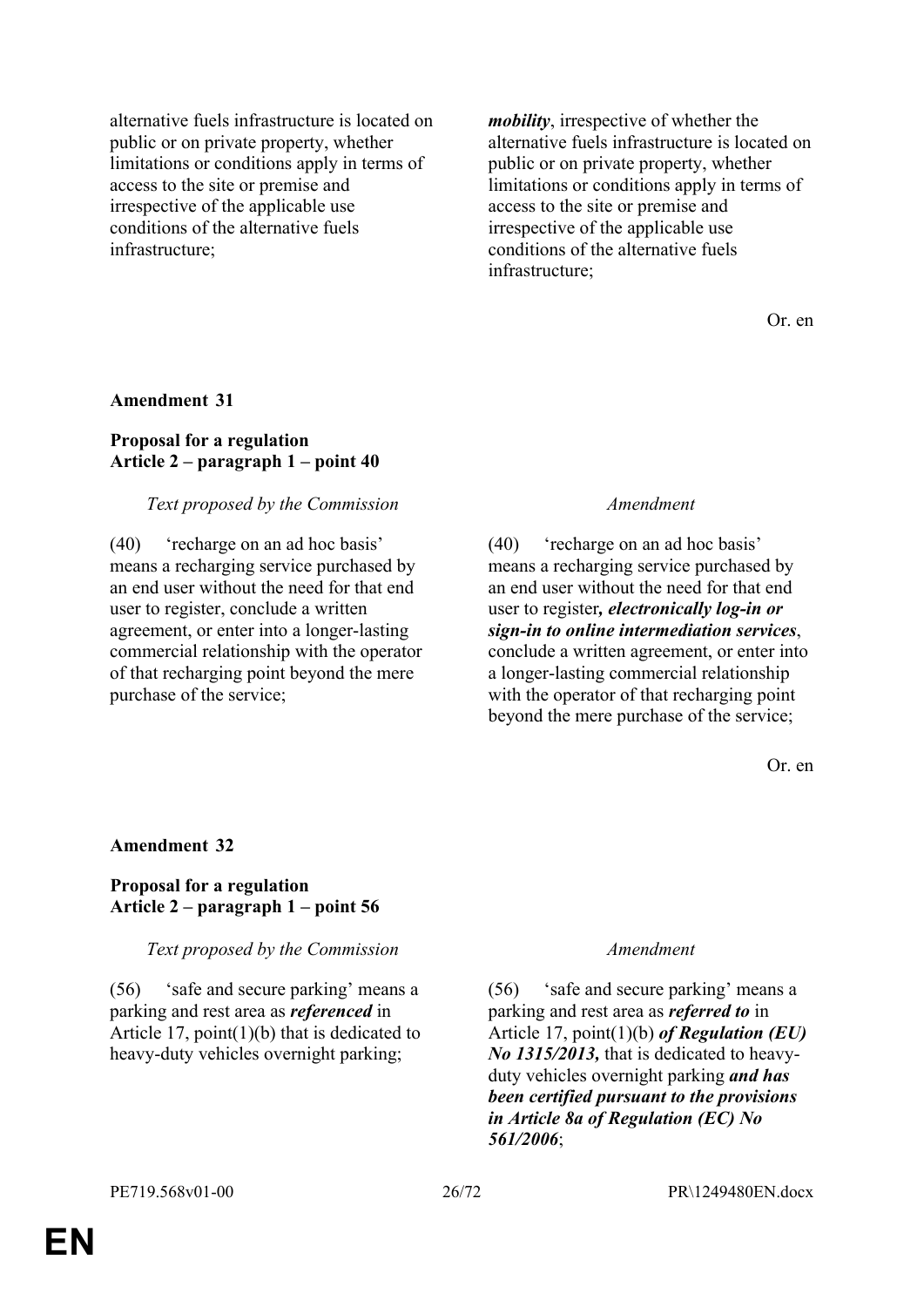Or. en

# **Amendment 33**

# **Proposal for a regulation Article 3 – paragraph 1 – subparagraph 2 – point a**

# *Text proposed by the Commission Amendment*

(a) for each battery electric light-duty vehicle registered in their territory, a total power output of at least *1* kW is provided *through publicly accessible recharging stations*; and

(a) for each battery electric light-duty vehicle registered in their territory, a total power output of at least *3* kW is provided *if the share of the total projected light-duty vehicle fleet represented by battery electric light-duty vehicles in that Member State is less than 1%*; and

Or. en

# **Amendment 34**

## **Proposal for a regulation Article 3 – paragraph 1 – subparagraph 2 – point a a (new)**

*Text proposed by the Commission Amendment*

*(aa) for each battery electric light-duty vehicle registered in their territory, a total power output of 2,5 kW is provided,through publicly accessible recharging stations if the share of battery electric light-duty vehicles in relation to the total projected light-duty vehicle fleet in that Member State is 1 % or greater than 1 % but below 2.5 %; and*

Or. en

# **Amendment 35**

**Proposal for a regulation Article 3 – paragraph 1 – subparagraph 2 – point a b (new)**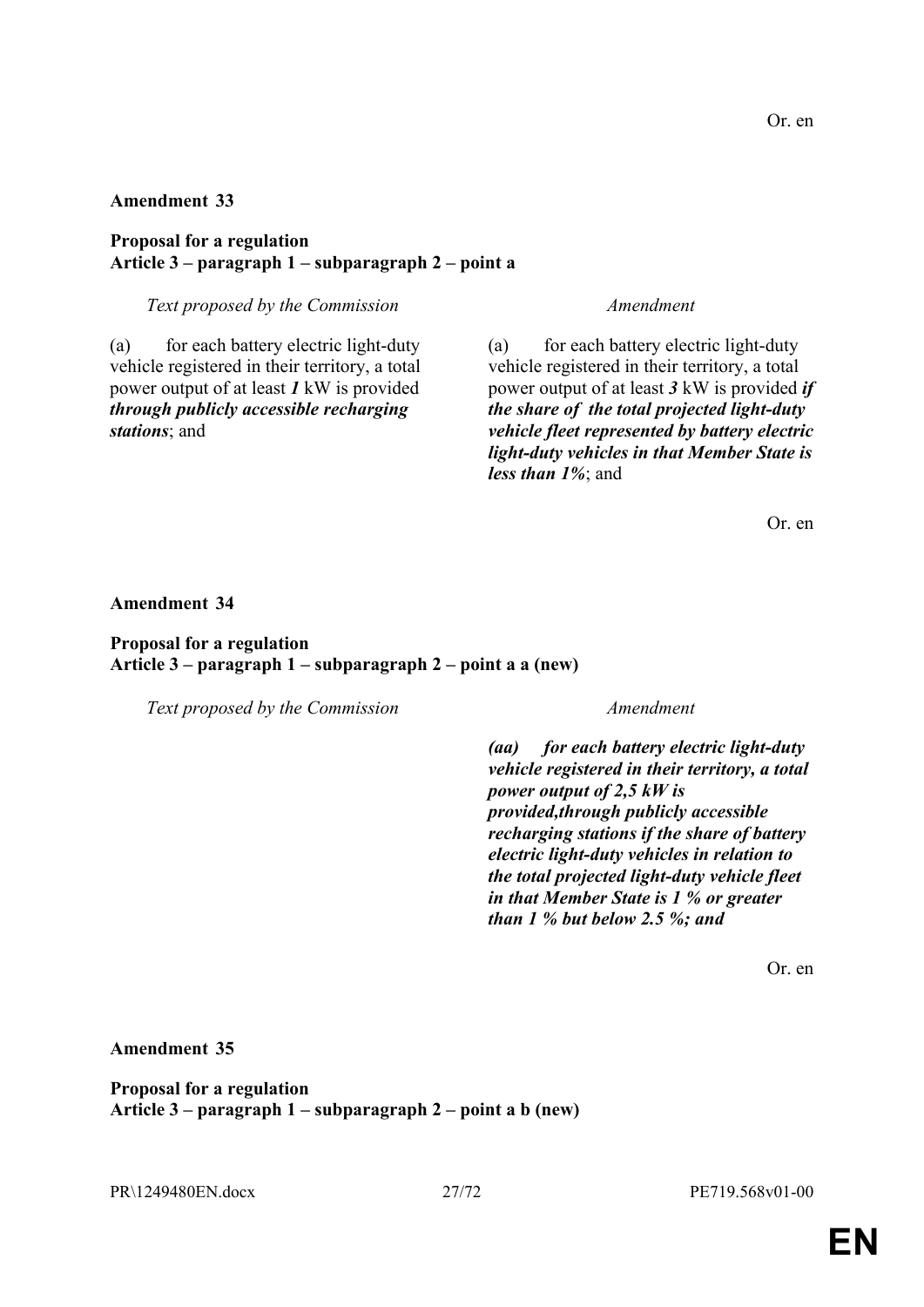*Text proposed by the Commission Amendment*

*(ab) for each battery electric light-duty vehicle registered in their territory, a total power output of at least 2 kW is provided through publicly accessible recharging stations if the share of battery electric light-duty vehicles in relation to the total projected light-duty vehicle fleet in that Member State is 2,5 % or greater than 2,5 % but below 5 %; and*

Or. en

#### **Amendment 36**

**Proposal for a regulation Article 3 – paragraph 1 – subparagraph 2 – point a c (new)**

*Text proposed by the Commission Amendment*

*(ac) for each battery electric light-duty vehicle registered in their territory, a total power output of at least 1,5 kW is provided through publicly accessible recharging stations if the share of battery electric light-duty vehicles in relation to the total projected light-duty vehicle fleet in that Member State is 5 % or greater than 5 % but below 7,5 %; and*

Or. en

#### **Amendment 37**

**Proposal for a regulation Article 3 – paragraph 1 – subparagraph 2 – point a d (new)**

*Text proposed by the Commission Amendment*

*(ad) for each battery electric light-duty vehicle registered in their territory, a total power output of at least 1 kW is provided through publicly accessible recharging*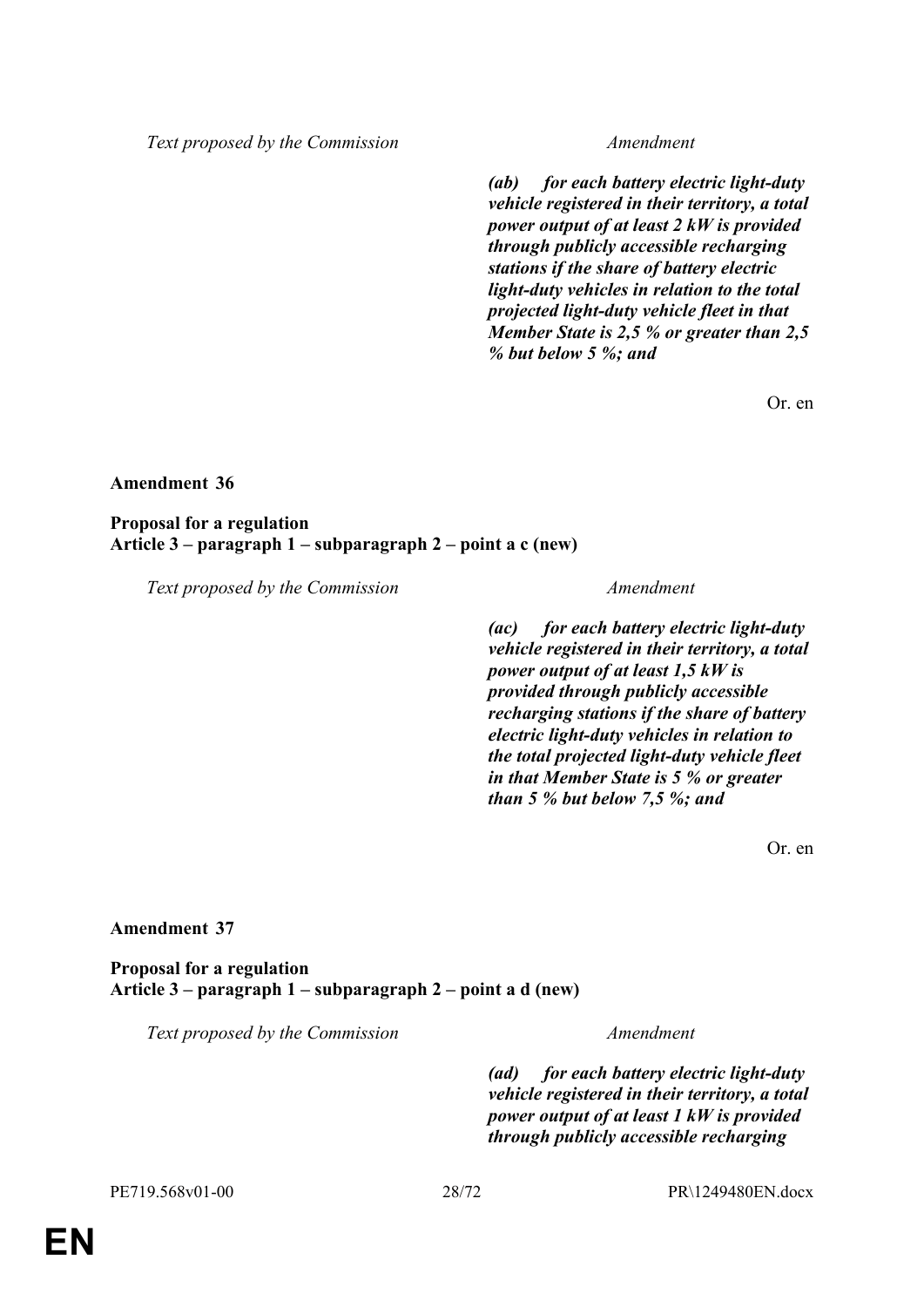*stations if the share of battery electric light-duty vehicles in relation to the total projected light-duty vehicle fleet in that Member State is 7,5 % or greater;*

Or. en

### **Amendment 38**

### **Proposal for a regulation Article 3 – paragraph 1 – subparagraph 2 – point b**

#### *Text proposed by the Commission Amendment*

(b) for each plug-in hybrid light-duty vehicle registered in their territory, a total power output of at least *0.66* kW is provided through publicly accessible recharging stations*.*

(b) for each plug-in hybrid light-duty vehicle registered in their territory, a total power output of at least *2* kW is provided through publicly accessible recharging stations *if the share of electric vehicles in relation to the total projected vehicle fleet in a Member State is less than 1 %; and*

Or. en

### **Amendment 39**

### **Proposal for a regulation Article 3 – paragraph 1 – subparagraph 2 – point b a (new)**

*Text proposed by the Commission Amendment*

*(ba) for each plug-in hybrid light-duty vehicle registered in their territory, a total power output of at least 1.66 kW is provided through publicly accessible recharging stations if the share of electric vehicles in relation to the total projected vehicle fleet in a Member State is 1 % or greater than 1 % but below 2,5 %; and*

Or. en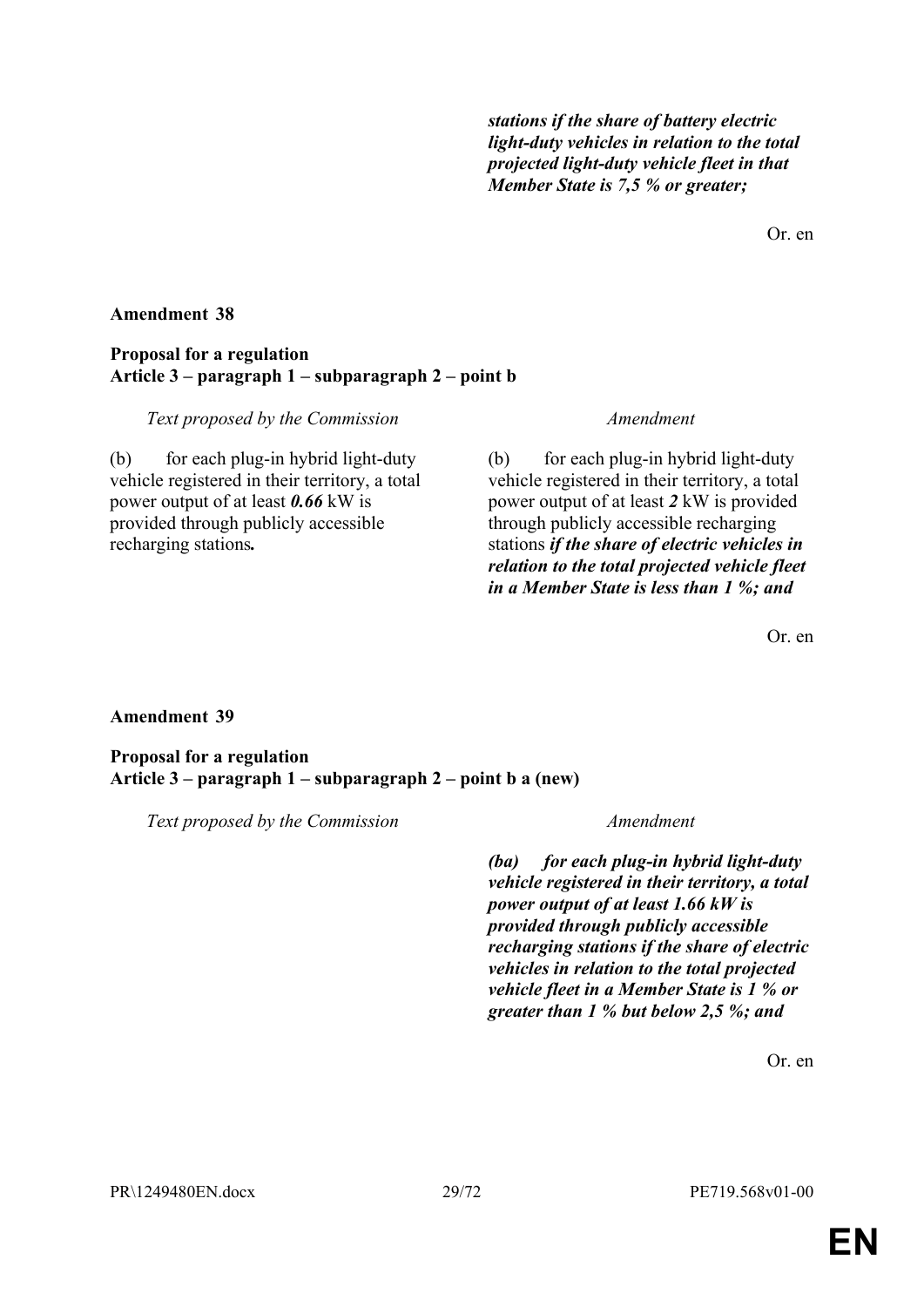### **Amendment 40**

### **Proposal for a regulation Article 3 – paragraph 1 – subparagraph 2 – point b b (new)**

*Text proposed by the Commission Amendment*

*(bb) for each plug-in hybrid light-duty vehicle registered in their territory, a total power output of at least 1.33 kW is provided through publicly accessible recharging stations if the share of electric vehicles in relation to the total projected vehicle fleet in a Member State is 2,5 % or greater than 2, 5 % but below 5 %; and*

Or. en

#### **Amendment 41**

### **Proposal for a regulation Article 3 – paragraph 1 – subparagraph 2 – point b c (new)**

*Text proposed by the Commission Amendment*

*(bc) for each plug-in hybrid light-duty vehicle registered in their territory, a total power output of at least 1 kW is provided through publicly accessible recharging stations if the share of electric vehicles in relation to the total projected vehicle fleet in a Member State is 5 % or greater than 5 % but below 7,5 %; and*

Or. en

### **Amendment 42**

#### **Proposal for a regulation Article 3 – paragraph 1 – subparagraph 2 – point b d (new)**

*Text proposed by the Commission Amendment*

*(bd) for each plug-in hybrid light-duty vehicle registered in their territory, a total*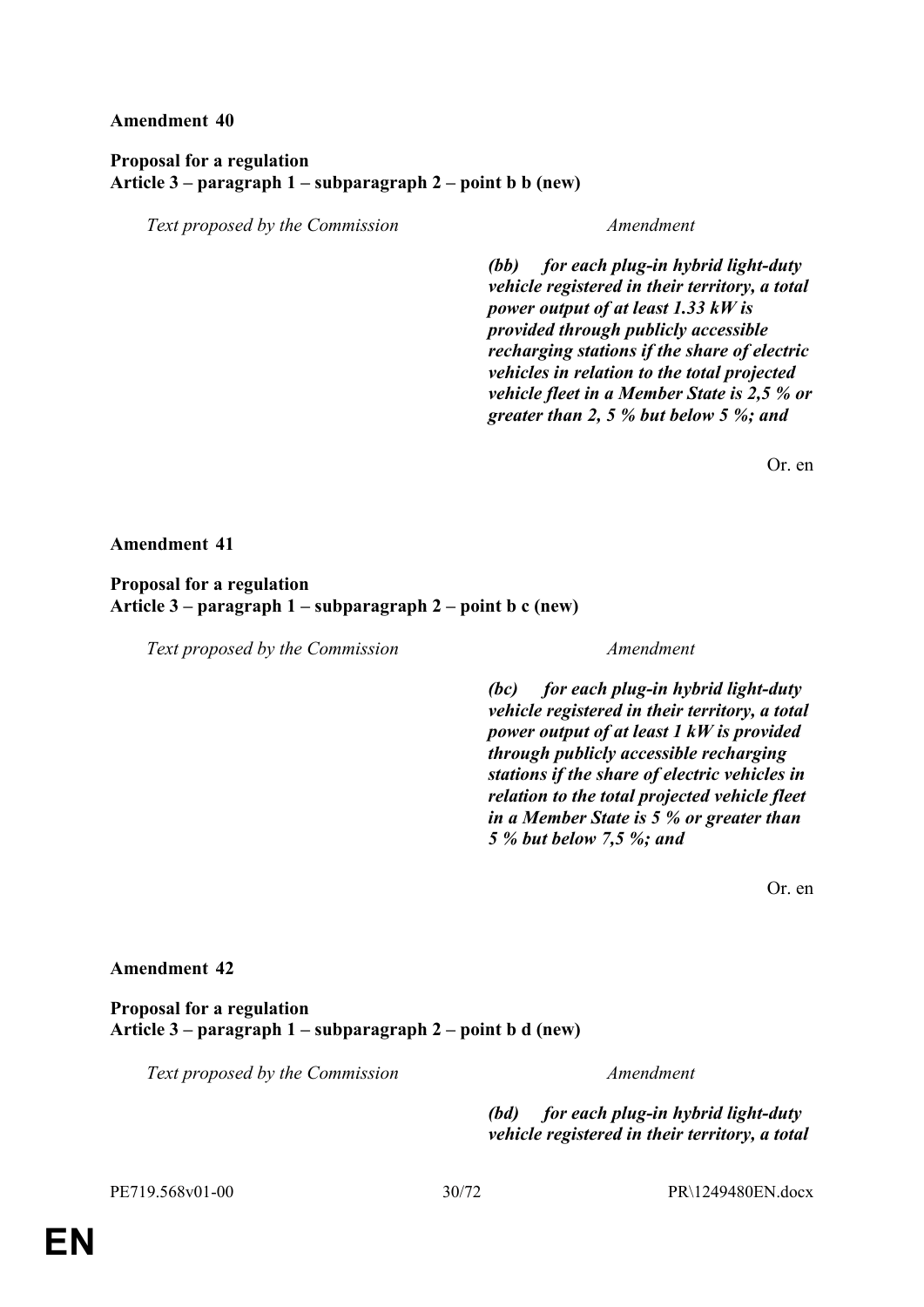*power output of at least 0,66 kW is provided through publicly accessible recharging stations if the share of electric vehicles in relation to the total projected vehicle fleet is 7,5 % or greater.*

Or. en

**Amendment 43**

### **Proposal for a regulation Article 3 – paragraph 1 a (new)**

*Text proposed by the Commission Amendment*

*1a. By 31 December 2025, commercial buildings with public parking facilities with more than 10 parking spaces for light duty vehicles shall equip at least 15 % of their parking spaces with publicly accessible recharging points.*

Or. en

**Amendment 44**

**Proposal for a regulation Article 3 – paragraph 1 b (new)**

*Text proposed by the Commission Amendment*

*1b. Without prejudice to paragraph 1 of this Article, Member States shall ensure the deployment of a minimum amount of recharging infrastructure at national level that equals a battery electric light-duty vehicle share of*

*- 2 % of the total projected light-duty vehicle fleet by 31 December 2025*

*- 5 % of the total projected light-duty vehicle fleet by 31 December 2027;*

*- 10 % of the total projected light-duty vehicle fleet by 31 December 2030;*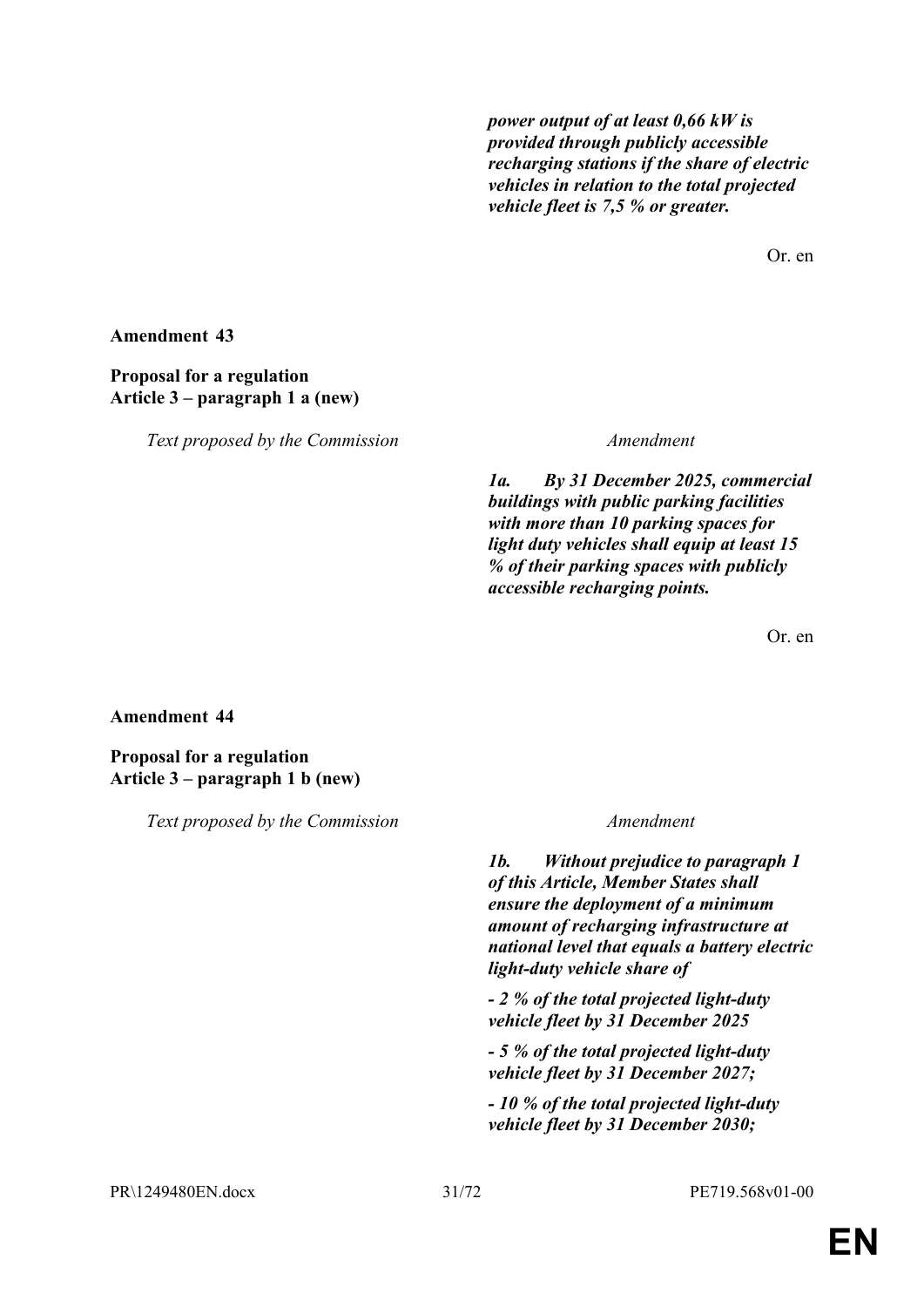### **Amendment 45**

### **Proposal for a regulation Article 3 – paragraph 2 – point a – introductory part**

### *Text proposed by the Commission Amendment*

(a) along the TEN-T core network, publicly accessible recharging pools dedicated to light-duty vehicles and meeting the following requirements are deployed in each direction of travel with a maximum distance of 60 km in-between them:

(a) along the TEN-T core *network and comprehensive* network, publicly accessible recharging pools dedicated to light-duty vehicles and meeting the following requirements are deployed in each direction of travel with a maximum distance of 60 km in-between them:

Or. en

### **Amendment 46**

### **Proposal for a regulation Article 3 – paragraph 2 – point a – point i**

### *Text proposed by the Commission Amendment*

(i) by 31 December 2025, each recharging pool shall offer a power output of at least *300* kW and include at least one recharging station with an individual power output of at least *150* kW;

(i) by 31 December 2025, each recharging pool shall offer a power output of at least *600* kW and include at least one recharging station with an individual power output of at least *300* kW;

Or. en

### **Amendment 47**

### **Proposal for a regulation Article 3 – paragraph 2 – point a – point ii**

*Text proposed by the Commission Amendment*

(ii) by 31 December 2030, each recharging pool shall offer a power output of at least *600* kW and include at least two

(ii) by 31 December 2030, each recharging pool shall offer a power output of at least *900* kW and include at least two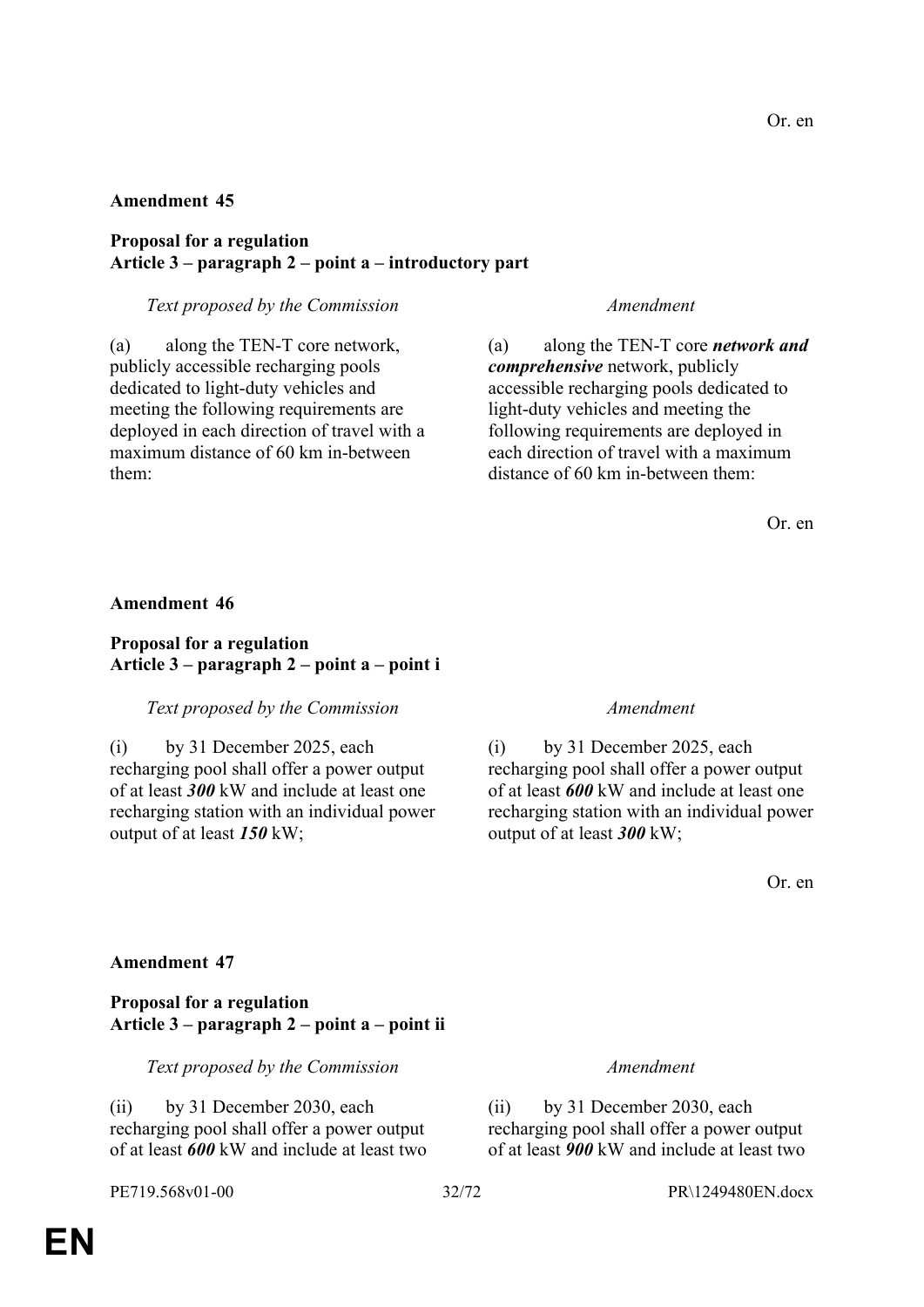recharging stations with an individual power output of at least *150* kW;

recharging stations with an individual power output of at least *350* kW;

Or. en

### **Amendment 48**

#### **Proposal for a regulation Article 3 – paragraph 2 – point b**

*Text proposed by the Commission Amendment*

*(b) along the TEN-T comprehensive network, publicly accessible recharging pools dedicated to light-duty vehicles and meeting the following requirements are deployed in each direction of travel with a maximum distance of 60 km in-between them:*

*(i) by 31 December 2030, each recharging pool shall offer a power output of at least 300 kW and include at least one recharging station with an individual power output of at least 150 kW;*

*(ii) by 31 December 2035, each recharging pool shall offer a power output of at least 600 kW and include at least two recharging stations with an individual power output of at least 150 kW.*

*deleted*

Or. en

### **Amendment 49**

### **Proposal for a regulation Article 4 – paragraph 1 – point a – point i**

*Text proposed by the Commission Amendment*

(i) by 31 December 2025, each recharging pool shall offer a power output of at least *1400* kW and include at least

(i) by 31 December 2025, each recharging pool shall offer a power output of at least *2 000* kW and include at least

### PR\1249480EN.docx 33/72 PE719.568v01-00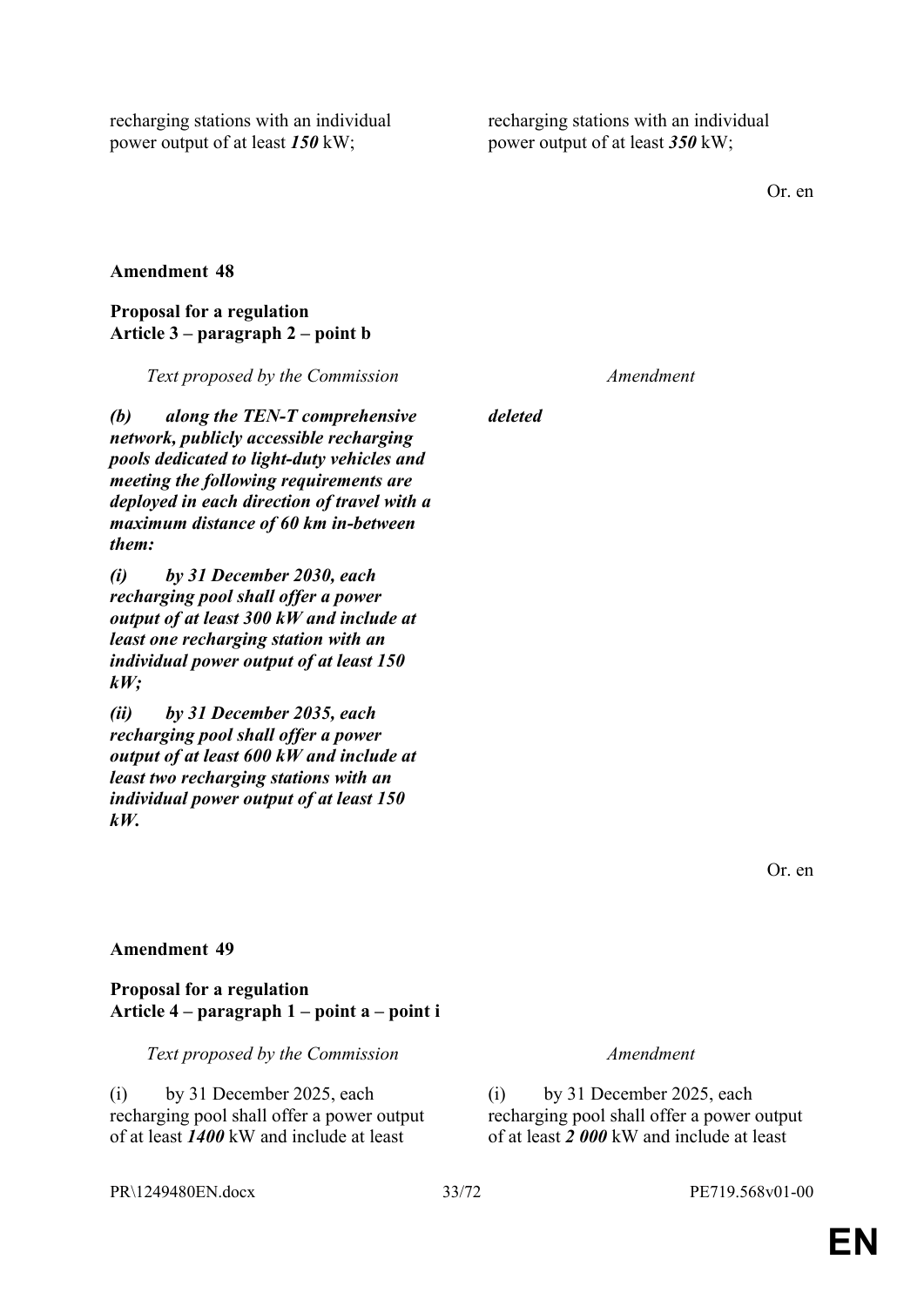*one* recharging *station* with an individual power output of at least *350* kW;

*two* recharging *stations* with an individual power output of at least *700* kW;

Or. en

### **Amendment 50**

### **Proposal for a regulation Article 4 – paragraph 1 – point a – point ii**

*Text proposed by the Commission Amendment*

(ii) by 31 December 2030, each recharging pool shall offer a power output of at least *3500* kW and include at least *two* recharging stations with an individual power output of at least *350* kW;

(ii) by 31 December 2030, each recharging pool shall offer a power output of at least *5 000* kW and include at least *four* recharging stations with an individual power output of at least *700* kW;

Or. en

### **Amendment 51**

### **Proposal for a regulation Article 4 – paragraph 1 – point b – point i**

### *Text proposed by the Commission Amendment*

(i) by 31 December *2030*, each recharging pool shall offer a power output of at least *1400* kW and include at least *one* recharging *station* with an individual power output of at least *350* kW;

(i) by 31 December *2027*, each recharging pool shall offer a power output of at least *2 000* kW and include at least *two* recharging *stations* with an individual power output of at least *700* kW;

Or. en

### **Amendment 52**

**Proposal for a regulation Article 4 – paragraph 1 – point b – point ii**

*Text proposed by the Commission Amendment*

(ii) by 1 December *2035*, each (ii) by 1 December *2032*, each

PE719.568v01-00 34/72 PR\1249480EN.docx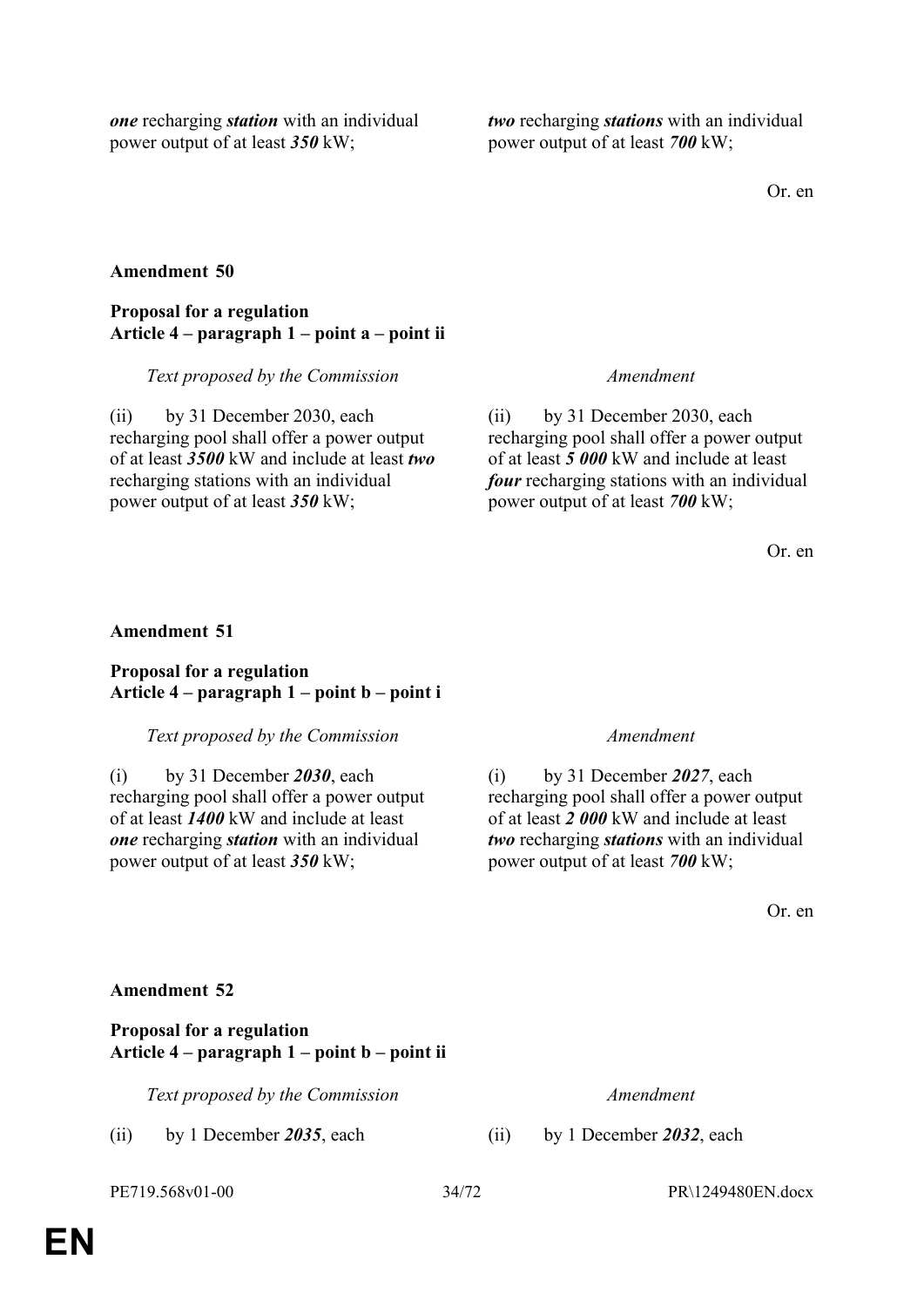recharging pool shall offer a power output of at least *3500* kW and include at least *two* recharging stations with an individual power output of at least *350* kW;

recharging pool shall offer a power output of at least *5 000* kW and include at least *four* recharging stations with an individual power output of at least *700* kW;

Or. en

### **Amendment 53**

### **Proposal for a regulation Article 4 – paragraph 1 – point c**

### *Text proposed by the Commission Amendment*

(c) by 31 December *2030*, in each safe and secure parking area at least *one* recharging *station* dedicated to heavy-duty vehicles with a power output of at least 100 kW is installed;

(c) by 31 December *2025*, in each safe and secure parking area at least *two* recharging *stations* dedicated to heavyduty vehicles with a power output of at least 100 kW is installed;

Or. en

### **Amendment 54**

**Proposal for a regulation Article 4 – paragraph 1 – point c a (new)**

*Text proposed by the Commission Amendment*

*(ca) by 31 December 2030, in each safe and secure parking area at least four recharging stations dedicated to heavy duty vehicles with a power output of at least 100 kW are installed;*

Or. en

**Amendment 55**

**Proposal for a regulation Article 4 – paragraph 1 – point d**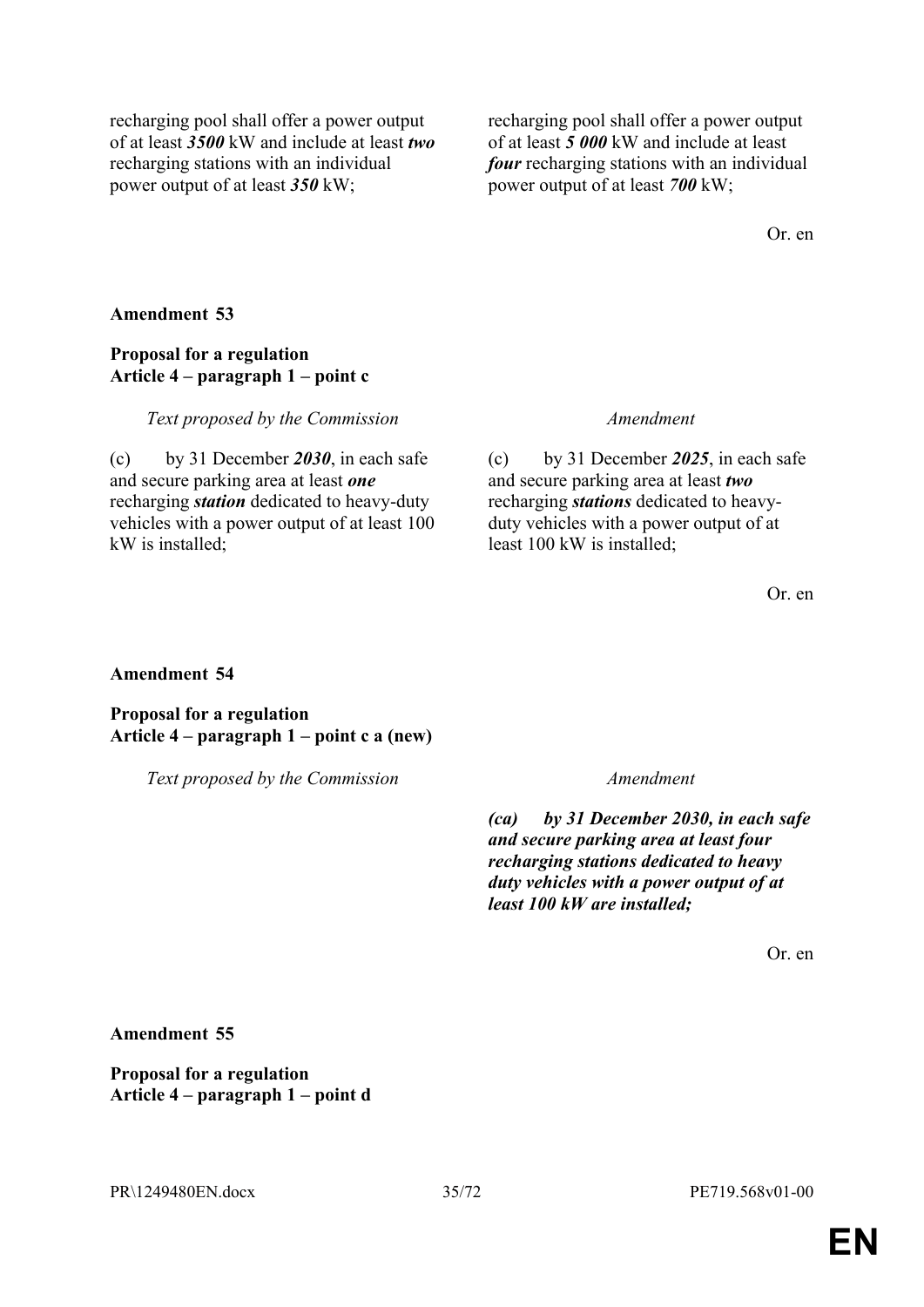### *Text proposed by the Commission Amendment*

(d) by 31 December 2025, in each urban node publicly accessible recharging points dedicated to heavy-duty vehicles providing an aggregated power output of at least *600* kW are deployed, provided by recharging stations with an individual power output of at least *150* kW;

(d) by 31 December 2025, in each urban node publicly accessible recharging points dedicated to heavy-duty vehicles providing an aggregated power output of at least *1 400* kW are deployed, provided by recharging stations with an individual power output of at least *350* kW;

Or. en

### **Amendment 56**

### **Proposal for a regulation Article 4 – paragraph 1 – point e**

#### *Text proposed by the Commission Amendment*

(e) by 31 December 2030, in each urban node publicly accessible recharging points dedicated to heavy-duty vehicles providing an aggregated power output of at least *1200* kW are deployed, provided by recharging stations with an individual power output of at least *150* kW.

(e) by 31 December 2030, in each urban node publicly accessible recharging points dedicated to heavy-duty vehicles providing an aggregated power output of at least *3 500* kW are deployed, provided by recharging stations with an individual power output of at least *350* kW.

Or. en

### **Amendment 57**

### **Proposal for a regulation Article 4 – paragraph 1 a (new)**

*Text proposed by the Commission Amendment*

*1a. The requirements referred to in paragraph 1 point (c), (c a), (d) and (e) shall apply in addition to the requirements set out in paragraph 1 points (a) and (b).*

Or. en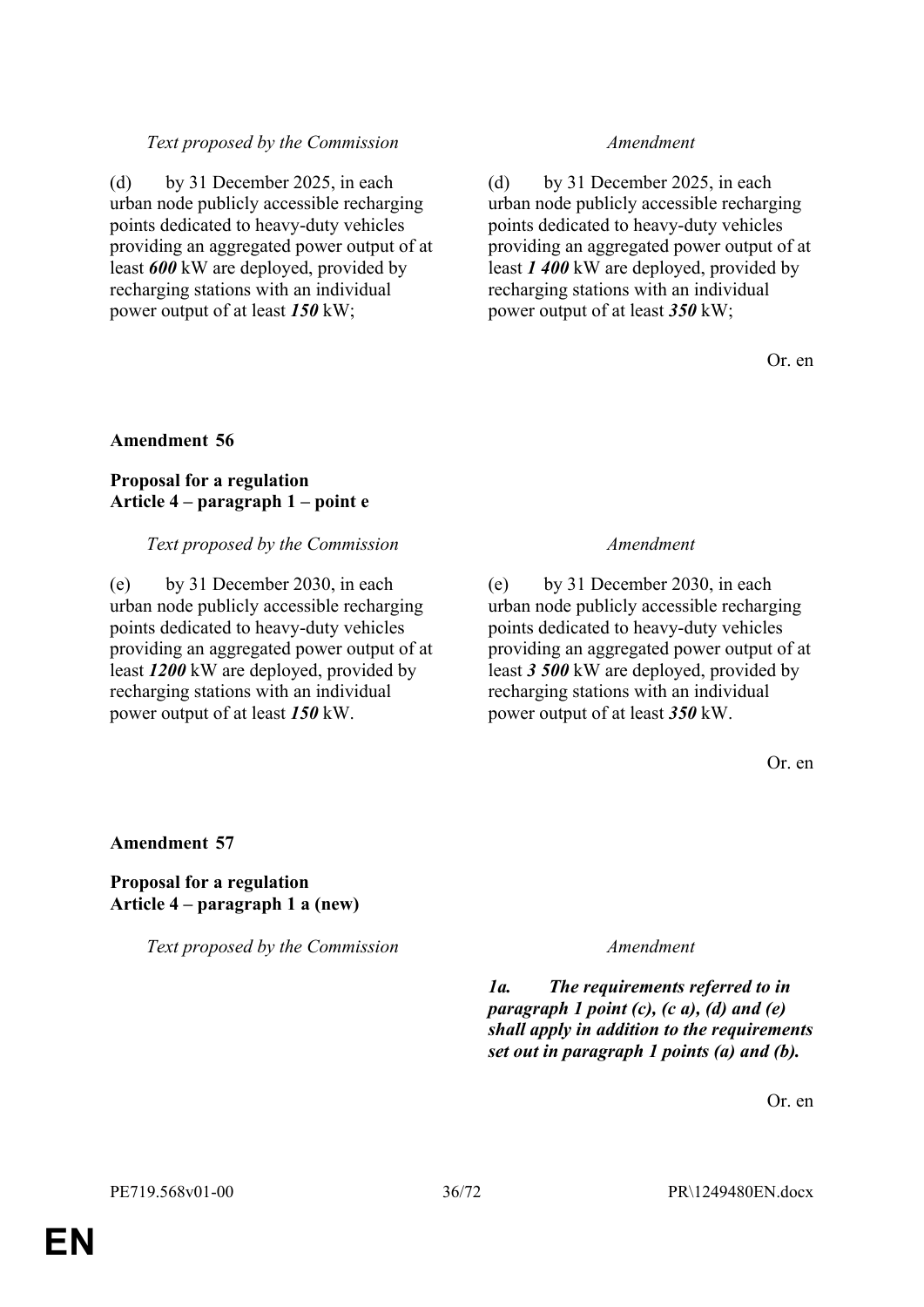### **Proposal for a regulation Article 4 – paragraph 1 b (new)**

*Text proposed by the Commission Amendment*

*1b. The Commission shall consider whether to increase the individual power output referred to in points (a), (b), (d), and (e) of paragraph 1, once the common technical specifications are available and supplemented in accordance with Annex II as part of the review of this Regulation, pursuant to Article 22.*

Or. en

#### **Amendment 59**

#### **Proposal for a regulation Article 5 – paragraph 2 – subparagraph 1 – point a – introductory part**

*Text proposed by the Commission Amendment*

(a) operators of recharging points shall, at publicly accessible recharging stations *with a power output below 50 kW,* deployed from the date referred to in Article 24, accept electronic payments through terminals and devices used for payment services, including at least one of the following:

(a) operators of recharging points shall, at publicly accessible recharging stations deployed from the date referred to in Article 24, accept electronic payments through terminals and devices used for payment services, including at least *payment card readers and, if possible also* one of the following:

Or. en

#### **Amendment 60**

### **Proposal for a regulation Article 5 – paragraph 2 – subparagraph 1 – point a – point i**

*Text proposed by the Commission Amendment*

*(i) payment card readers; deleted*

PR\1249480EN.docx 37/72 PE719.568v01-00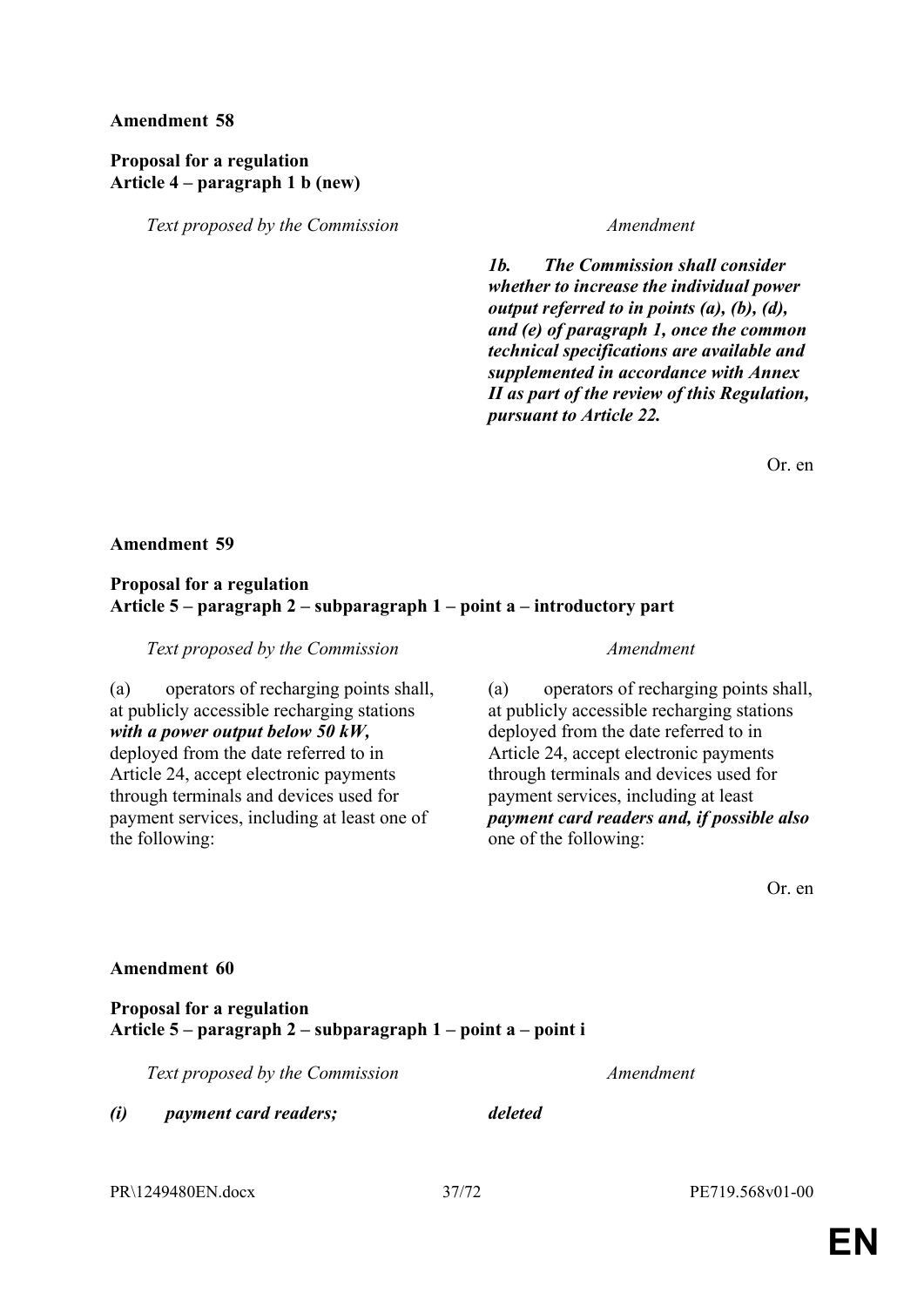### **Proposal for a regulation Article 5 – paragraph 2 – subparagraph 1 – point a – point ii**

*Text proposed by the Commission Amendment*

(ii) devices with a contactless functionality that is at least able to read payment cards*;*

(ii) devices with a contactless functionality that is at least able to read payment cards*, or*

Or. en

### **Amendment 62**

### **Proposal for a regulation Article 5 – paragraph 2 – subparagraph 1 – point b**

*Text proposed by the Commission Amendment*

*(b) operators of recharging points shall, at publicly accessible recharging stations with a power output equal to or more than 50 kW, deployed from the date referred to in Article 24, accept electronic payments through terminals and devices used for payment services, including at least one of the following:*

*(i) payment card readers;*

*(ii) devices with a contactless functionality that is at least able to read payment cards.*

Or. en

**Amendment 63**

**Proposal for a regulation Article 5 – paragraph 2 – subparagraph 2**

*deleted*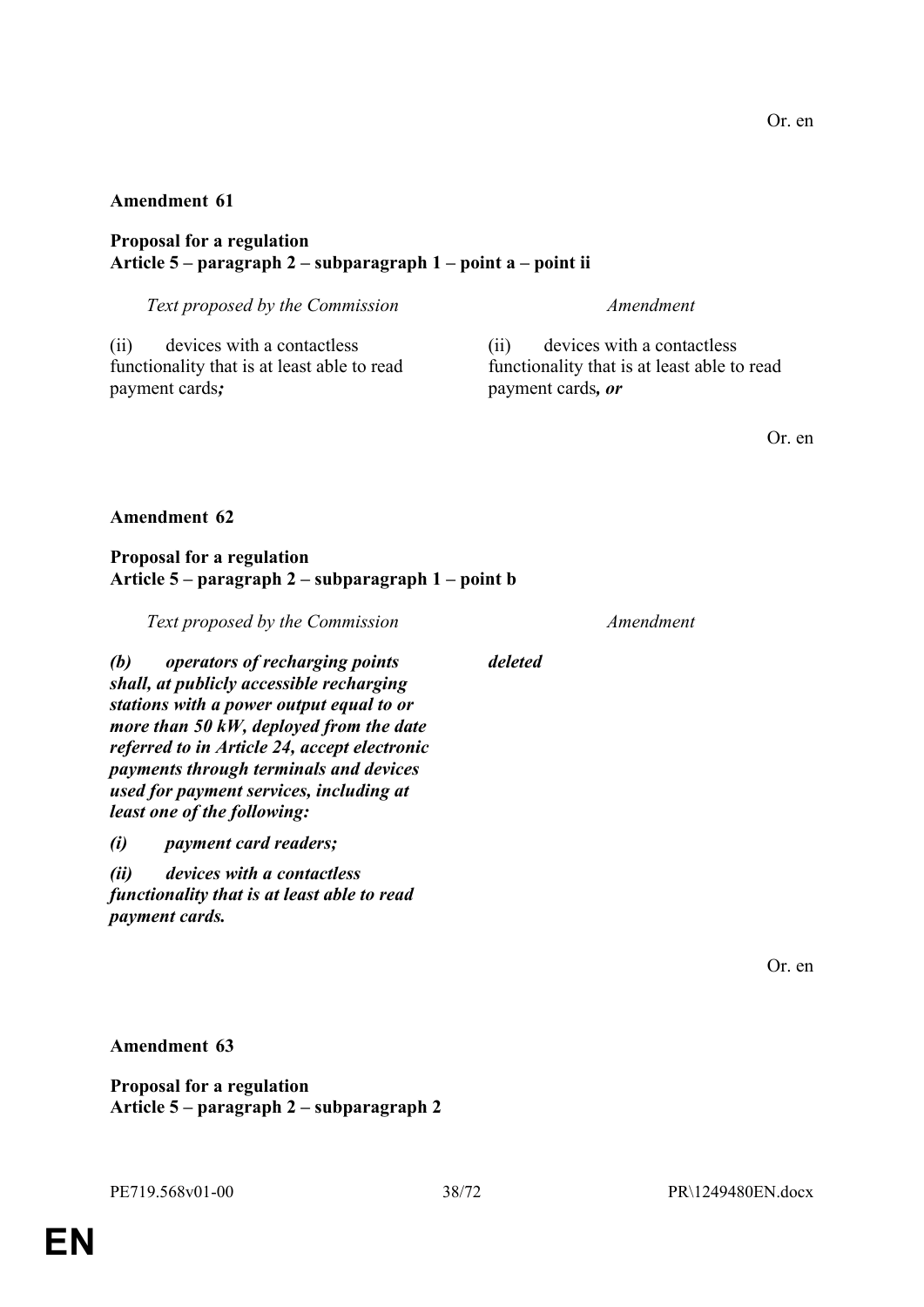*Text proposed by the Commission Amendment*

From 1 January *2027* onwards, operators of recharging points shall ensure that all publicly accessible recharging stations *with a power output equal to or more than 50 kW* operated by them comply with the *requirement in point (b)*.

From 1 January *2025* onwards, operators of recharging points shall ensure that all publicly accessible recharging stations operated by them comply with the *requirements laid down in this Article*.

Or. en

#### **Amendment 64**

#### **Proposal for a regulation Article 5 – paragraph 2 – subparagraph 3**

#### *Text proposed by the Commission Amendment*

The requirements laid down in *points (a) and (b)* shall not apply to publicly accessible recharging points that do not require payment for the recharging service.

The requirements laid down in *paragraph 2* shall not apply to publicly accessible recharging points that do not require payment for the recharging service.

Or. en

#### **Amendment 65**

#### **Proposal for a regulation Article 5 – paragraph 5 – introductory part**

*Text proposed by the Commission Amendment*

5. Operators of recharging points shall clearly display the ad hoc price and all its components at all publicly accessible recharging stations operated by them so that *these are* known to end users before they initiate a recharging session. *At least the following price components, if applicable at the recharging station, shall be clearly displayed:*

5. Operators of recharging points shall clearly display the ad hoc price *per kWh* and all its components at all publicly accessible recharging stations operated by them so that *this information is* known to end users before they initiate a recharging session.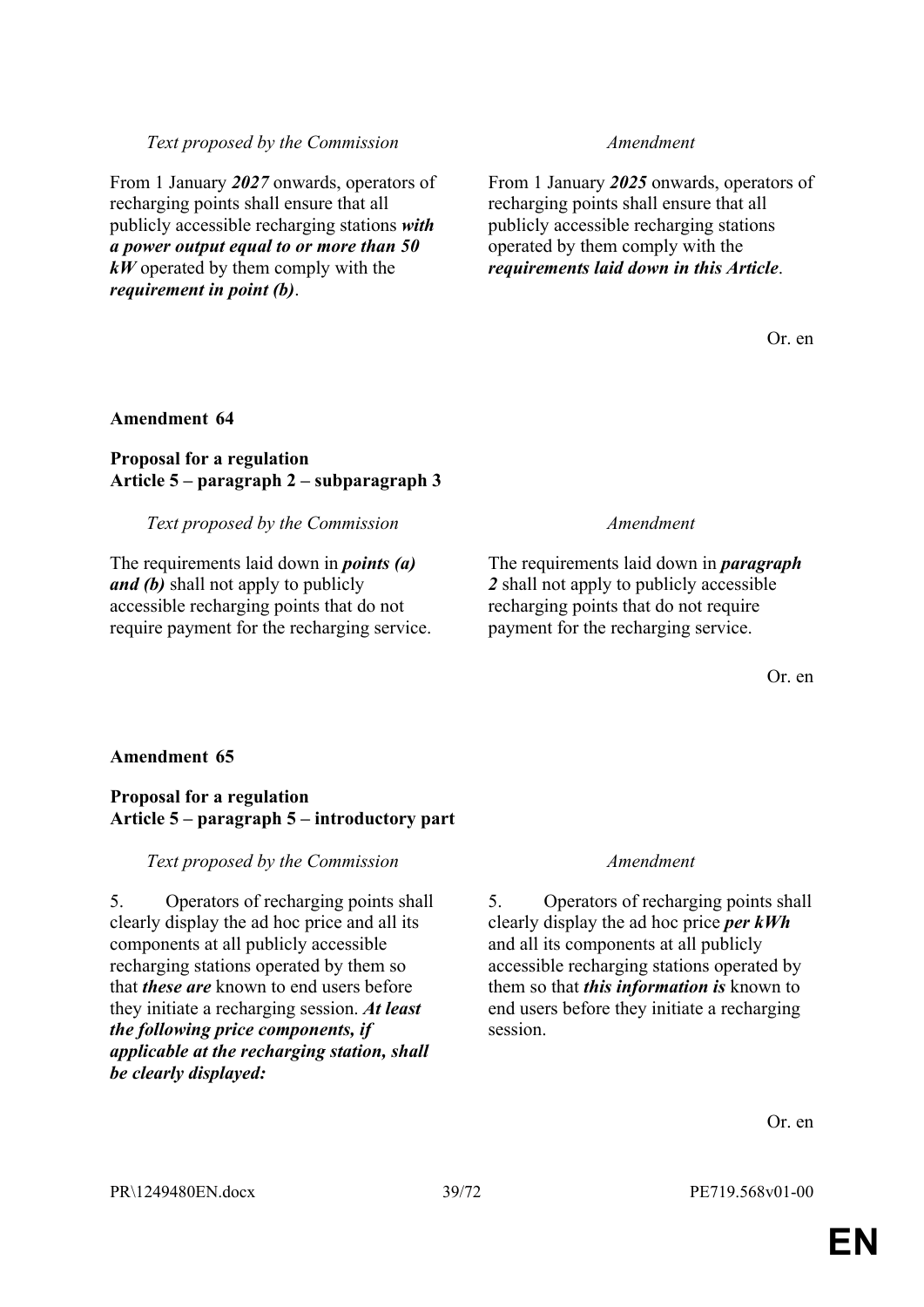## **Proposal for a regulation Article 5 – paragraph 5 – indent 1**

| Text proposed by the Commission                                                         | Amendment                                                                               |
|-----------------------------------------------------------------------------------------|-----------------------------------------------------------------------------------------|
| price per session,                                                                      | deleted                                                                                 |
|                                                                                         | Or. en                                                                                  |
|                                                                                         |                                                                                         |
| <b>Amendment 67</b>                                                                     |                                                                                         |
| <b>Proposal for a regulation</b><br>Article 5 – paragraph 5 – indent 2                  |                                                                                         |
| Text proposed by the Commission                                                         | Amendment                                                                               |
| price per minute,                                                                       | deleted                                                                                 |
|                                                                                         | Or. en                                                                                  |
|                                                                                         |                                                                                         |
| <b>Amendment 68</b>                                                                     |                                                                                         |
| Proposal for a regulation<br>Article 5 – paragraph 5 – indent 3                         |                                                                                         |
| Text proposed by the Commission                                                         | Amendment                                                                               |
| price per kWh.                                                                          | deleted                                                                                 |
|                                                                                         | Or. en                                                                                  |
|                                                                                         |                                                                                         |
| <b>Amendment 69</b>                                                                     |                                                                                         |
| <b>Proposal for a regulation</b><br>Article 5 – paragraph 6                             |                                                                                         |
| Text proposed by the Commission                                                         | Amendment                                                                               |
| Prices charged by mobility service<br>6.<br>providers to end users shall be reasonable, | Prices charged by mobility service<br>6.<br>providers to end users shall be reasonable, |
| PE719.568v01-00                                                                         | 40/72<br>PR\1249480EN.docx                                                              |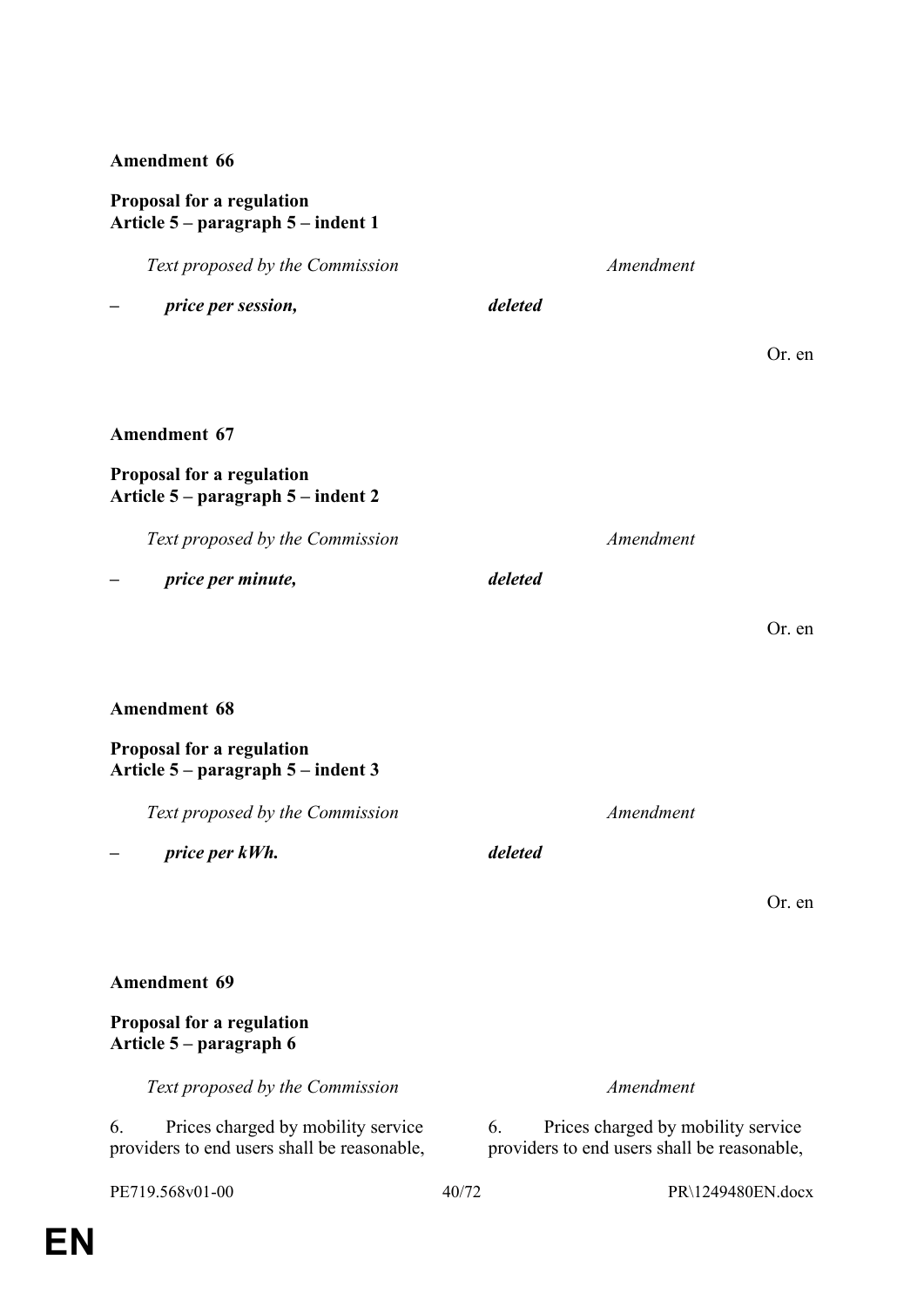transparent and non-discriminatory. Mobility service providers shall make available to end users all applicable price information, prior to the start of the recharging session, and specific to their intended recharging session, through freely available, widely supported electronic means, clearly *distinguishing* the price *components* charged by the operator of recharging point, applicable e-roaming costs and other fees or charges applied by the mobility service provider. The fees shall be reasonable, transparent and nondiscriminatory. No extra charges for crossborder e-roaming shall be applied.

transparent and non-discriminatory. Mobility service providers shall make available to end users all applicable price information, prior to the start of the recharging session, and specific to their intended recharging session, through freely available, widely supported electronic means, clearly *displaying* the price *per kWh* charged by the operator of *the* recharging point, applicable e-roaming costs and other fees or charges applied by the mobility service provider. The fees shall be reasonable, transparent and nondiscriminatory. No extra charges for crossborder e-roaming shall be applied.

Or. en

#### **Amendment 70**

### **Proposal for a regulation Article 5 – paragraph 8**

*Text proposed by the Commission Amendment*

8. From the date referred to in Article 24, operators of recharging points shall ensure that all publicly accessible *normal* power recharging points operated by them are capable of smart recharging.

8. From the date referred to in Article 24, operators of recharging points shall ensure that all publicly accessible power recharging points operated by them are capable of smart recharging.

Or. en

#### **Amendment 71**

**Proposal for a regulation Article 5 – paragraph 8 a (new)**

*Text proposed by the Commission Amendment*

*8a. Operators of recharging points shall ensure that the recharging stations operate in a good working condition and that maintenance and repair operations are executed as soon as a malfunction has* 

PR\1249480EN.docx 41/72 PE719.568v01-00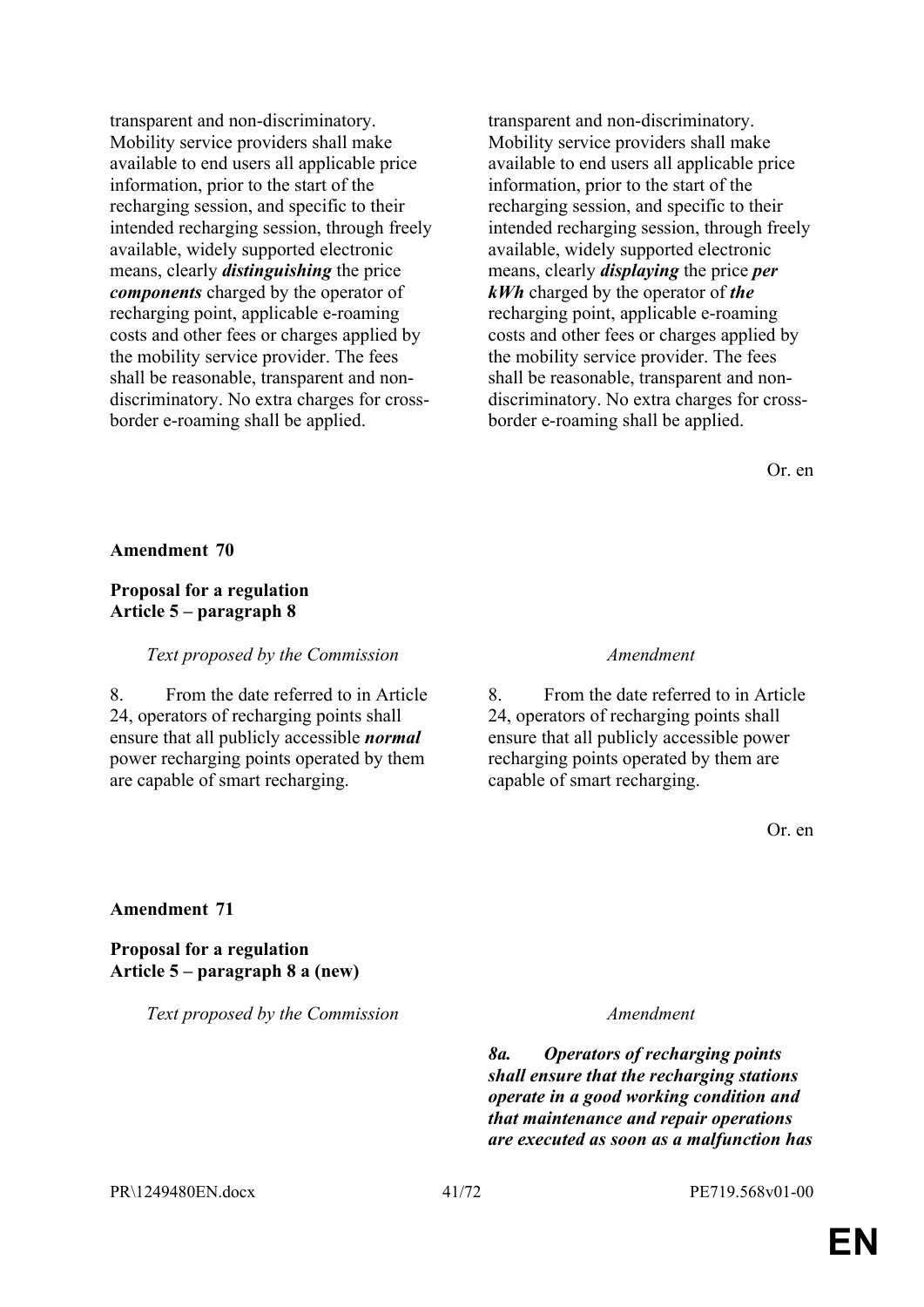*been notified.*

**Amendment 72**

#### **Proposal for a regulation Article 5 – paragraph 8 b (new)**

*Text proposed by the Commission Amendment*

*8b. In accordance with Article 18 of this Regulation, operators of recharging stations shall make data on the operational status and, if necessary, on the maintenance status available to all stakeholders and Member States.*

Or. en

**Amendment 73**

### **Proposal for a regulation Article 5 – paragraph 9**

### *Text proposed by the Commission Amendment*

9. Member States shall take the necessary measures to ensure that appropriate signposting is deployed *within parking and rest areas on* the TEN-T road network where alternative fuels infrastructure is installed, to enable easy identification of the exact location of the alternative fuels infrastructure.

9. Member States shall take the necessary measures to ensure that appropriate signposting is deployed *along* the TEN-T road network where alternative fuels infrastructure is installed, to enable easy identification of the exact location of the alternative fuels infrastructure.

Or. en

**Amendment 74**

**Proposal for a regulation Article 6 – paragraph 1 – subparagraph 1**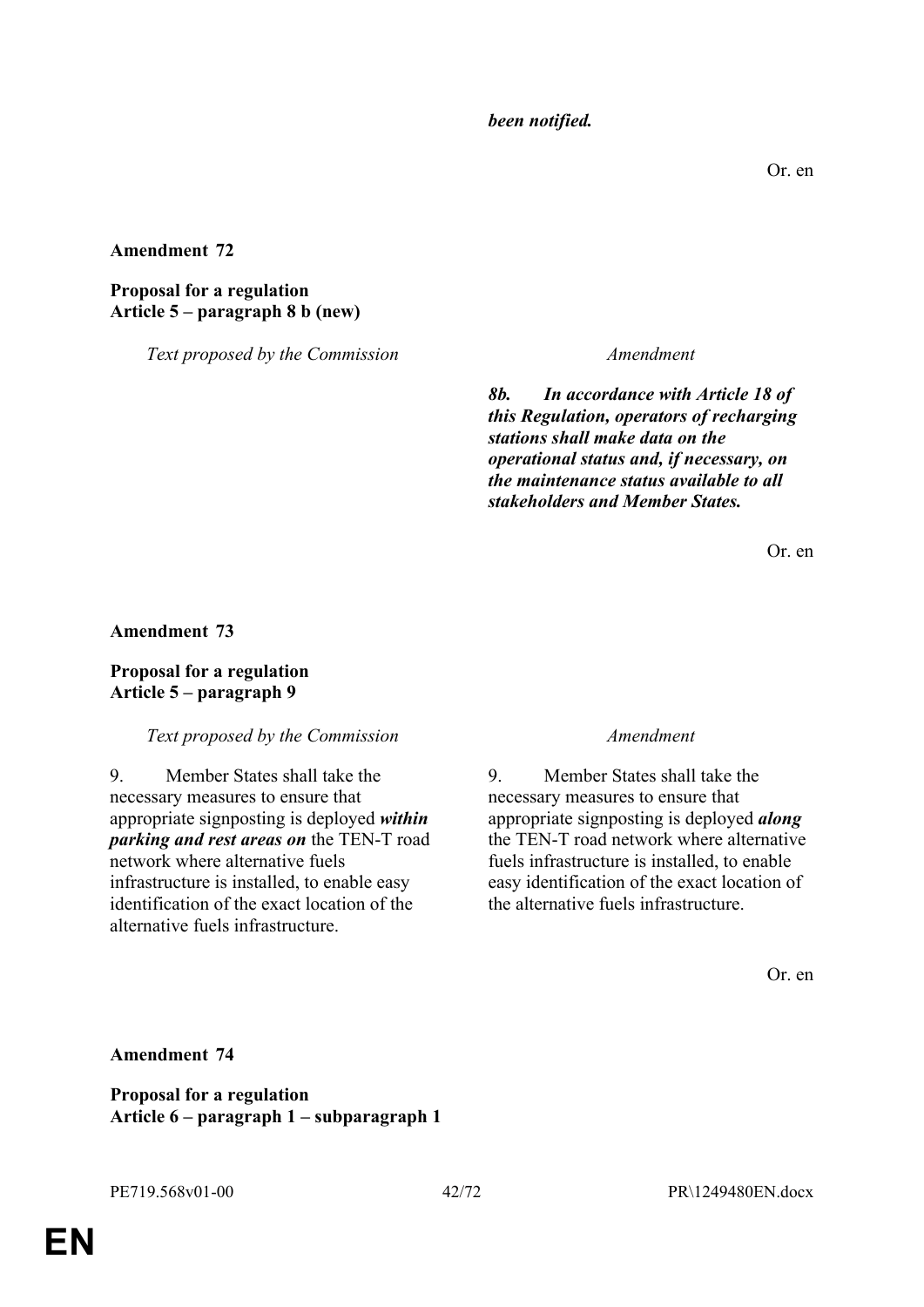#### *Text proposed by the Commission Amendment*

Member States shall ensure that, in their territory, a minimum number of publicly accessible hydrogen refuelling stations are put in place by 31 December *2030*.

Member States shall ensure that, in their territory, a minimum number of publicly accessible hydrogen refuelling stations are put in place by 31 December *2027*.

Or. en

#### **Amendment 75**

#### **Proposal for a regulation Article 6 – paragraph 1 – subparagraph 2**

#### *Text proposed by the Commission Amendment*

To that end Member States shall ensure that by 31 December *2030* publicly accessible hydrogen refuelling stations with a minimum capacity of 2 t/day and equipped with at least a 700 bars dispenser are deployed with a maximum distance of *150* km in-between them along the TEN-T core and the TEN-T comprehensive network. Liquid hydrogen shall be made available at publicly accessible refuelling stations with a maximum distance of *450* km in-between them.

To that end Member States shall ensure that by 31 December *2027* publicly accessible hydrogen refuelling stations with a minimum capacity of 2 t/day and equipped with at least a 700 bars dispenser are deployed with a maximum distance of *100* km in-between them along the TEN-T core and the TEN-T comprehensive network. Liquid hydrogen shall be made available at publicly accessible refuelling stations with a maximum distance of *400* km in-between them.

Or. en

#### **Amendment 76**

#### **Proposal for a regulation Article 6 – paragraph 1 – subparagraph 3**

#### *Text proposed by the Commission Amendment*

They shall ensure that by 31 December *2030*, at least one publicly accessible hydrogen refuelling station is deployed in each urban node. An analysis on the best location shall be carried out for such refuelling stations that shall in particular

They shall ensure that by 31 December *2027*, at least one publicly accessible hydrogen refuelling station is deployed in each urban node. An analysis on the best location shall be carried out for such refuelling stations that shall in particular

PR\1249480EN.docx 43/72 PE719.568v01-00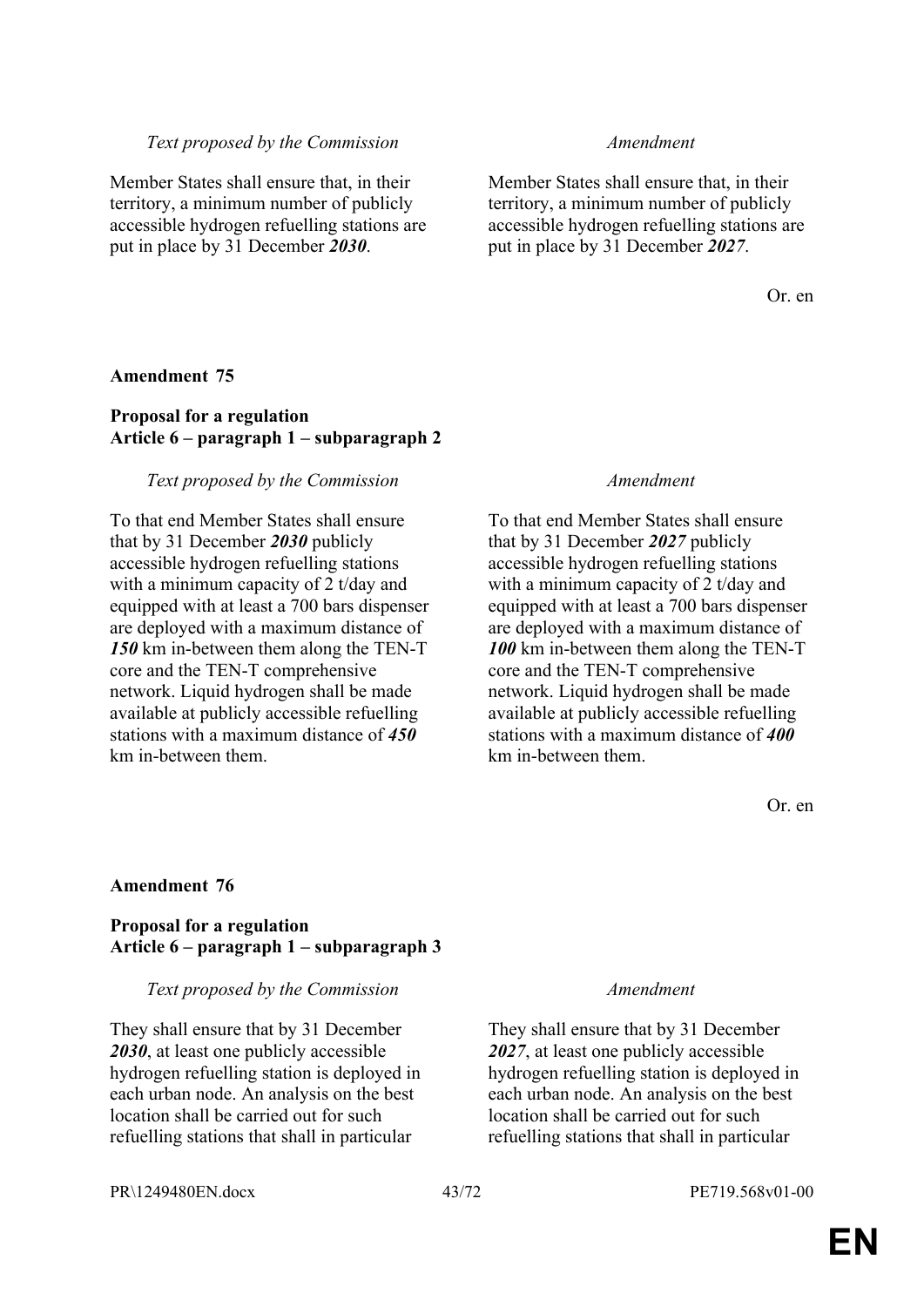consider the deployment of such stations in multimodal hubs where also other transport modes could be supplied.

consider the deployment of such stations in multimodal hubs where also other transport modes could be supplied.

Or. en

#### **Amendment 77**

### **Proposal for a regulation Article 7 – paragraph 1 – subparagraph 1 – introductory part**

#### *Text proposed by the Commission Amendment*

From the date referred to in Article 24 all operators of publicly accessible hydrogen refuelling stations operated by them shall provide for the possibility for end users to refuel on an ad hoc basis using a payment instrument that is widely used in the Union. To that end, operators of hydrogen refuelling stations shall ensure that all hydrogen refuelling stations operated by them accept electronic payments through terminals and devices used for payment services, including *at least one of the following:*

From the date referred to in Article 24 all operators of publicly accessible hydrogen refuelling stations operated by them shall provide for the possibility for end users to refuel on an ad hoc basis using a payment instrument that is widely used in the Union. To that end, operators of hydrogen refuelling stations shall ensure that all hydrogen refuelling stations operated by them accept electronic payments through terminals and devices used for payment services, including *payment card readers and, if possible, contactless devices that are able to read payment cards.*

Or. en

#### **Amendment 78**

**Proposal for a regulation Article 7 – paragraph 1 – subparagraph 1 – point a**

*Text proposed by the Commission Amendment*

*(a) payment card readers; deleted*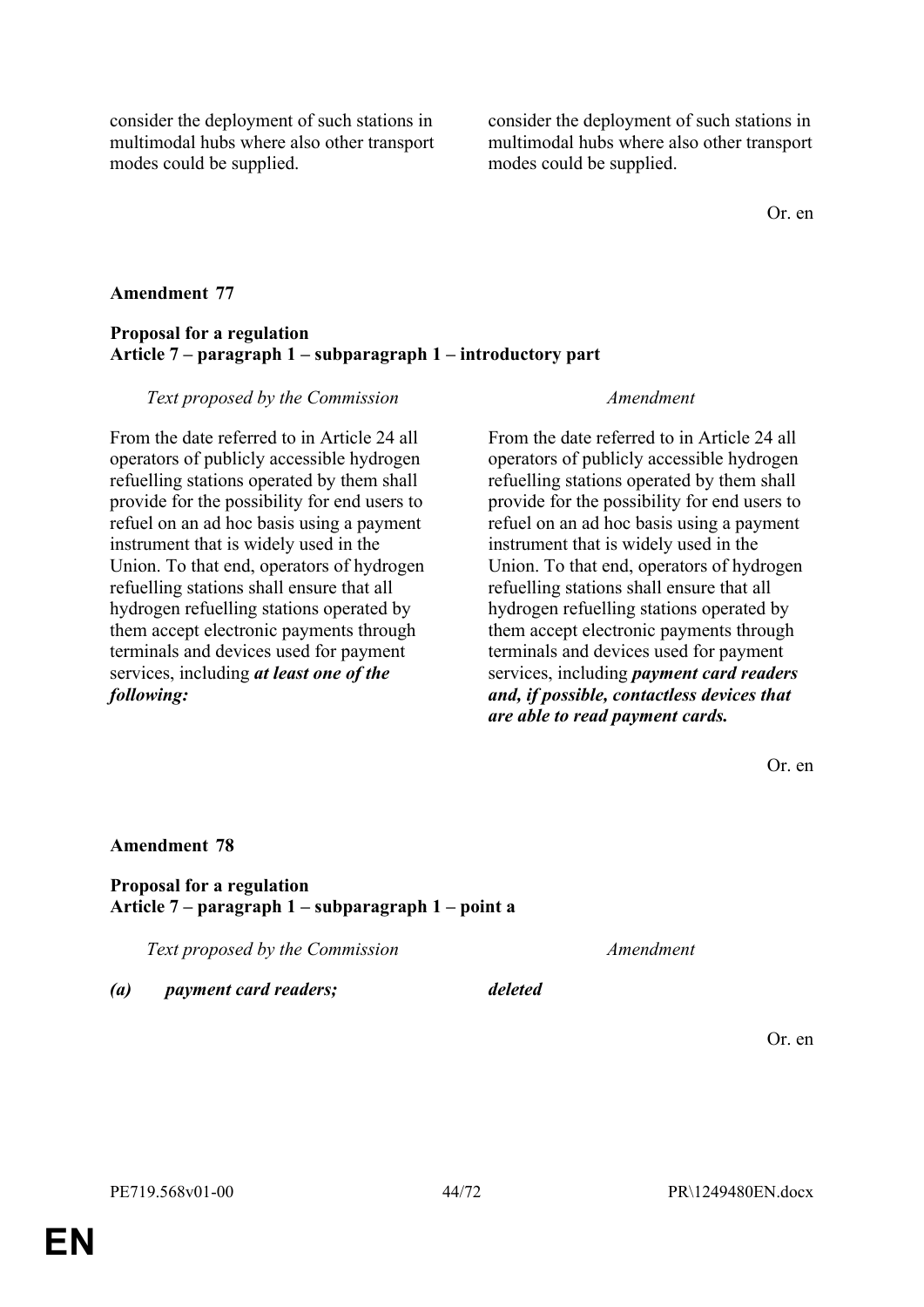### **Proposal for a regulation Article 7 – paragraph 1 – subparagraph 1 – point b**

*Text proposed by the Commission Amendment*

*(b) devices with a contactless functionality that is at least able to read payment cards.*

*deleted*

Or. en

#### **Amendment 80**

### **Proposal for a regulation Article 7 – paragraph 4**

#### *Text proposed by the Commission Amendment*

4. Operators of publicly accessible refuelling stations may provide hydrogen refuelling services to customers on a contractual basis, including in the name and on behalf of other mobility service providers. Mobility service providers shall charge prices to end users that are reasonable, transparent and nondiscriminatory. Mobility service providers shall make available to end users all applicable price information, prior to the start of the *recharging* session, and specific to their intended *recharging* session, through freely available, widely supported electronic means, clearly distinguishing the price components charged by the operator of the hydrogen refuelling point, applicable e-roaming costs and other fees or charges applied by the mobility service provider.

4. Operators of publicly accessible refuelling stations may provide hydrogen refuelling services to customers on a contractual basis, including in the name and on behalf of other mobility service providers. Mobility service providers shall charge prices to end users that are reasonable, transparent and nondiscriminatory. Mobility service providers shall make available to end users all applicable price information, prior to the start of the *refuelling* session, and specific to their intended *refuelling* session, through freely available, widely supported electronic means, clearly distinguishing the price components charged by the operator of the hydrogen refuelling point, applicable e-roaming costs and other fees or charges applied by the mobility service provider.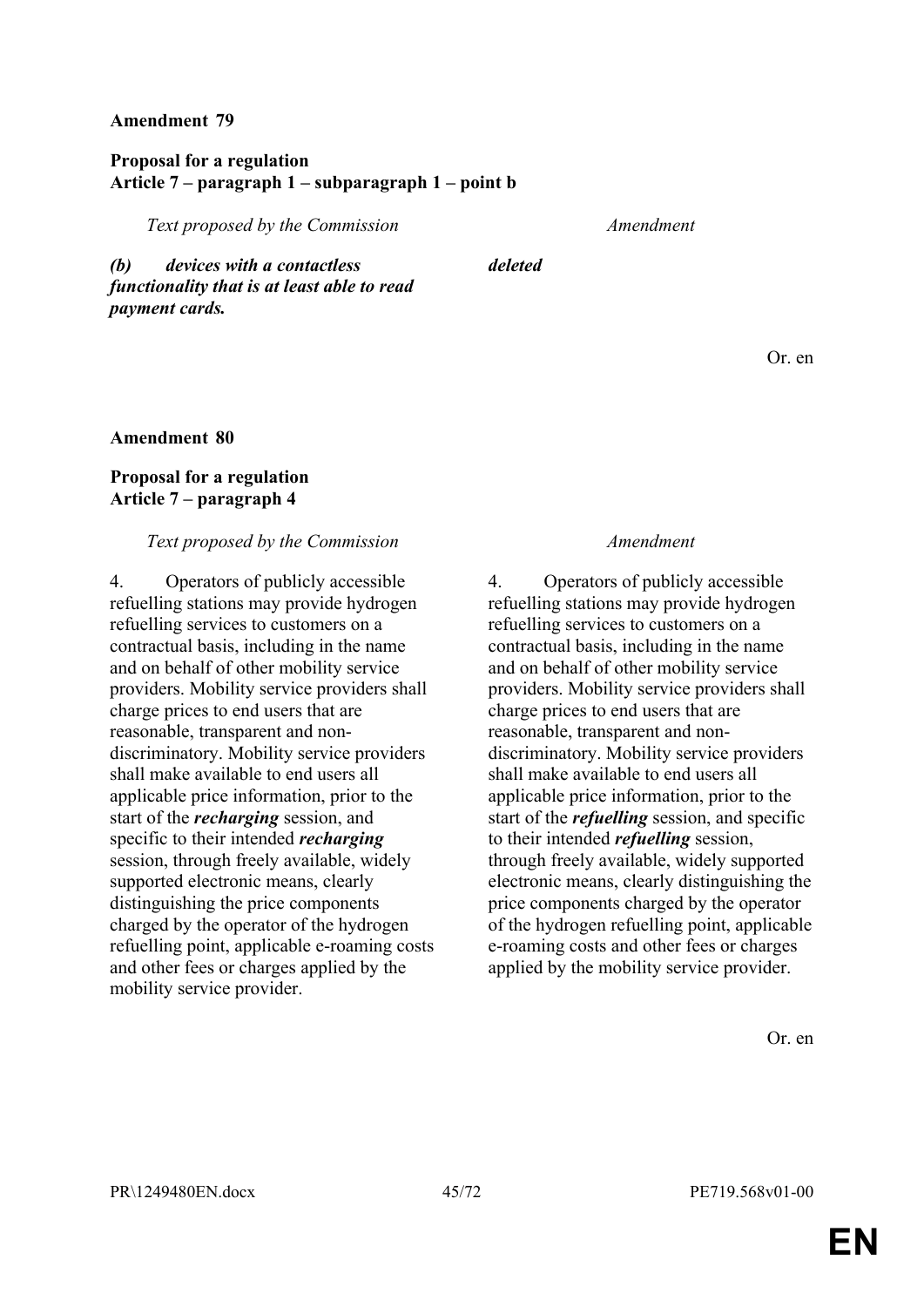#### **Proposal for a regulation Article 8**

*Text proposed by the Commission Amendment*

#### *Article 8 deleted*

*LNG infrastructure for road transport vehicles*

*Member States shall ensure until 1 January 2025 that an appropriate number of publicly accessible refuelling points for LNG are put in place, at least along the TEN-T core network, in order to allow LNG heavy-duty motor vehicles to circulate throughout the Union, where there is demand, unless the costs are disproportionate to the benefits, including environmental benefits.*

Or. en

#### **Amendment 82**

#### **Proposal for a regulation Article 9 – paragraph 1 – introductory part**

#### *Text proposed by the Commission Amendment*

1. Member States shall ensure that a minimum shore-side electricity supply for seagoing container and passenger ships is provided in maritime ports. To that end, Member States shall take the necessary measures to ensure that by 1 January *2030*:

1. Member States shall ensure that a minimum shore-side electricity supply for seagoing container and passenger ships is provided in maritime ports. To that end, Member States shall take the necessary measures to ensure that by 1 January *2025*:

Or. en

#### **Amendment 83**

**Proposal for a regulation Article 9 – paragraph 1 – point a**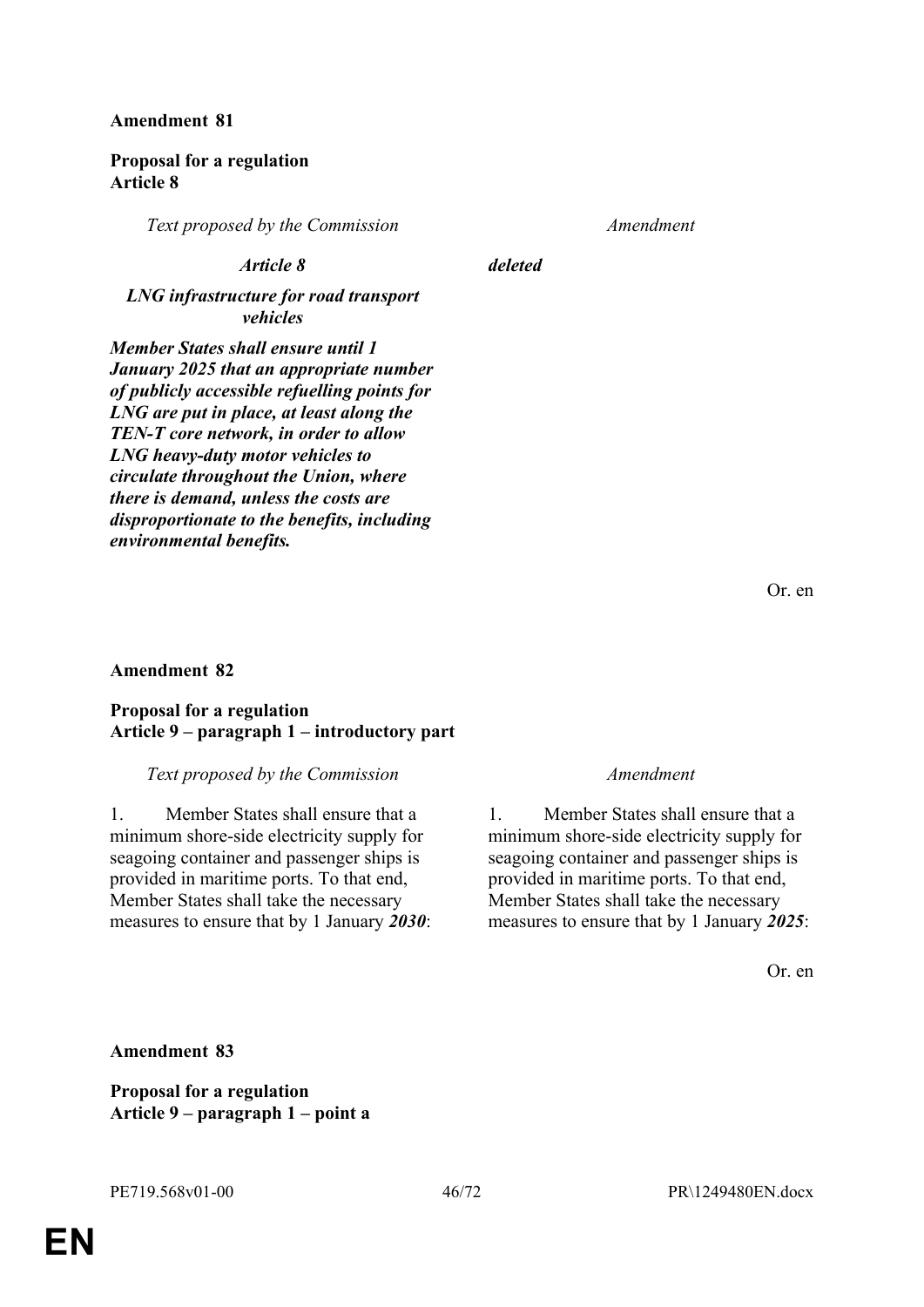### *Text proposed by the Commission Amendment*

(a) TEN-T core and TEN-T comprehensive maritime ports whose average annual number of port calls over the last three years by seagoing container ships above *5000* gross tonnes, in the previous three years, is above 50 have sufficient shore-side power output to meet at least 90% of that demand;

(a) TEN-T core and TEN-T comprehensive maritime ports whose average annual number of port calls over the last three years by seagoing container ships above *400* gross tonnes, in the previous three years, is above 50 have sufficient shore-side power output to meet at least 90% of that demand;

Or. en

### **Amendment 84**

### **Proposal for a regulation Article 9 – paragraph 1 – point b**

#### *Text proposed by the Commission Amendment*

(b) TEN-T core and TEN-T comprehensive maritime ports whose average annual number of port calls over the last three years by seagoing ro-ro passenger ships and high-speed passenger craft above *5000* gross tonnes, in the previous three years, is above 40 have sufficient shore-side power output to satisfy at least 90% of that demand;

(b) TEN-T core and TEN-T comprehensive maritime ports whose average annual number of port calls over the last three years by seagoing ro-ro passenger ships and high-speed passenger craft above *400* gross tonnes, in the previous three years, is above 40 have sufficient shore-side power output to satisfy at least 90% of that demand;

Or. en

### **Amendment 85**

#### **Proposal for a regulation Article 9 – paragraph 1 – point c**

#### *Text proposed by the Commission Amendment*

(c) TEN-T core and TEN-T comprehensive maritime ports whose average annual number of port calls over the last three years by passenger ships other than ro-ro passenger ships and high-

(c) TEN-T core and TEN-T comprehensive maritime ports whose average annual number of port calls over the last three years by passenger ships other than ro-ro passenger ships and high-

PR\1249480EN.docx 47/72 PE719.568v01-00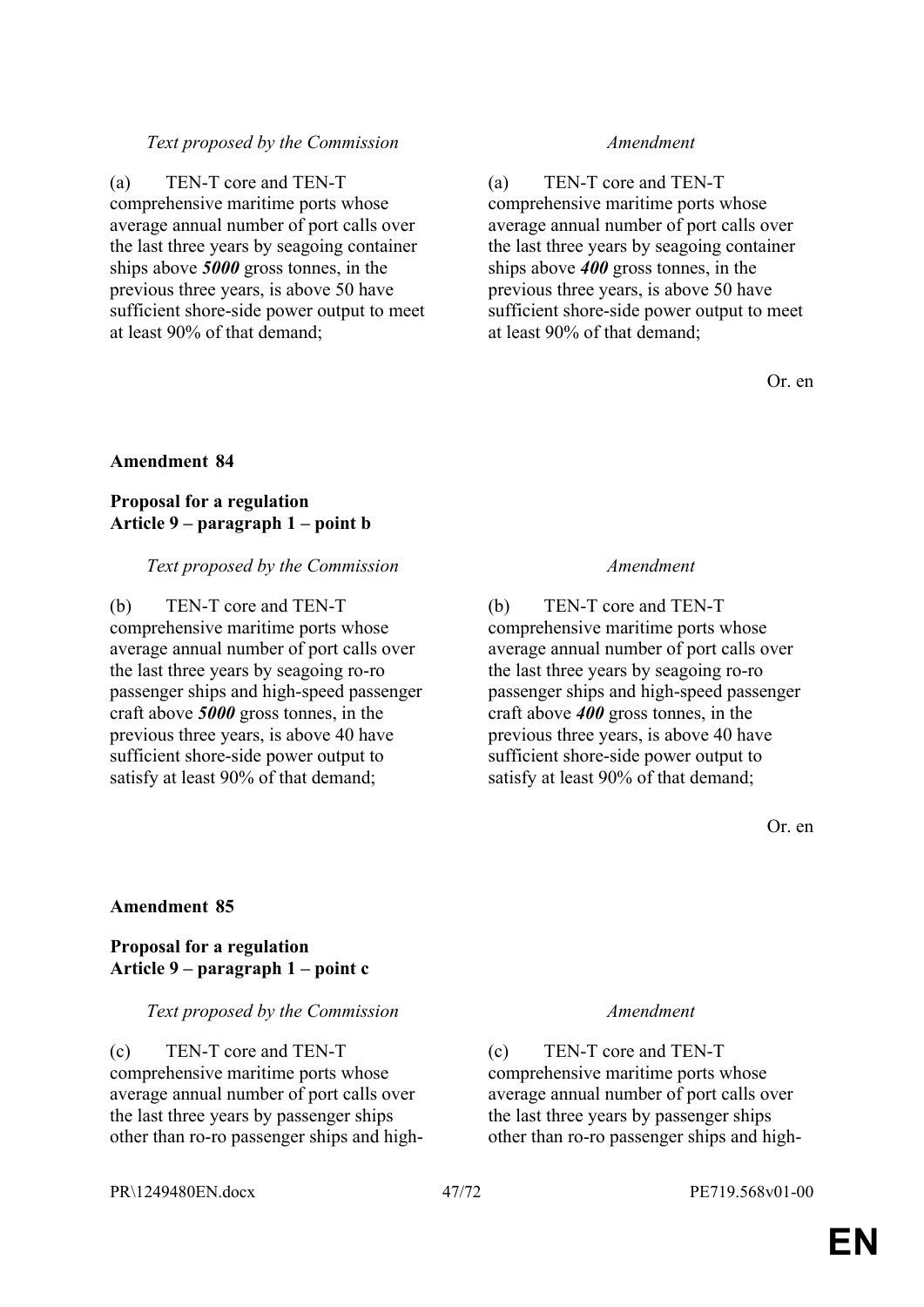speed passenger craft above *5000* gross tonnes, in the previous three years, is above 25 have sufficient shore-side power output to meet at least 90% of that demand.

speed passenger craft above *400* gross tonnes, in the previous three years, is above 25 have sufficient shore-side power output to meet at least 90% of that demand.

Or. en

#### **Amendment 86**

#### **Proposal for a regulation Article 11 – paragraph 1**

#### *Text proposed by the Commission Amendment*

1. Member States shall ensure that an appropriate number of refuelling points for LNG are put in place at TEN-T core maritime ports referred to in paragraph 2, to enable seagoing ships to circulate throughout the TEN-T core network by 1 January 2025. Member States shall cooperate with neighbouring Member States where necessary to ensure adequate coverage of the TEN-T core network.

1. Member States shall ensure that an appropriate number of refuelling points for LNG*, ammonia and hydrogen* are put in place at TEN-T core maritime ports referred to in paragraph 2, to enable seagoing ships to circulate throughout the TEN-T core network by 1 January 2025. Member States shall cooperate with neighbouring Member States where necessary to ensure adequate coverage of the TEN-T core network.

Or. en

#### **Amendment 87**

#### **Proposal for a regulation Article 11 – paragraph 2**

#### *Text proposed by the Commission Amendment*

2. Member States shall designate in their national policy frameworks TEN-T core maritime ports that shall provide access to the refuelling points *for LNG* referred to in paragraph 1, also taking into consideration actual market needs and developments.

2. Member States shall designate in their national policy frameworks TEN-T core maritime ports that shall provide access to the refuelling points referred to in paragraph 1, also taking into consideration actual market needs and developments *and their obligations in relation to the Union climate neutrality objective*.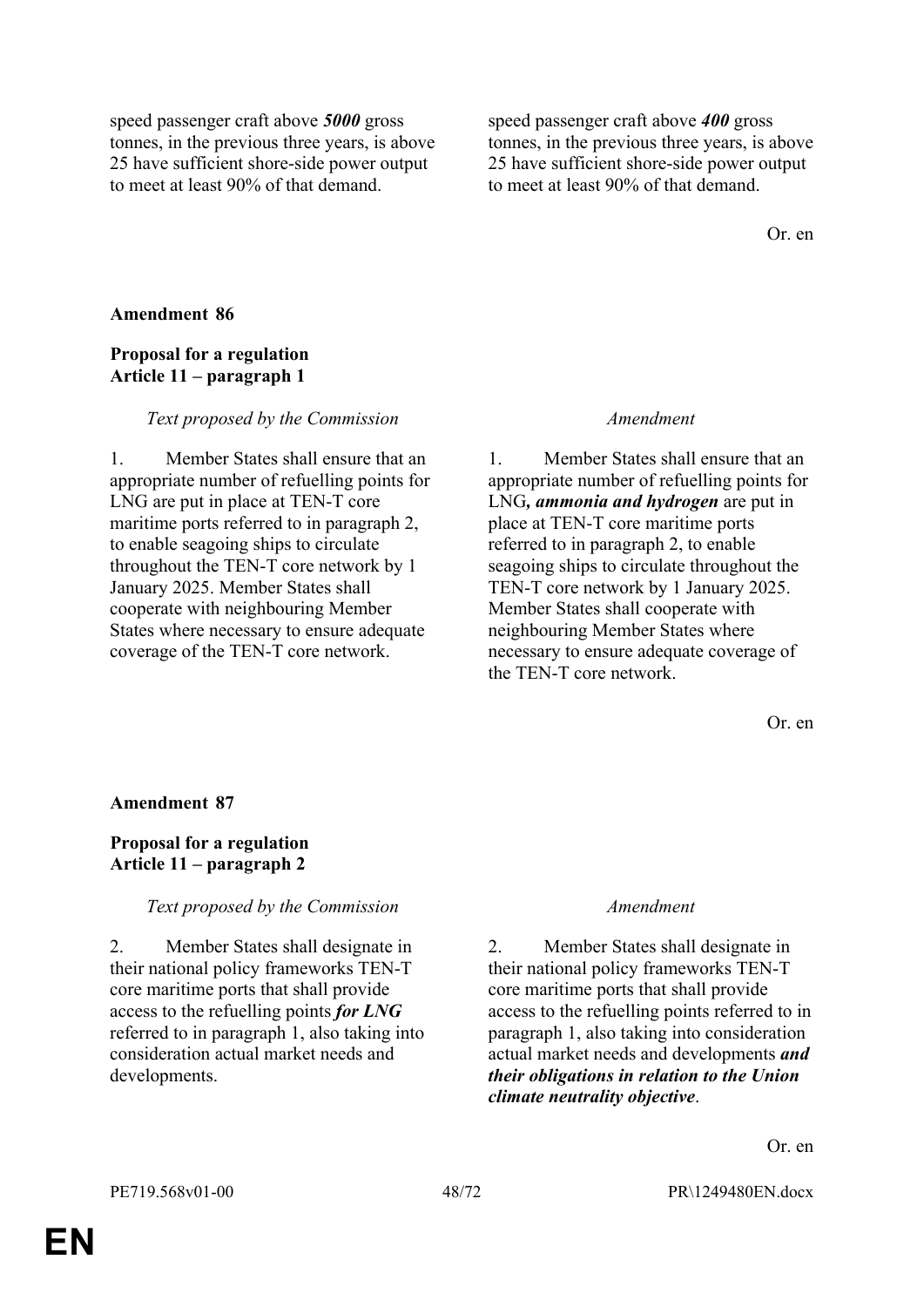#### **Proposal for a regulation Article 13 – paragraph 1 – subparagraph 1 – point a a (new)**

*Text proposed by the Commission Amendment*

*(aa) an assessment of how measures are implemented in full accordance with the energy efficiency first principle; Member States shall provide an account for how the 'Energy Efficiency First' Principle has been applied when making planning and investment decisions related to the deployment of recharging and refuelling infrastructure of alternative fuels;*

Or. en

#### **Amendment 89**

#### **Proposal for a regulation Article 13 – paragraph 1 – subparagraph 1 – point h**

*Text proposed by the Commission Amendment*

(h) measures to promote a sufficient number of publicly accessible high power recharging points;

(h) measures to promote a sufficient number of publicly accessible high power recharging points *with a sufficient power output to increase consumer convenience and ensure the seamless circulation of electric vehicles on its territory and, where applicable, across borders*;

Or. en

#### **Amendment 90**

**Proposal for a regulation Article 13 – paragraph 1 – subparagraph 1 – point j**

PR\1249480EN.docx 49/72 PE719.568v01-00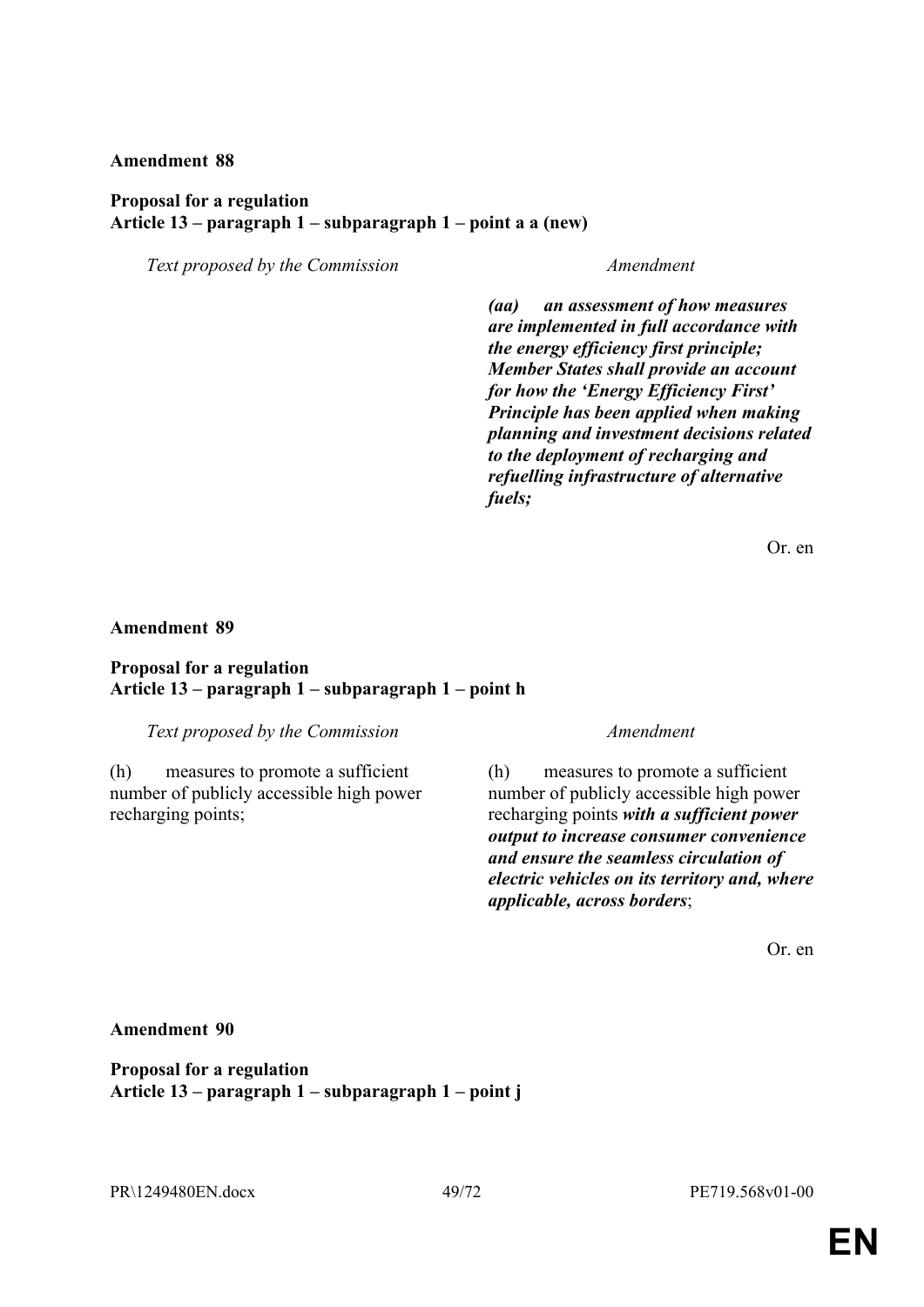### *Text proposed by the Commission Amendment*

(j) measures to ensure that publicly accessible recharging and refuelling points are accessible to older persons, persons with reduced mobility and with disabilities, which have to be in line with the accessibility requirements of Annex I and Annex III of Directive 2019/882;

(j) measures to ensure that *all* publicly accessible recharging and refuelling points are accessible to older persons, persons with reduced mobility and with disabilities, which have to be in line with the accessibility requirements of Annex I and Annex III of Directive 2019/882;

Or. en

#### **Amendment 91**

#### **Proposal for a regulation Article 13 – paragraph 1 – subparagraph 1 – point k**

#### *Text proposed by the Commission Amendment*

(k) measures to remove possible obstacles with regards to planning, permitting and procuring of alternative fuels infrastructure;

(k) measures to remove possible obstacles with regards to planning, permitting and procuring of alternative fuels infrastructure *by ensuring that no more than six months pass between the initial application and the actual deployment*;

Or. en

#### **Amendment 92**

**Proposal for a regulation Article 13 – paragraph 2 a (new)**

*Text proposed by the Commission Amendment*

*2a. Member States shall assess the cumulative contribution of the provisions laid down in paragraph 1 to the Union 2030 climate target and the objective of reaching climate neutrality by 2050, as laid down in Regulation (EU) 2021/1119.*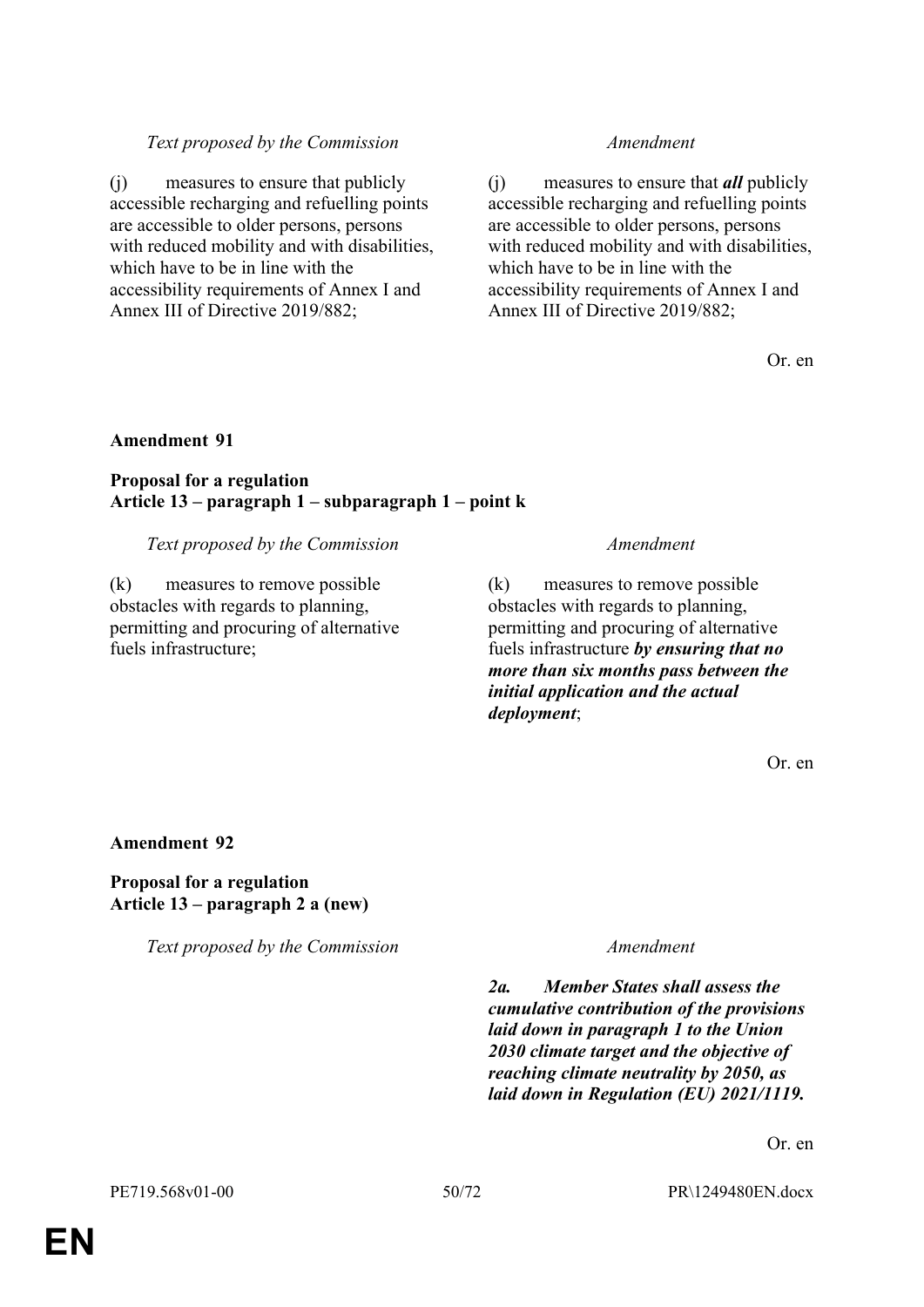### **Proposal for a regulation Article 13 – paragraph 3**

#### *Text proposed by the Commission Amendment*

3. Member States shall ensure that national policy frameworks take into account, as appropriate, the interests of regional and local authorities, in particular when recharging and refuelling infrastructure for public transport is concerned, as well as those of the stakeholders concerned.

3. Member States shall ensure that national policy frameworks take into account, as appropriate, the interests of regional and local authorities, in particular when recharging and refuelling infrastructure for public transport is concerned, as well as those of the stakeholders concerned. *Those regional and local authorities shall be consulted on a regular basis for their input regarding the deployment of the alternative fuels infrastructure.*

Or. en

#### **Amendment 94**

**Proposal for a regulation Article 13 – paragraph 5**

#### *Text proposed by the Commission Amendment*

5. Support measures for alternative fuels infrastructure shall comply with the relevant State aid rules of the TFEU.

5. Support measures for alternative fuels infrastructure shall *be aligned to the Union 2030 climate target and the objective of reaching climate neutrality by 2050 and* comply with the relevant State aid rules of the TFEU.

Or. en

#### **Amendment 95**

**Proposal for a regulation Article 13 – paragraph 7 – introductory part**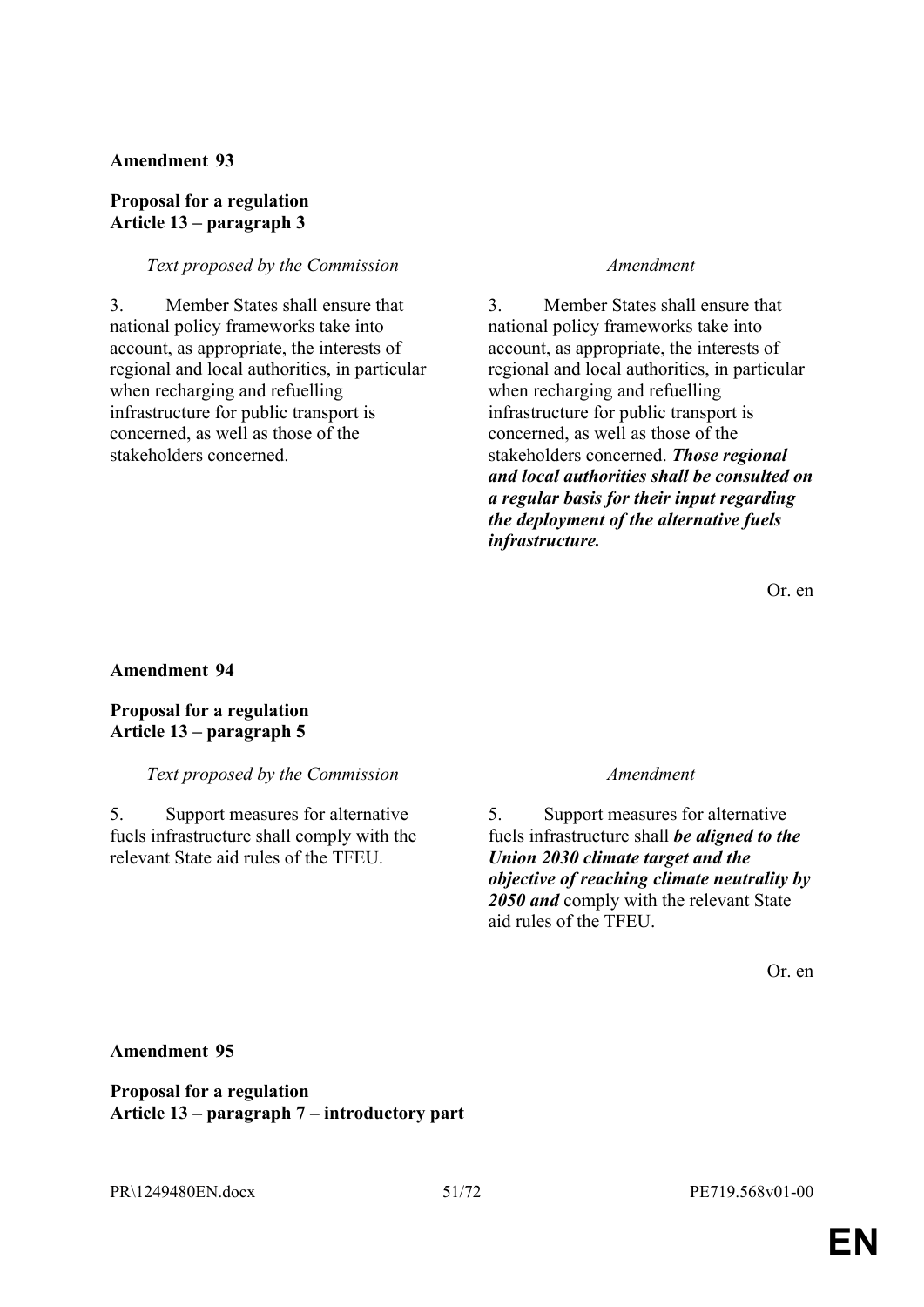### *Text proposed by the Commission Amendment*

7. The Commission shall assess the draft national policy frameworks and may issue recommendations to a Member State no later than six months after the submission of the draft national policy frameworks as referred to in paragraph 1. Those recommendations may, in particular, address:

7. The Commission shall assess the draft national policy frameworks and may issue recommendations to a Member State no later than six months after the submission of the draft national policy frameworks as referred to in paragraph 1. Those recommendations *shall be made publicly available in an easily understandable and readable form and* may, in particular, address:

Or. en

### **Amendment 96**

### **Proposal for a regulation Article 13 – paragraph 7 – point a**

*Text proposed by the Commission Amendment*

(a) the level of ambition of targets and objectives with a view to meet the obligations set out in Articles 3, 4, 6, *8,* 9, 10, 11 and 12;

(a) the level of ambition of targets and objectives with a view to meet the obligations set out in Articles 3, 4, 6, 9, 10, 11 and 12;

Or. en

### **Amendment 97**

### **Proposal for a regulation Article 13 – paragraph 9**

*Text proposed by the Commission Amendment*

9. By 1 January 2025, each Member State shall notify to the Commission its final national policy framework.

9. By 1 January 2025, each Member State shall notify to the Commission its final national policy framework. *That framework shall be made publicly available in an easily readable and understandable form.*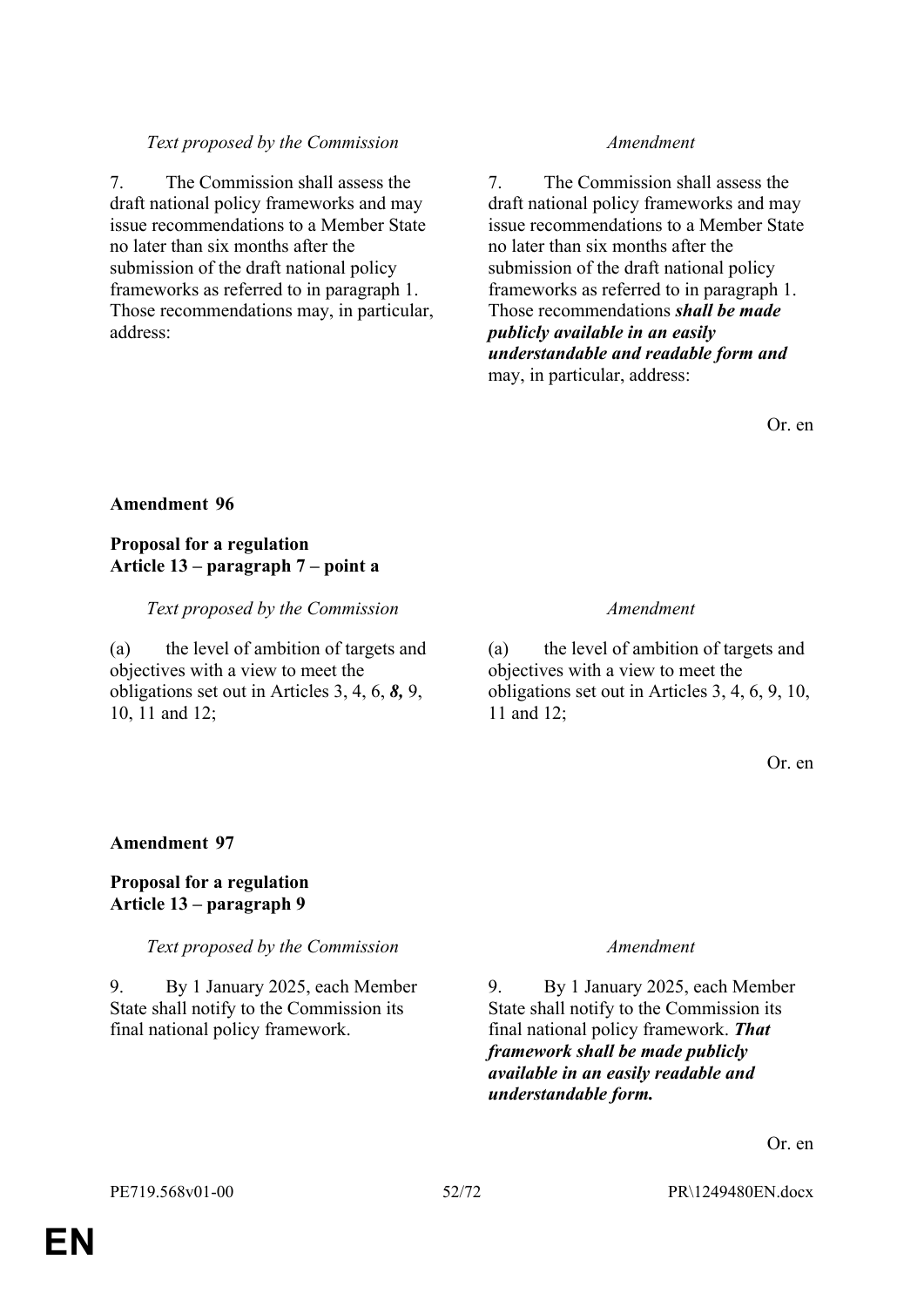#### **Proposal for a regulation Article 14 – paragraph 1**

#### *Text proposed by the Commission Amendment*

1. Each Member State shall submit to the Commission a standalone progress report on the implementation of its national policy framework for the first time by 1 January *2027* and every *two years* thereafter.

1. Each Member State shall submit to the Commission a standalone progress report on the implementation of its national policy framework for the first time by 1 January *2026* and every *year* thereafter. *That report shall be made publicly available in an easily readable and understandable form.*

Or. en

**Amendment 99**

#### **Proposal for a regulation Article 15 – paragraph 2**

#### *Text proposed by the Commission Amendment*

2. The Commission shall assess the progress reports submitted by Member States pursuant to Article 14(1) *and* shall as appropriate issue recommendations to Member States to ensure the achievement of the objectives and obligations laid down in this Regulation. Following those recommendations, the Member States shall issue an update of their progress report within six months following the Commission's recommendations.

2. The Commission shall assess the progress reports submitted by Member States pursuant to Article 14(1)*. The Commission* shall *ensure that those progress reports are made publicly available in an easily readable and understandable form. The Commission shall,* as appropriate*,* issue recommendations to Member States to ensure the achievement of the objectives and obligations laid down in this Regulation. Following those recommendations, the Member States shall issue an update of their progress report within six months following the Commission's recommendations.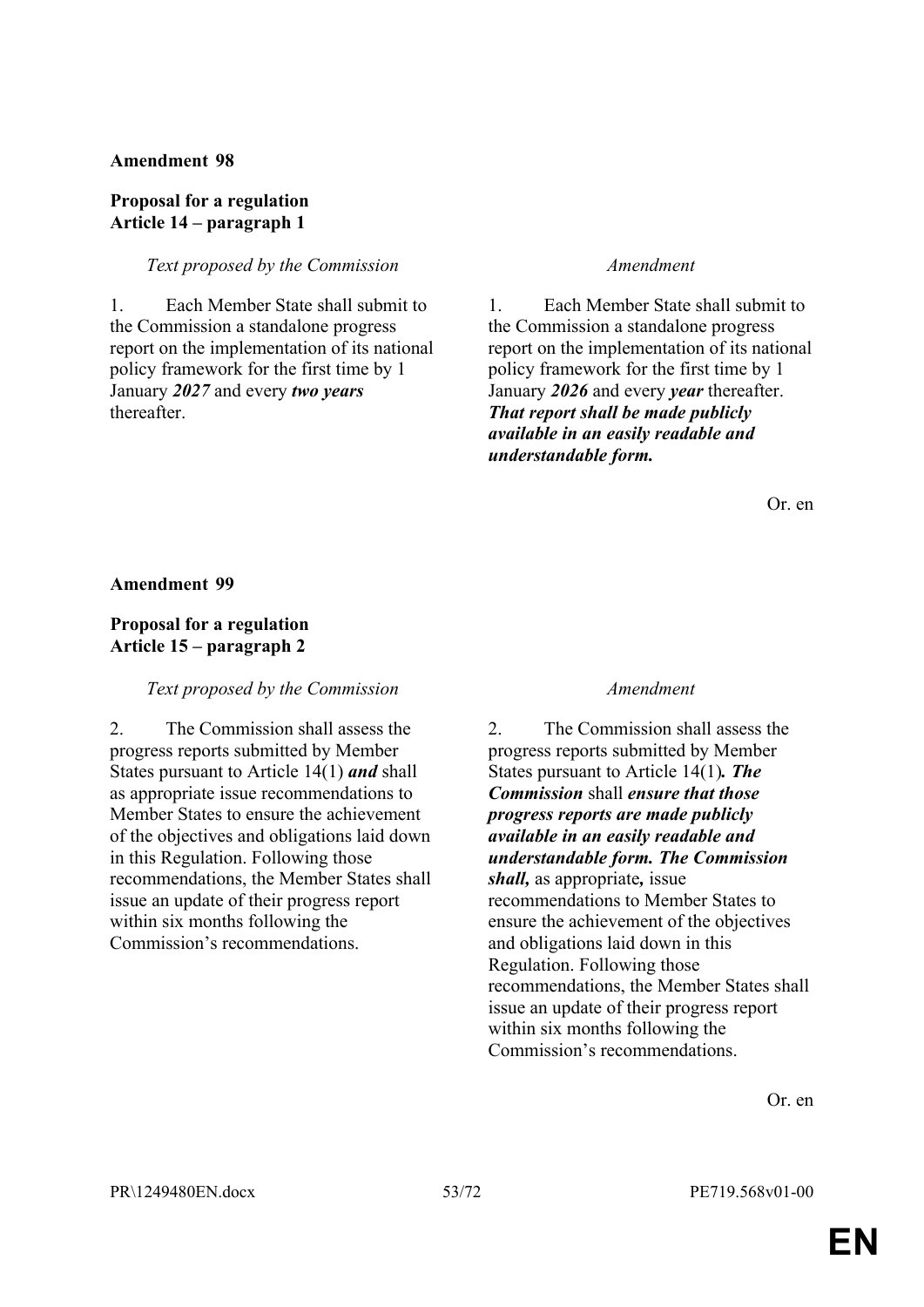### **Proposal for a regulation Article 15 – paragraph 2 a (new)**

*Text proposed by the Commission Amendment*

*2a. The Member State concerned shall, within six months of receipt of the recommendations, notify the Commission on how it intends to implement the recommendations;*

Or. en

**Amendment 101**

**Proposal for a regulation Article 15 – paragraph 2 b (new)**

*Text proposed by the Commission Amendment*

*2b. After the submission of the notification referred to in paragraph 2a, the Member State concerned shall set out, in its follow-up progress report submitted in the year following that in which the recommendations were issued, how it has implemented the recommendations. If the Member State concerned decides not to implement the recommendations or a substantial part thereof, it shall provide the Commission with its reasons for not doing so;*

Or. en

#### **Amendment 102**

#### **Proposal for a regulation Article 15 – paragraph 4 – point e**

*Text proposed by the Commission Amendment*

(e) the number of refuelling points for (e) the number of refuelling points for

PE719.568v01-00 54/72 PR\1249480EN.docx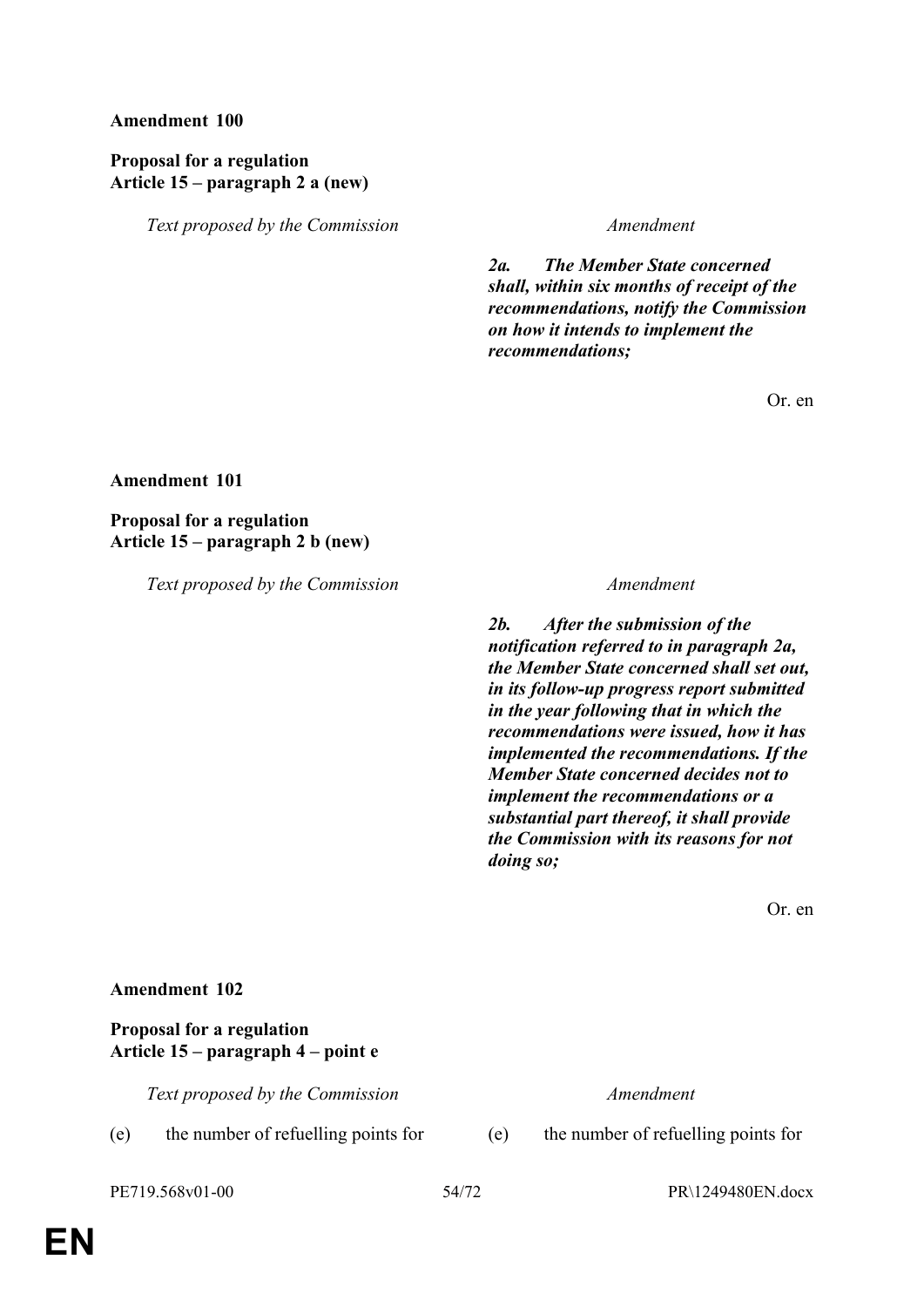LNG at maritime and inland ports of the TEN-T core network and the TEN-T comprehensive network;

LNG*, hydrogen and ammonia* at maritime and inland ports of the TEN-T core network and the TEN-T comprehensive network;

| <b>Amendment 103</b>                                                                                          |       |                   |                                                                      |        |
|---------------------------------------------------------------------------------------------------------------|-------|-------------------|----------------------------------------------------------------------|--------|
| Proposal for a regulation<br>Article 15 – paragraph 4 – point f                                               |       |                   |                                                                      |        |
| Text proposed by the Commission                                                                               |       |                   | Amendment                                                            |        |
| $\mathcal{L}$<br>the number of publicly accessible<br>refuelling points for LNG for motor<br><i>vehicles;</i> |       | deleted           |                                                                      |        |
|                                                                                                               |       |                   |                                                                      | Or. en |
| <b>Amendment 104</b>                                                                                          |       |                   |                                                                      |        |
| Proposal for a regulation<br>Article 15 – paragraph 4 – point g                                               |       |                   |                                                                      |        |
| Text proposed by the Commission                                                                               |       |                   | Amendment                                                            |        |
| the number of publicly accessible<br>$\left( g\right)$<br>CNG refuelling points for motor vehicles;           |       | deleted           |                                                                      |        |
|                                                                                                               |       |                   |                                                                      | Or. en |
| <b>Amendment 105</b>                                                                                          |       |                   |                                                                      |        |
| Proposal for a regulation<br>Article 15 – paragraph 4 – point j a (new)                                       |       |                   |                                                                      |        |
| Text proposed by the Commission                                                                               |       |                   | Amendment                                                            |        |
|                                                                                                               |       | $(i\mathfrak{a})$ | refuelling and recharging points<br>for the public transport fleets. |        |
|                                                                                                               |       |                   |                                                                      | Or. en |
| PR\1249480EN.docx                                                                                             | 55/72 |                   | PE719.568v01-00                                                      |        |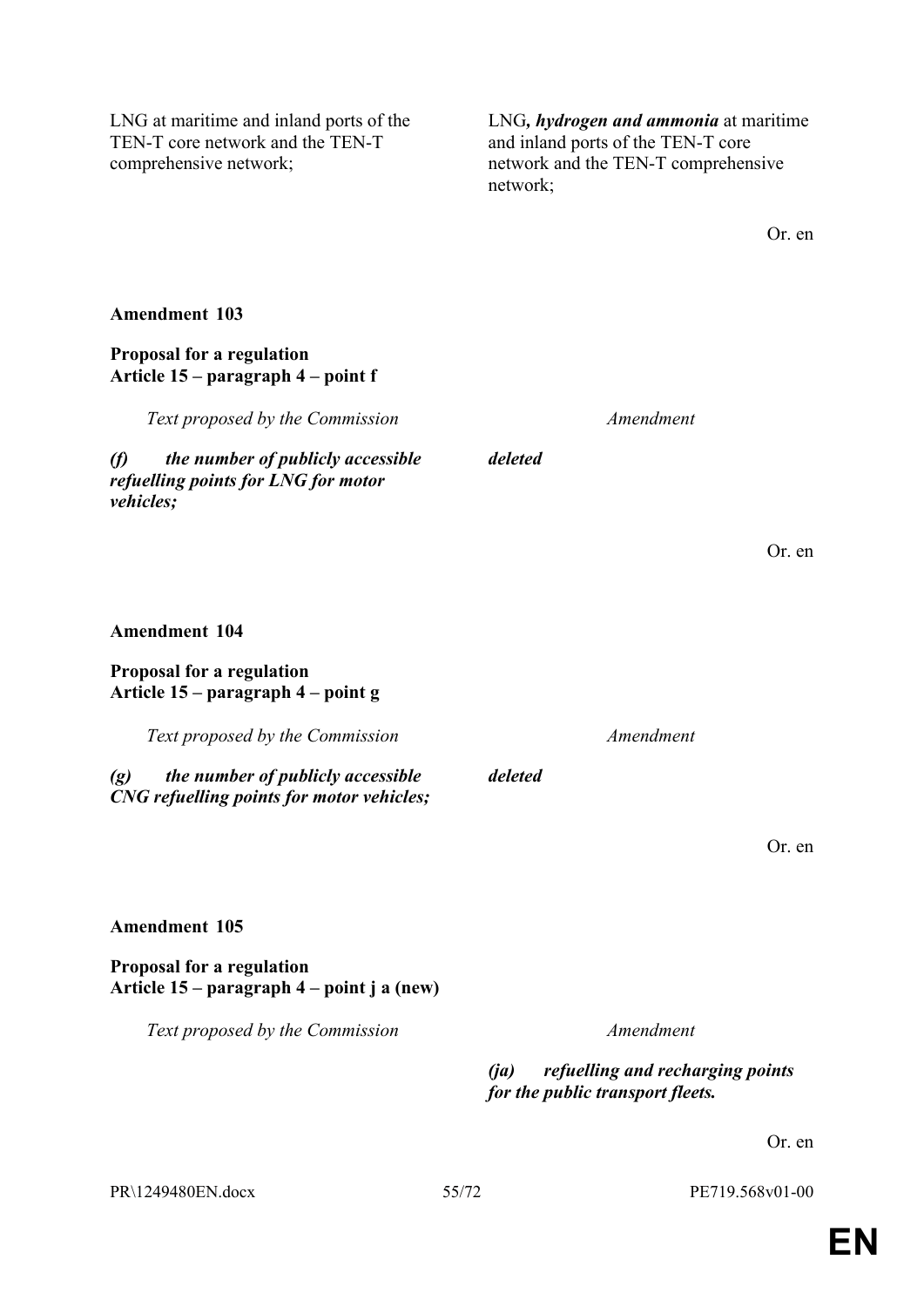#### **Proposal for a regulation Article 16 – paragraph 2**

#### *Text proposed by the Commission Amendment*

2. Where it is evident from the report referred to in paragraph 1 of this Article or from any information available to the Commission that a Member State is at risk of not meeting its national targets as referred to in Article 3(1), the Commission may issue a finding to this effect and request the Member State concerned to take corrective measures to meet the national targets. Within three months following the receipt of the Commission's findings, the Member State concerned shall notify to the Commission the corrective measures that it plans to implement to meet the targets set in Article 3(1). The corrective measures shall entail additional actions that the Member State shall implement to meet the targets set in Article 3 (1) and a clear timetable for actions that enables the assessment of the annual progress towards meeting those targets. Where the Commission finds that the corrective measures are satisfactory, the Member State concerned shall update its latest progress report as referred to in Article 14 with these corrective measures and submit it to the Commission.

2. Where it is evident from the report referred to in paragraph 1 of this Article or from any information available to the Commission that a Member State is at risk of not meeting its national targets as referred to in Article 3(1), the Commission may issue a finding to this effect and request the Member State concerned to take corrective measures to meet the national targets. Within three months following the receipt of the Commission's findings, the Member State concerned shall notify to the Commission the corrective measures that it plans to implement to meet the targets set in Article 3(1). The corrective measures shall entail additional actions that the Member State shall implement to meet the targets set in Article 3 (1) and a clear timetable for actions that enables the assessment of the annual progress towards meeting those targets. Where the Commission finds that the corrective measures are satisfactory, the Member State concerned shall update its latest progress report as referred to in Article 14 with these corrective measures and submit it to the Commission. *Where the Commission finds that the corrective measures are not satisfactory, the Commission shall take the necessary measures in respect of that Member State. The measures should be proportionate, appropriate and in accordance with the Treaties.*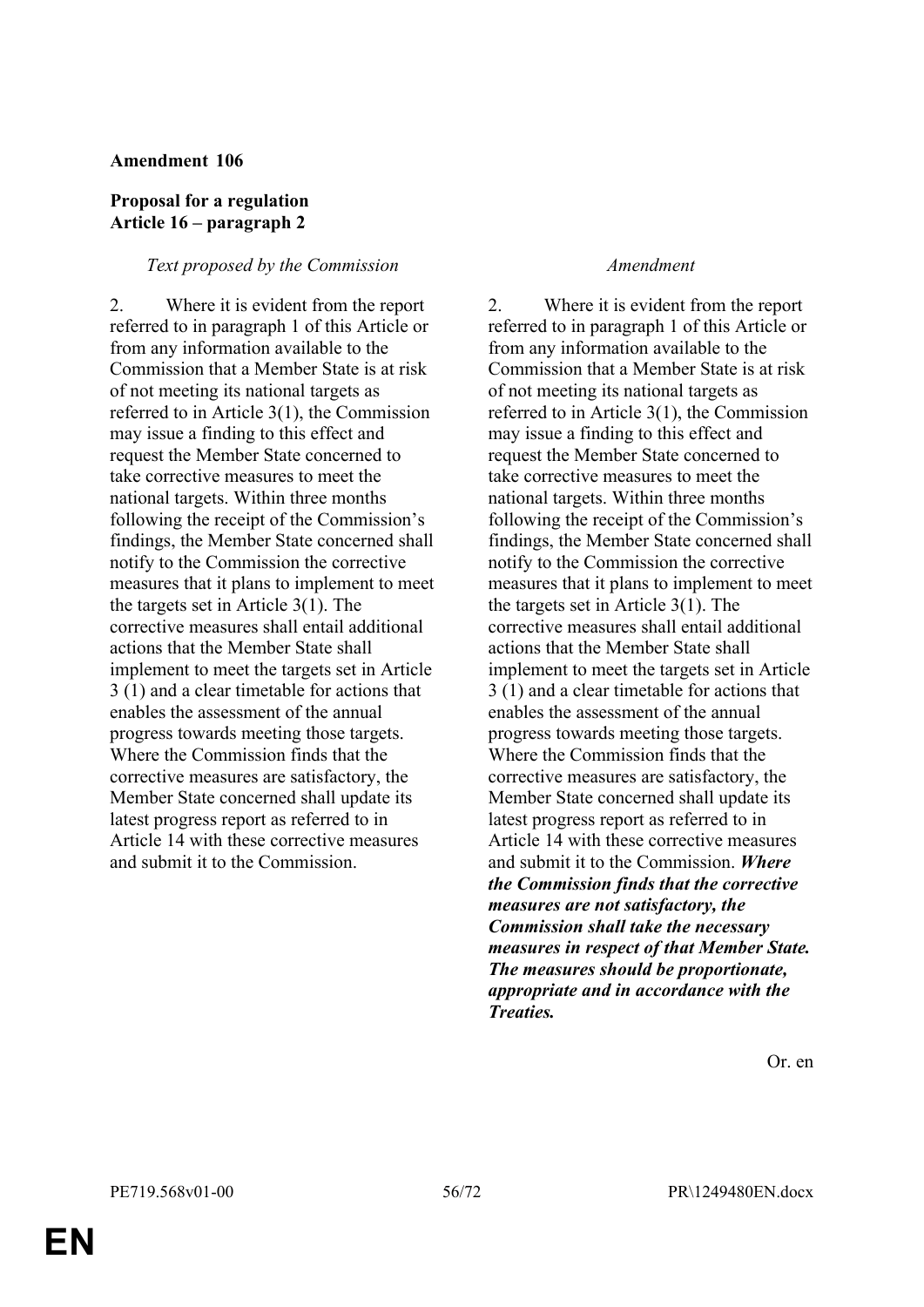### **Proposal for a regulation Article 17 – paragraph 2 – point a**

#### *Text proposed by the Commission Amendment*

(a) on corresponding pumps and their nozzles at all refuelling points, as from the date on which fuels are placed on the market; *or*

(a) on corresponding pumps and their nozzles at all refuelling points, as from the date on which fuels are placed on the market; *and*

Or. en

#### **Amendment 108**

#### **Proposal for a regulation Article 18 – title**

*Text proposed by the Commission Amendment*

Data *provisions Provision of* data

Or. en

### **Amendment 109**

#### **Proposal for a regulation Article 18 – paragraph 2 – point a – point i**

*Text proposed by the Commission Amendment*

(i) geographic location of the recharging or refuelling point,

(i) geographic location of the recharging or refuelling point *and*, *if possible, information about resting facilities and food supply nearby,*

Or. en

### **Amendment 110**

**Proposal for a regulation Article 18 – paragraph 2 – point a – point i a (new)**

PR\1249480EN.docx 57/72 PE719.568v01-00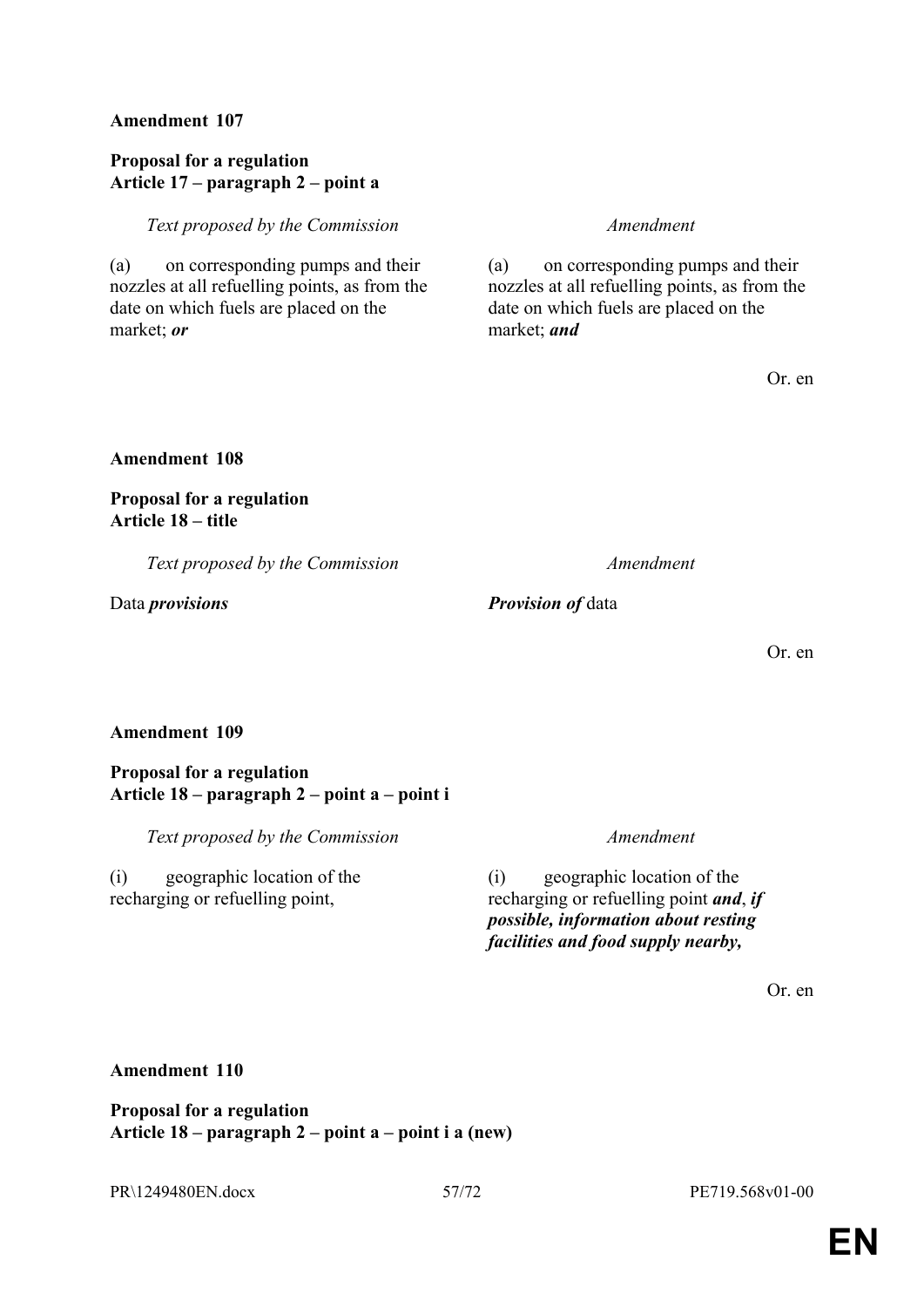*Text proposed by the Commission Amendment*

*(ia) facilities offering protection from rain or other severe weather conditions,*

Or. en

#### **Amendment 111**

**Proposal for a regulation Article 18 – paragraph 2 – point a – point i b (new)**

*Text proposed by the Commission Amendment*

*(ib) illumination during night-time charging,*

Or. en

#### **Amendment 112**

#### **Proposal for a regulation Article 18 – paragraph 2 – point b – point iv**

*Text proposed by the Commission Amendment*

(iv) power output (kW), (iv) power output (kW) *in total and maximum individual power output*,

Or. en

#### **Amendment 113**

### **Proposal for a regulation Article 18 – paragraph 2 – point c – point iii**

*Text proposed by the Commission Amendment*

(iii) ad hoc price*.* (iii) ad hoc price *per kWh,*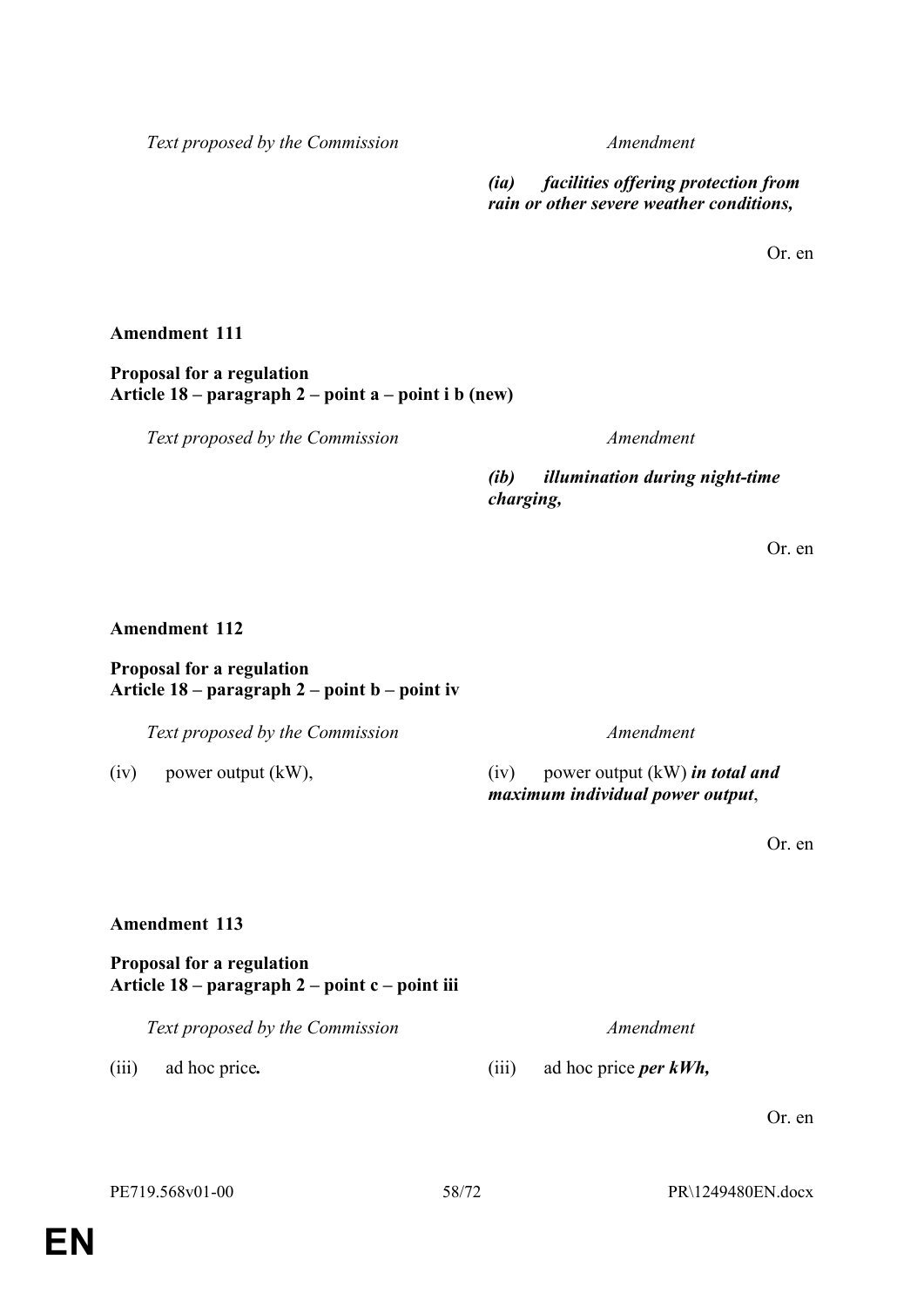#### **Proposal for a regulation Article 18 – paragraph 2 – point c a (new)**

*Text proposed by the Commission Amendment*

*(ca) accepted payment methods,*

Or. en

### **Amendment 115**

### **Proposal for a regulation Article 18 – paragraph 2 – point c b (new)**

*Text proposed by the Commission Amendment*

*(cb) available languages on the display,*

Or. en

#### **Amendment 116**

**Proposal for a regulation Article 18 – paragraph 2 – point c c (new)**

*Text proposed by the Commission Amendment*

*(cc) capability of smart charging,*

Or. en

### **Amendment 117**

**Proposal for a regulation Article 18 – paragraph 2 – point c d (new)**

*Text proposed by the Commission Amendment*

*(cd) capability of bidirectional* 

PR\1249480EN.docx 59/72 PE719.568v01-00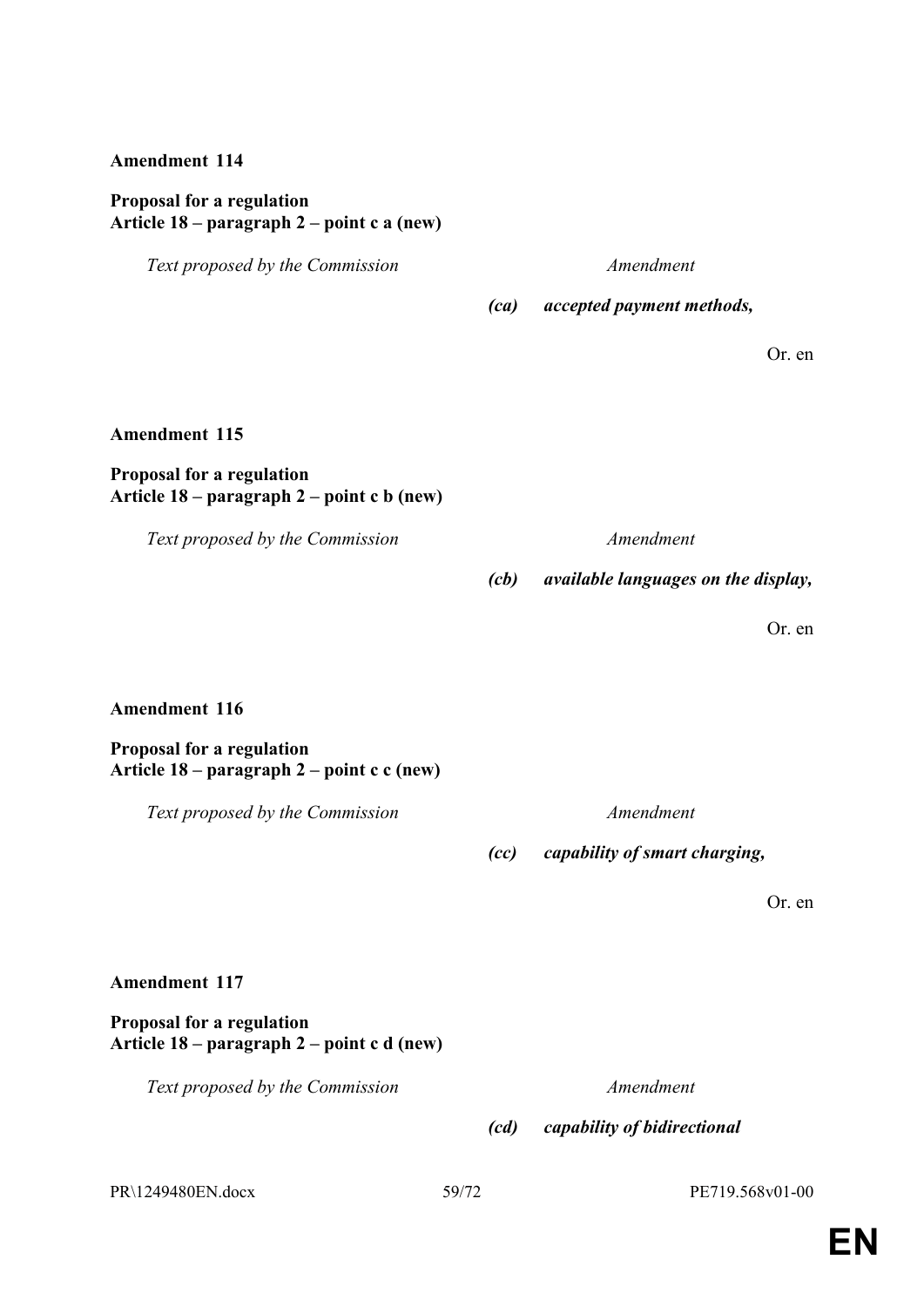*charging.*

#### **Amendment 118**

#### **Proposal for a regulation Article 18 – paragraph 3 a (new)**

*Text proposed by the Commission Amendment*

*3a. By 31 December 2026, the Commission shall establish a common European access point for alternative fuels data. This common European access point shall connect all National Access Points and offer access to all data referred to in paragraph 2. The Commission shall ensure that the common European access point is made available to public and easily accessible.*

Or. en

#### **Amendment 119**

#### **Proposal for a regulation Article 18 – paragraph 4 – introductory part**

*Text proposed by the Commission Amendment*

4. The Commission shall be empowered to adopt delegated acts in accordance with Article *17* to:

4. The Commission shall be empowered to adopt delegated acts in accordance with Article *20* to:

Or. en

#### **Amendment 120**

**Proposal for a regulation Article 18 – paragraph 4 – point c**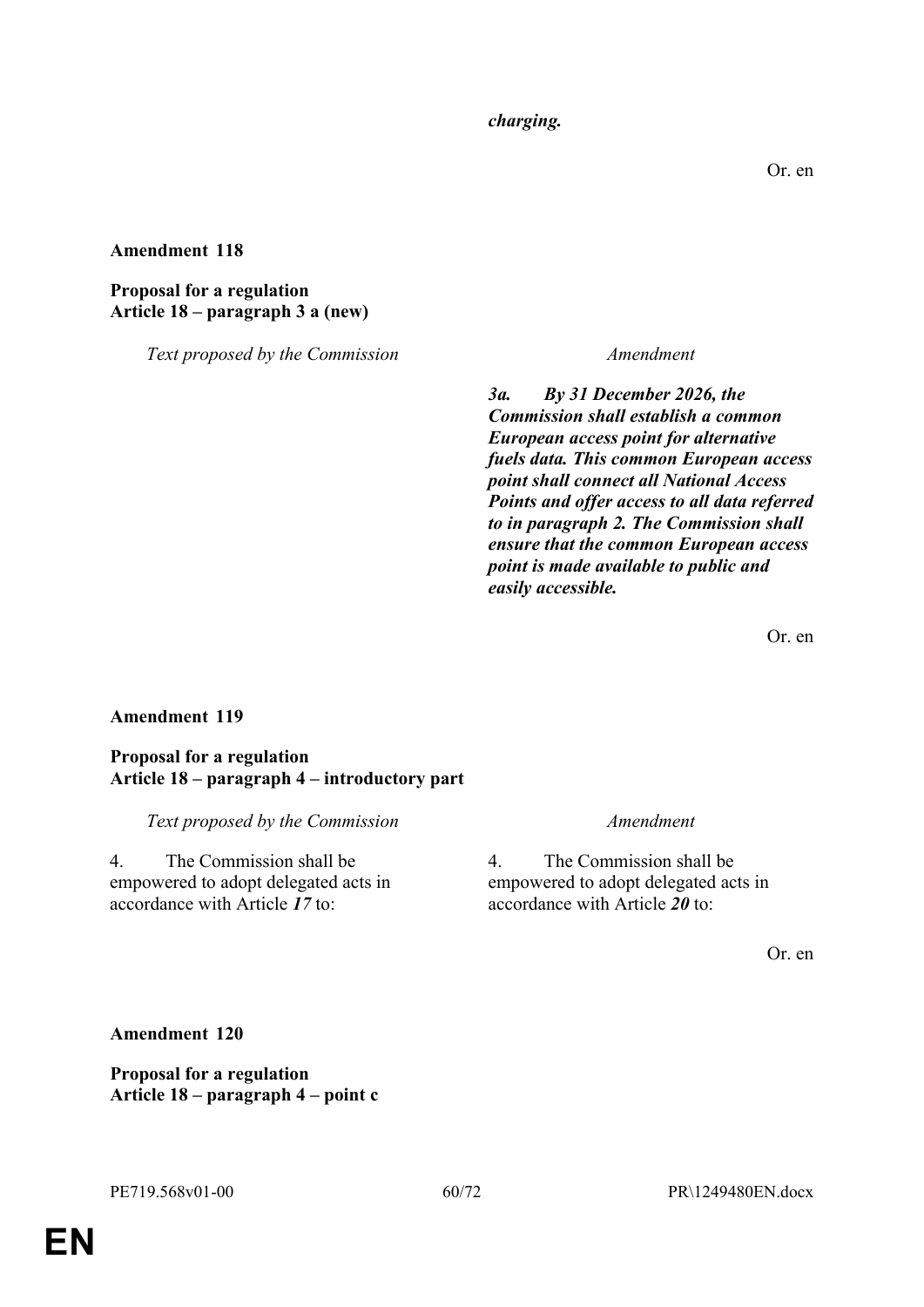PR\1249480EN.docx 61/72 PE719.568v01-00

*deleted*

*4a. Member States shall ensure that their National Access Points allow for an automated and uniform data exchange with the common European access point and the operators of publicly accessible recharging and refuelling points, in accordance with the procedures and technical requirements to be established in accordance with paragraph 6.*

*Text proposed by the Commission Amendment*

*Text proposed by the Commission Amendment*

(c) establish detailed procedures enabling the provision and exchange of data required pursuant to *paragraph 2*.

# **Amendment 122**

**Amendment 121**

**Proposal for a regulation**

**Article 18 – paragraph 4 a (new)**

#### **Proposal for a regulation Article 19 – paragraph 5**

*Text proposed by the Commission Amendment*

#### *5. CNG refuelling points for motor vehicles deployed or renewed from the date referred to in Article 24 shall comply with the technical specifications set out in point 8 of Annex II.*

(c) establish detailed procedures *and technical requirements* enabling the *uniform European* provision and exchange of data required pursuant to *paragraphs 2, 4 and 5*.

Or. en

Or. en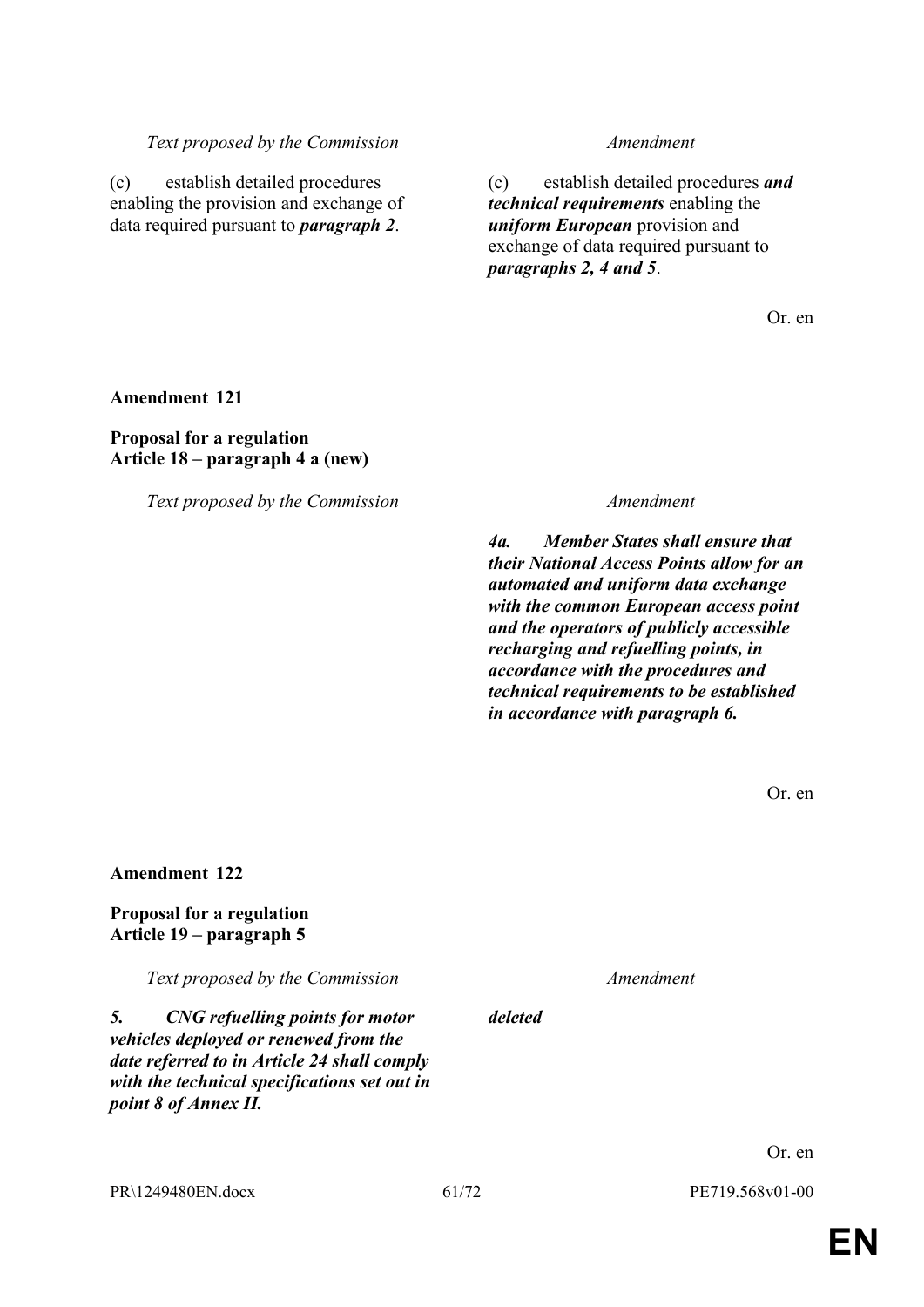#### **Proposal for a regulation Article 19 – paragraph 7 – introductory part**

*Text proposed by the Commission Amendment*

7. The Commission shall be empowered to adopt delegated acts in accordance with Article *17* to:

7. The Commission shall be empowered to adopt delegated acts in accordance with Article *20* to:

Or. en

**Amendment 124**

**Proposal for a regulation Article 19 a (new)**

*Text proposed by the Commission Amendment*

*Article 19a*

*Penalties*

*1. Member States shall lay down rules on penalties for infringements by the relevant entities of the requirements laid down in Articles 3, 4, 5, 6, 7, 8, 9, 10, 11, 12 and 18 of this Regulation and shall take all measures necessary to ensure that those rules are implemented.*

*2. The penalties provided for must be effective, proportionate and dissuasive.*

*3. The Member States shall notify the rules referred to in paragraph 1 to the Commission without delay .*

Or. en

**Amendment 125**

**Proposal for a regulation Annex I – paragraph 1 – point 1 – point a – introductory part**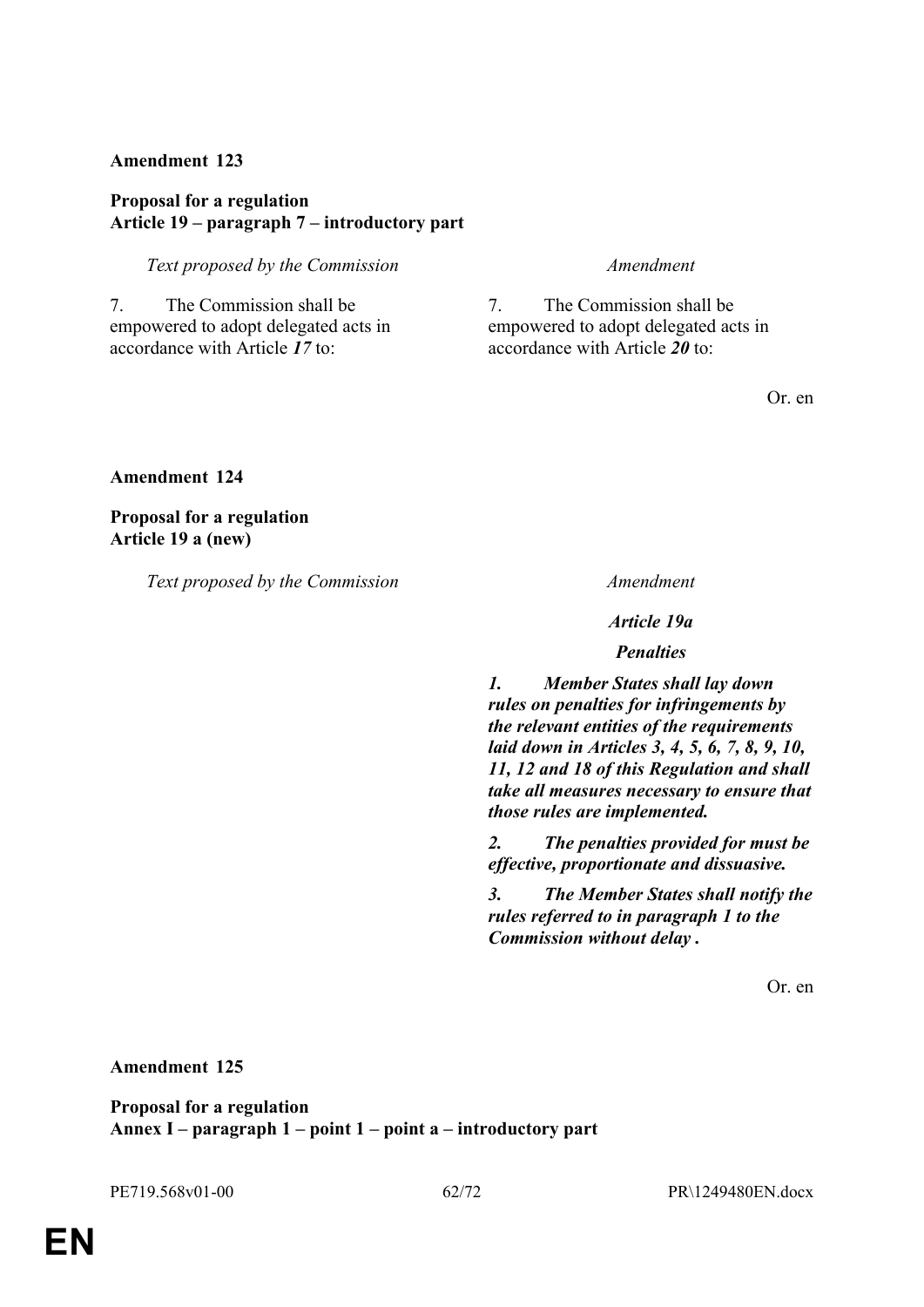*deleted*

# Or. en

**EN**

# *Text proposed by the Commission Amendment*

(a) vehicle uptake projections for 31 December of the years 2025, *2030* and 2035 for:

# **Amendment 126**

# **Proposal for a regulation Annex I – paragraph 1 – point 1 – point b – introductory part**

(b) targets for 31 December 2025, *2030* and 2035 for:

# **Amendment 127**

### **Proposal for a regulation Annex I – paragraph 1 – point 1 – point b – indent 6**

*Text proposed by the Commission Amendment*

*– LNG road refuelling stations: number of refuelling stations and capacity of stations;*

**Amendment 128**

### **Proposal for a regulation Annex I – paragraph 1 – point 1 – point b – indent 7**

*Text proposed by the Commission Amendment*

– LNG refuelling points at maritime ports of the TEN-T core and TEN-T

– LNG*, hydrogen and ammonia* refuelling points at maritime ports of the

Or. en

Or. en

*Text proposed by the Commission Amendment*

(b) targets for 31 December 2025, *2027, 2030, 2032* and 2035 for:

(a) vehicle uptake projections for 31 December of the years 2025, *2027, 2030,* 

*2032* and 2035 for:

PR\1249480EN.docx 63/72 PE719.568v01-00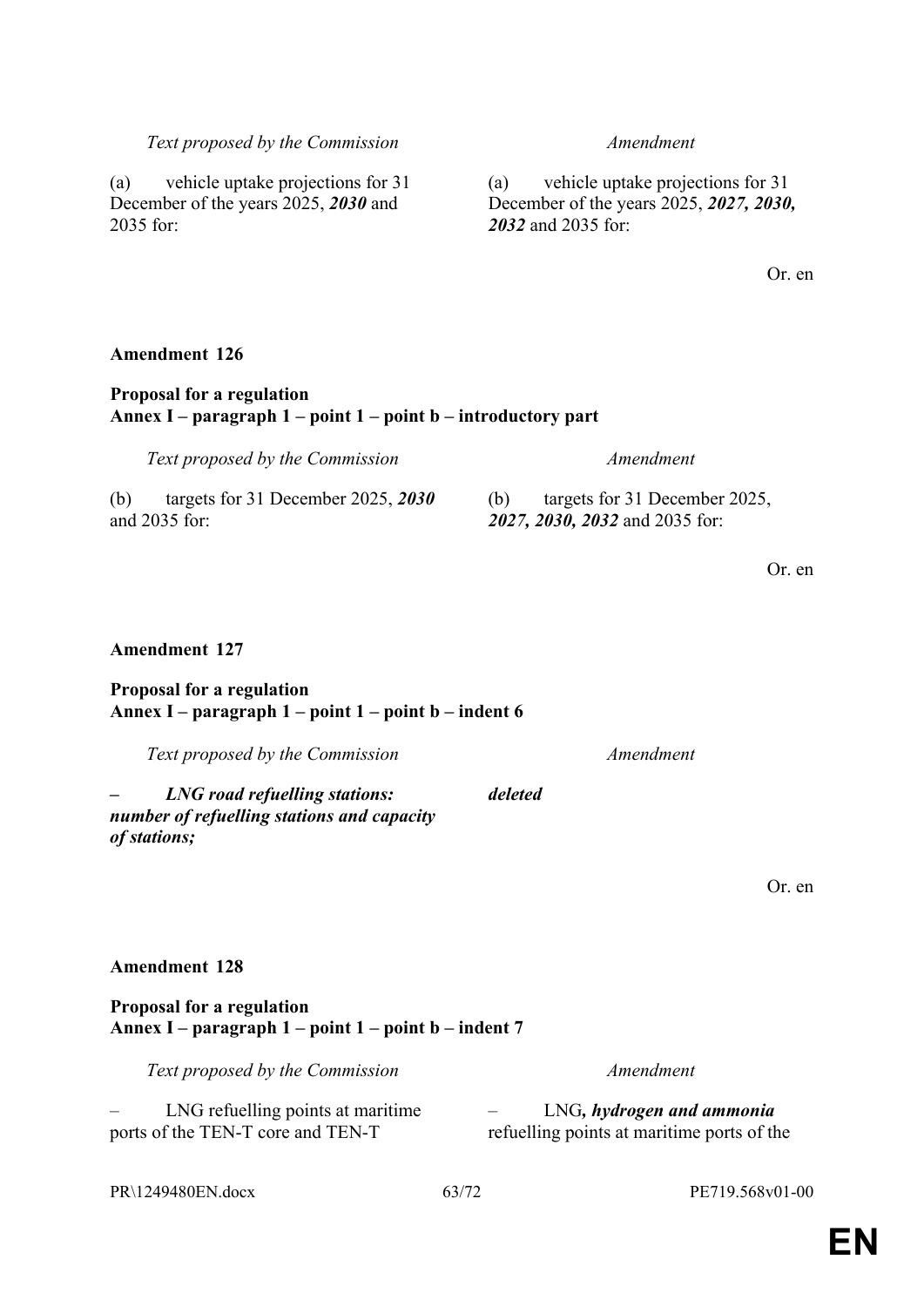comprehensive network, including location (port) and capacity per port;

TEN-T core and TEN-T comprehensive network, including location (port) and capacity per port;

Or. en

### **Amendment 129**

### **Proposal for a regulation Annex I – paragraph 1 – point 3 – indent 1**

#### *Text proposed by the Commission Amendment*

level of achievement of the infrastructure deployment targets as referred to in point 1(b) for all transport modes, in particular for electric recharging stations, electric road system (if applicable), hydrogen refuelling stations, shore-side electricity supply in maritime and inland waterway ports, LNG bunkering at TEN-T core maritime ports, other alternative fuels infrastructure in ports, electricity supply to stationary aircrafts, as well as for hydrogen refuelling points and electric recharging points for trains;

– level of achievement of the infrastructure deployment targets as referred to in point 1(b) for all transport modes, in particular for electric recharging stations, electric road system (if applicable), hydrogen refuelling stations, shore-side electricity supply in maritime and inland waterway ports, LNG*, hydrogen and ammonia* bunkering at TEN-T core maritime ports, other alternative fuels infrastructure in ports, electricity supply to stationary aircrafts, as well as for hydrogen refuelling points and electric recharging points for trains;

Or. en

#### **Amendment 130**

**Proposal for a regulation Annex I – paragraph 1 – point 3 – indent 3**

*Text proposed by the Commission Amendment*

– alternative fuels infrastructure deployment within urban nodes;

– alternative fuels infrastructure deployment within urban nodes *and multimodal transport hubs*;

Or. en

**EN**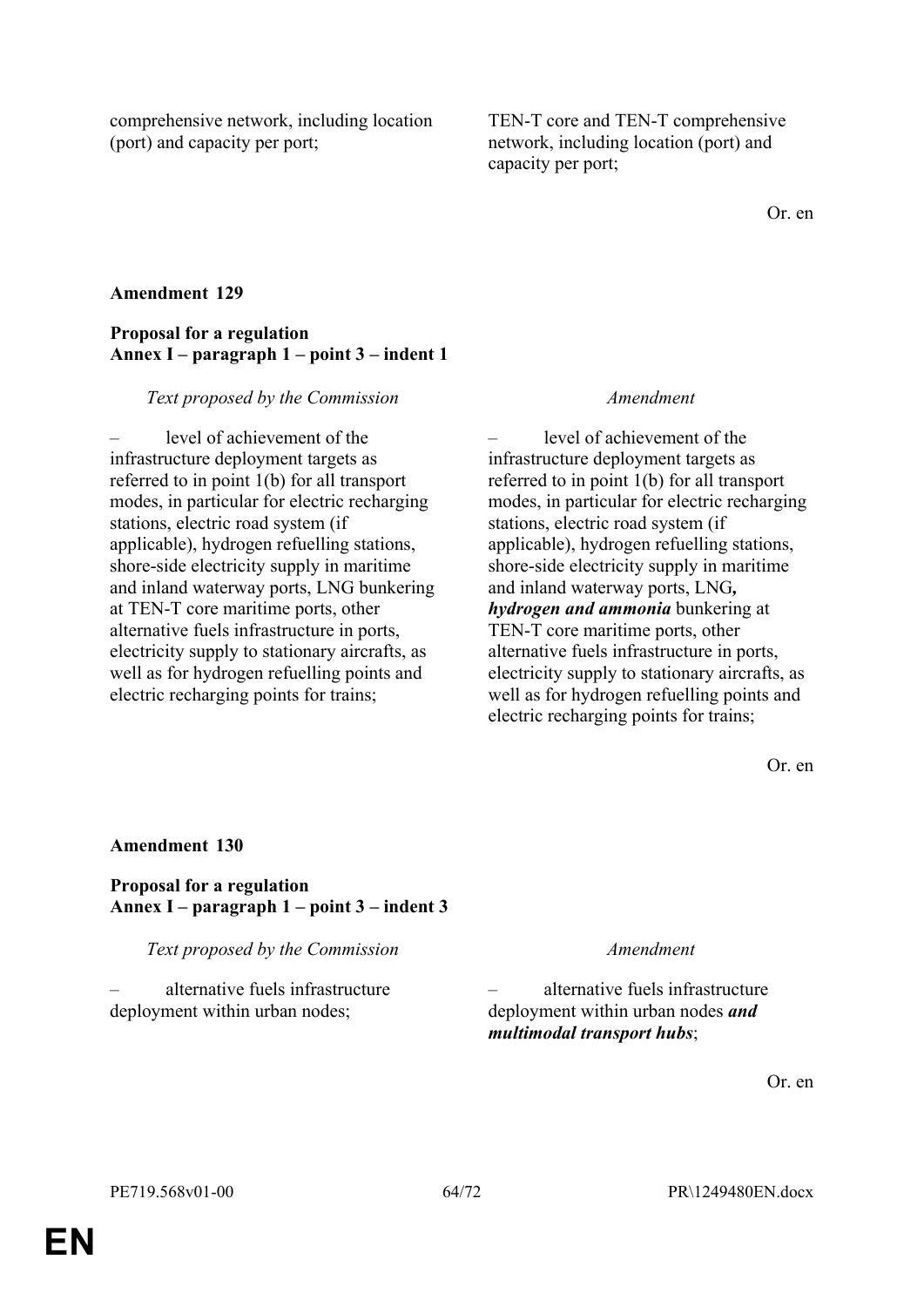### **Proposal for a regulation Annex II – Part 9 – point 9.3**

*Text proposed by the Commission Amendment*

9.3. The *common methodology for alternative fuels unit* price *comparison set out by Commission Implementing Regulation (EU) 2018/732*.

9.3. The *up to date* price *per kW/h for ad hoc electricity recharging*.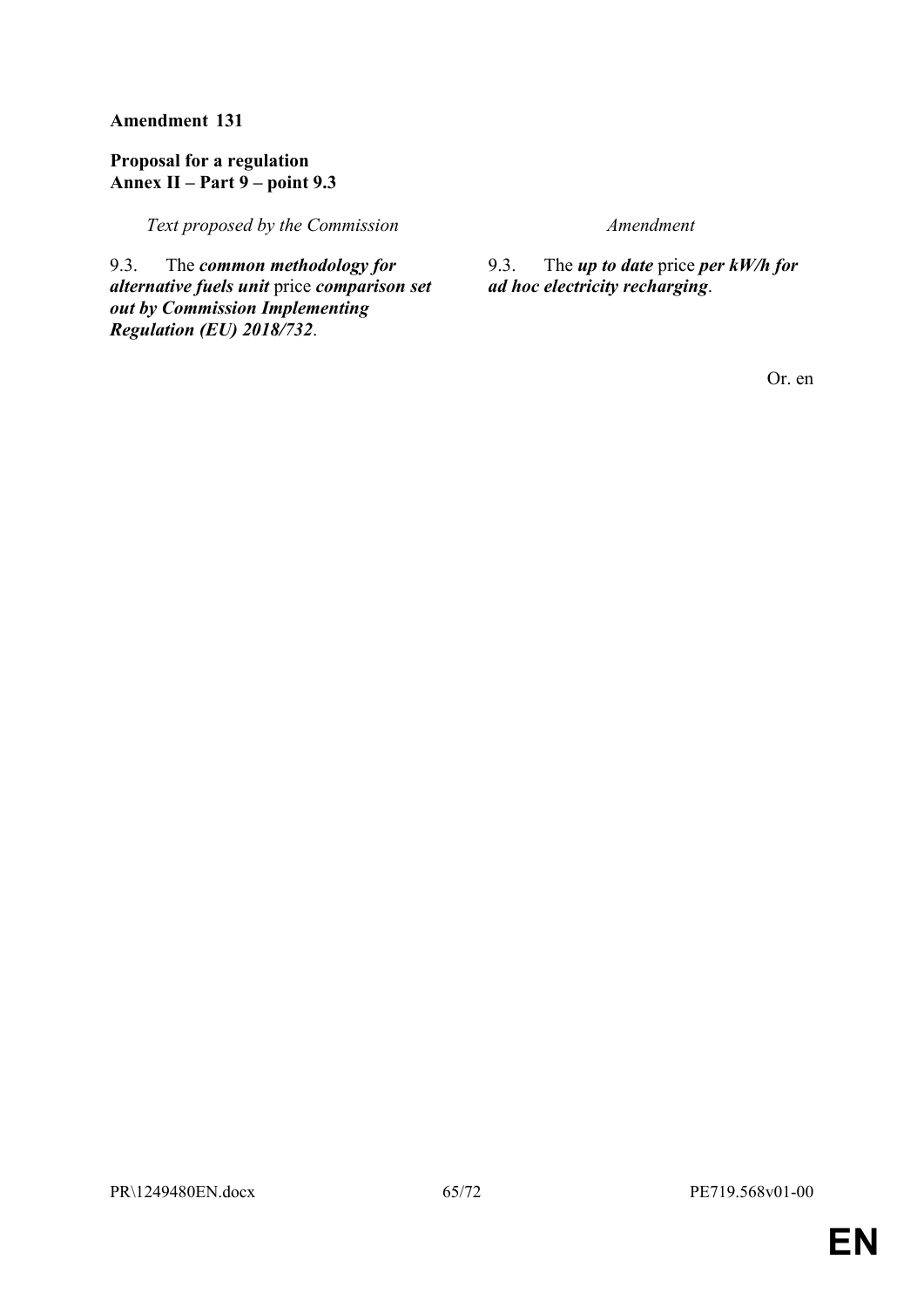# **EXPLANATORY STATEMENT**

### *Introduction*

Transport and mobility is the lifeblood of society and an essential part of everyday day life, affecting the wellbeing of European citizens. It concerns all of us. A sustainable, affordable and well-functioning transport sector available to all citizens is the backbone of the EU internal market and of utmost importance to ensure accessibility and connectivity of all regions of the European Union.

The European transport sector is currently undergoing a transformation of historic dimensions. Being responsible for over 27 percent of all greenhouse gas (GHG) emissions in the Union, the sector has a significant ecological footprint. While the Union's overall emissions decreased between 1990 and 2019, transport is the only major emitting sector whose emissions increased. This negative trend is not compatible with the Union's transition towards a sustainable society or its climate objectives. It also falls short of maximising the potential of Europe's industry to be a global frontrunner leading the shift towards sustainable mobility.

As outlined in the European Green Deal, the transport sector needs to cut at least 90 percent of its emissions by 2050, making the decarbonisation of the sector key for the Union to achieve its long-term objective of reaching climate neutrality, as set out in the European Climate Law.

Certainly, decarbonising transports will not come without challenges, but it also offers great opportunities. By shifting to sustainable, renewable and efficient energy solutions across all transport modes, the Union can reduce GHG emissions and air pollution to improve the quality of life and health of citizens, create new high-quality jobs while modernising and strengthening European industry and its competitiveness.

Sustainable alternative fuels and their infrastructure play a key role in this transition. A swift and continuous roll-out of alternative fuels infrastructure is a fundamental prerequisite to support and further boost the market uptake of sustainable vehicles, vessels and transport solutions. It is therefore crucial to have the best possible legal framework in place, to enable sufficient levels of deployment of alternative fuels infrastructure, and incentivise investments in sustainable technologies. The investment decisions that will be taken in the near future will be instrumental to put the transport sector on the right path in its ongoing transition and to ensure that it sufficiently contributes to reducing the Union's GHG emissions by 55 percent by 2030 and to net-zero by 2050.

### *Current status of alternative fuels infrastructures in the EU*

Directive 2014/94/EU on the deployment of alternative fuels infrastructure entered into force in November 2014, and Member States should transpose the provisions into national law by 18 November 2016.

The Directive sets out a framework of common measures for the deployment of alternative fuels infrastructure. Although the Directive has had a certain positive impact on the deployment of alternatively fuels infrastructure, its shortcomings are clearly visible. The internal market is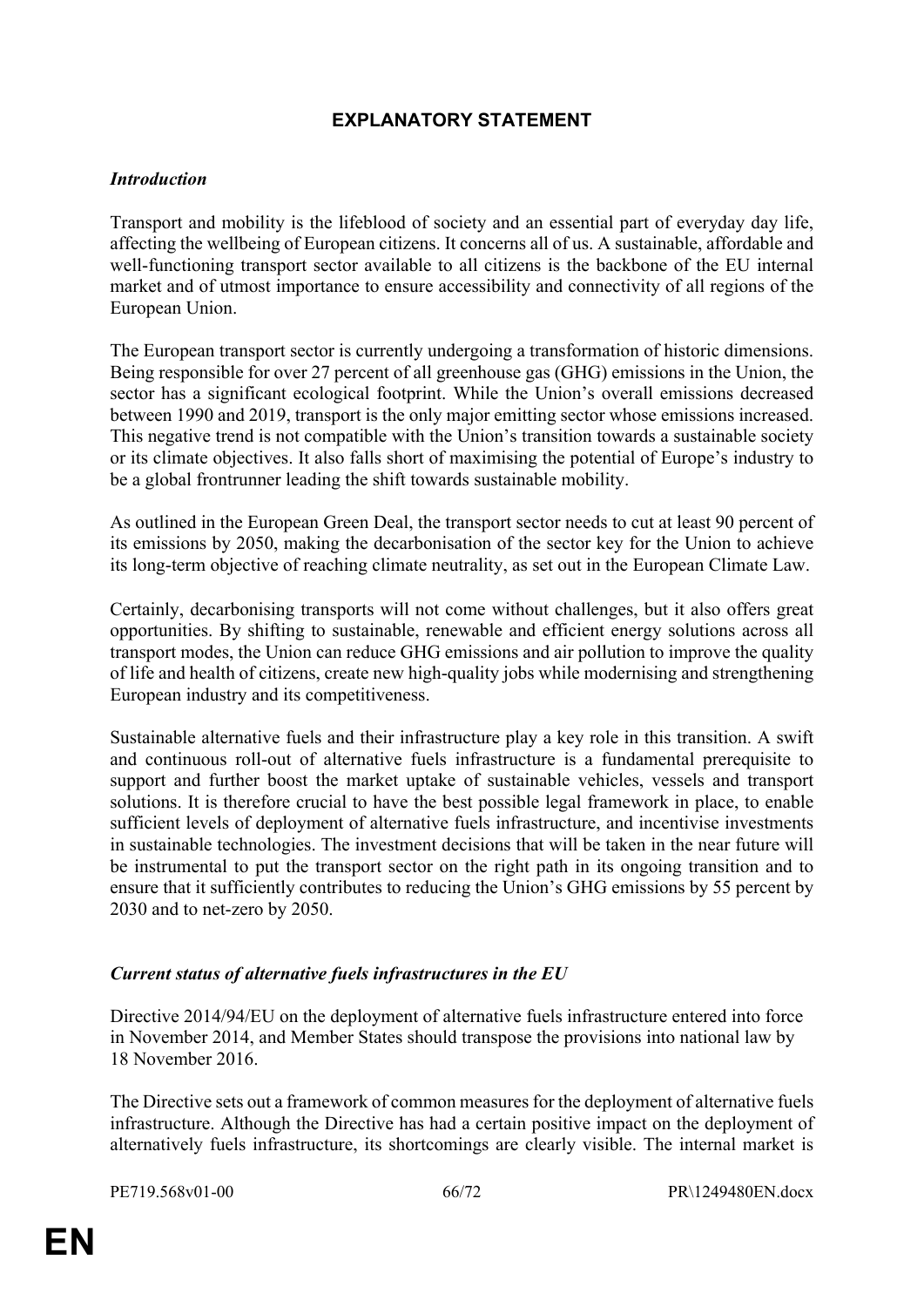fragmented and a there is a persisting lack of a seamless and interoperable network of alternative fuels infrastructure across the Union. It is painstakingly clear that the Directive has failed to meet the key objective of ensuring a coherent market development of alternative fuels infrastructure in the EU.

Your Rapporteur is convinced that a stronger and more coherent legal framework is required to enable a sufficient increase in the deployment and market uptake of sustainable alternative fuels, to ensure a fully interconnected and interoperable network across the Union. Without further EU action, the current lack of appropriate infrastructure is likely to impede progress, notably by becoming a barrier to the needed market growth of low- and zero-emission vehicles, vessels and aircraft.

Therefore, your Rapporteur welcomes the Commission's proposal to turn the Directive into a Regulation. This is required to deliver sustainable, affordable and well-functioning transports available to all citizens and to meet the increased climate ambition for 2030 and the needs of the transition to climate neutrality by 2050. Your Rapporteur agrees that legally binding minimum requirements for Member States to deploy this infrastructure will give the Union the best possible capability to support the required uptake of alternative fuel vehicles, in all Member States and across all transport modes. Harmonised provisions will ensure the required accessibility to recharging and refuelling stations, facilitating the mobility of citizens in daily life, while also strengthening territorial cohesion and helping all regions in their transition towards a greener, climate neutral future. Furthermore, transparent and fair pricing, combined with uniform and easy-to-use payment solutions for users, are necessary to guarantee full accessibility for all citizens and to make it easier to switch to sustainable transport solutions.

The Commission's proposal is a good starting point in many aspects, but your Rapporteur believes that there is room for further improvement and therefore proposes to strengthen the policy framework as follows:

### *Decarbonisation of road transports*

The decarbonisation of road transports is of paramount importance and zero-emission technologies are developing rapidly in the automotive landscape. To support this development, it is crucial that the required infrastructure is deployed in large scale.

Your Rapporteur welcomes the Commission's proposal to introduce mandatory targets for the deployment of publicly accessible recharging stations for electric light-duty vehicles. However, to ensure a rapid, complete, fair and geographically inclusive development of e-mobility across the entire Union, your Rapporteur believes that distance-based targets along both the TEN-T core and comprehensive networks must apply by 2025. In order to fully support and maximise the increasing share of electric vehicles on the market, it is also important to strengthen the fleet-based target through a higher minimum power output per vehicle. This will be particularly important in the short- and medium-term, to ensure a basic coverage enabling users to charge wherever they are driving. Therefore, the power output requirement per vehicle should be linked to the share of electric vehicles in the fleet, with higher output requirements initially which would then digress over time, as the share increases.

PR\1249480EN.docx 67/72 PE719.568v01-00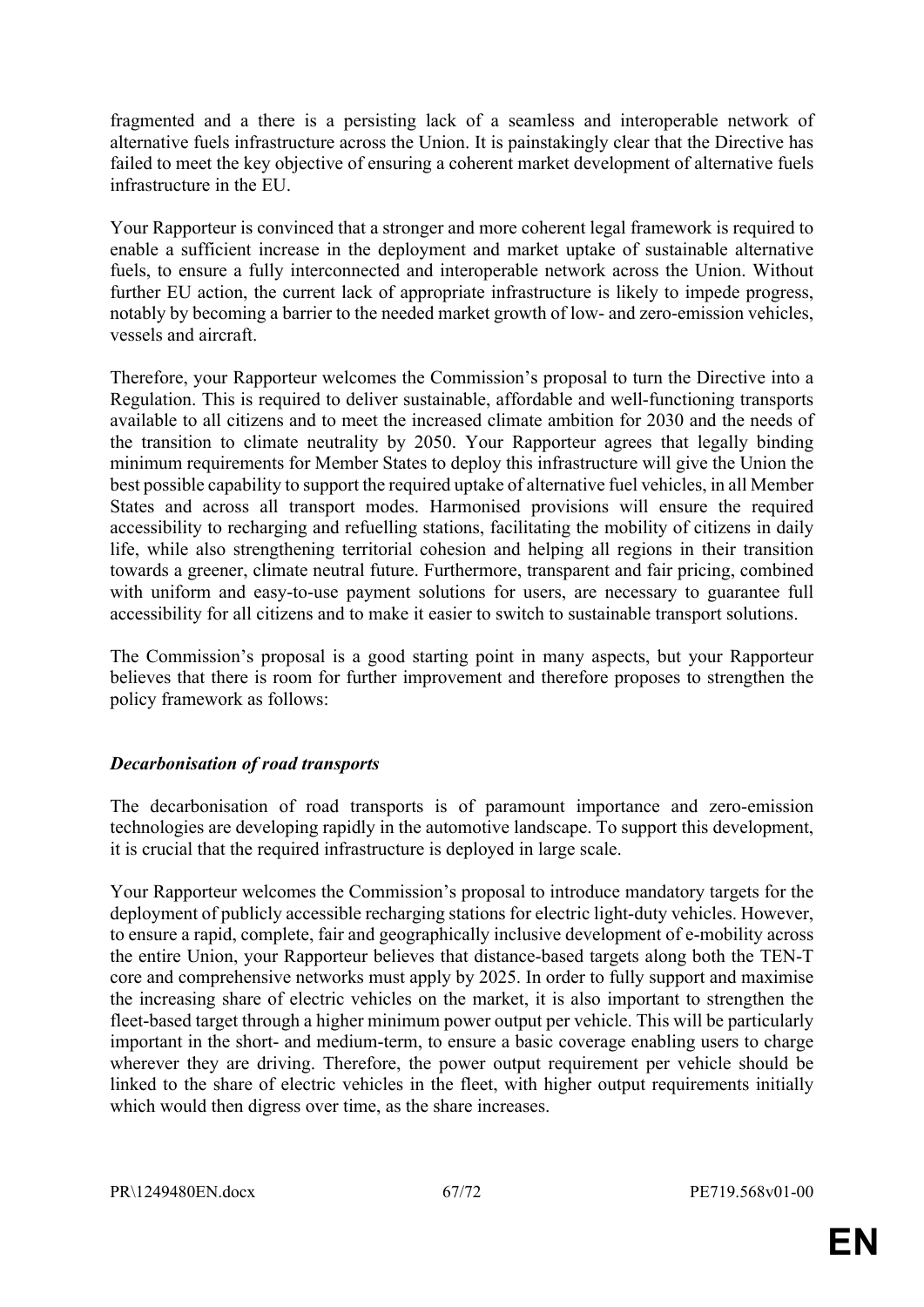Concerning heavy duty vehicles (HDVs), your Rapporteur believes that targets must be significantly strengthened so as to meet the expected demand from the market. First and foremost, it is imperative that the provisions in place are designed from a user-centric perspective and that they meet the needs of lorry drivers. This means increasing significantly the minimum power output of chargers, to enable drivers to charge up during rest periods and increased capacity for charging stations in safe and secure parking areas. Also here, the proposed roll-out of recharging stations along the TEN-T network must be swifter and more complete than in the Commission's proposal, in order to support the market penetration of battery electric trucks.

As regards LNG in road transport, on the other hand, your Rapporteur does not believe that this fuel has any significant potential to reduce GHG emissions from HDVs. Consequently, the Union should not encourage any further development of this infrastructure, which would risk stranded assets and detrimental lock-in effects in fossil technologies at the expense of sustainable alternatives with a higher potential to reduce emissions. Thus, LNG refuelling infrastructure for HDVs should not be part of this regulation.

# *Ensuring user-friendly and accessible recharging*

Recharging of vehicles must be easy, efficient and accessible for all people in society. Therefore, all publicly accessible charging and refuelling stations shall be fully accessible to persons with reduced mobility. Furthermore, operators of charging stations shall be obliged to display the ad hoc price in 'price per kWh' before the start of a recharging session and ensure that electronic card payment is always possible. To enable better management of the electricity grid all charging points shall be capable of smart charging, which will ultimately lead to lower electricity prices for consumers.

Your Rapporteur also believes it is important to improve the transparency and quality of the data which operators of recharging and refuelling stations are obliged to make available. This also includes delegating power to the Commission to set up a common European access point at European level, to facilitate price comparisons between actors across the internal market, as well as setting up an EU-level interface enabling users to access an exhaustive EU-wide map and route planner containing all publicly accessible recharging and refuelling stations.

# *Hydrogen refuelling infrastructure*

Clean hydrogen will be essential to reach the Union objectives under the European Green Deal and to reach climate neutrality by 2050. A rapid technology development is taking place and Europe must harness the full potential of the hydrogen refuelling ecosystem for heavy duty road transport, which will require both gaseous and liquid hydrogen. Therefore, your Rapporteur proposes to increase further the deployment of distance-based refuelling stations for HDVs along the TEN-T network. Member States shall also ensure that an appropriate number of hydrogen refuelling points are deployed for maritime transports.

# *Supply of shore-side electricity and of electricity to stationary aircraft*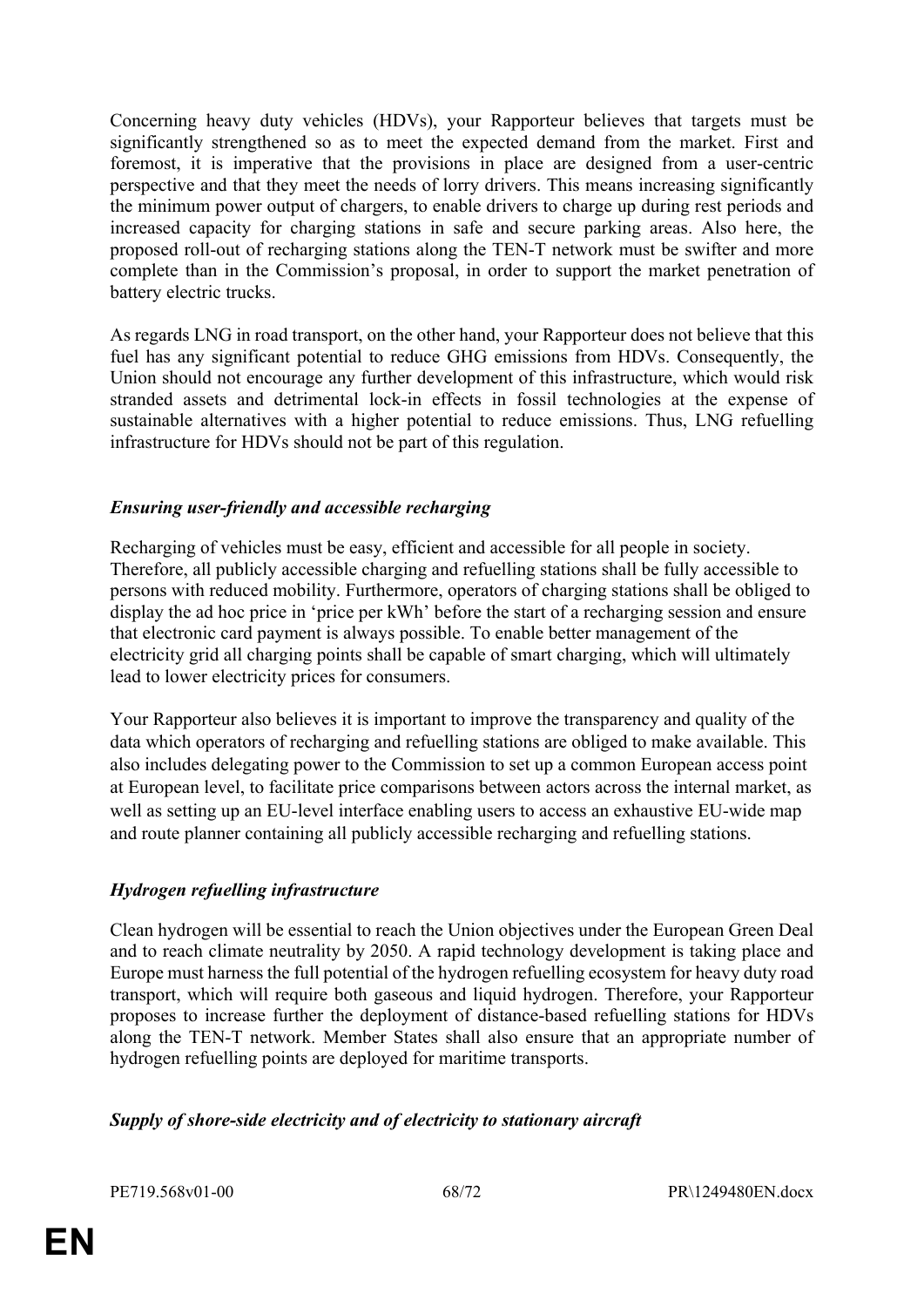Your Rapporteur agrees with the Commission's proposal to ensure that all TEN-T core and comprehensive network airports provide electricity supply to stationary aircraft.

Regarding shore-side electricity supply, however, the proposal must be strengthened, to further reduce ships' GHG emissions at berth. Although the technology exists for two decades, few ships in the Union today connect to shore-side electricity supply. In order to further support the increased deployment of this infrastructure and its business case, your Rapporteur strengthens the relevant provisions both in terms of lowering the tonnage limit for ships and by advancing the deployment date to 2025.

### *Ensuring compliance and transparency*

Your Rapporteur believes it is of utmost importance that the obligations laid down in this Directive are complied with. Therefore, Member States should take all measures necessary to ensure that the rules are followed and establish penalties for any infringements. Additionally, the framework for ensuring that Member States make progress and meet national targets must be made more transparent and robust.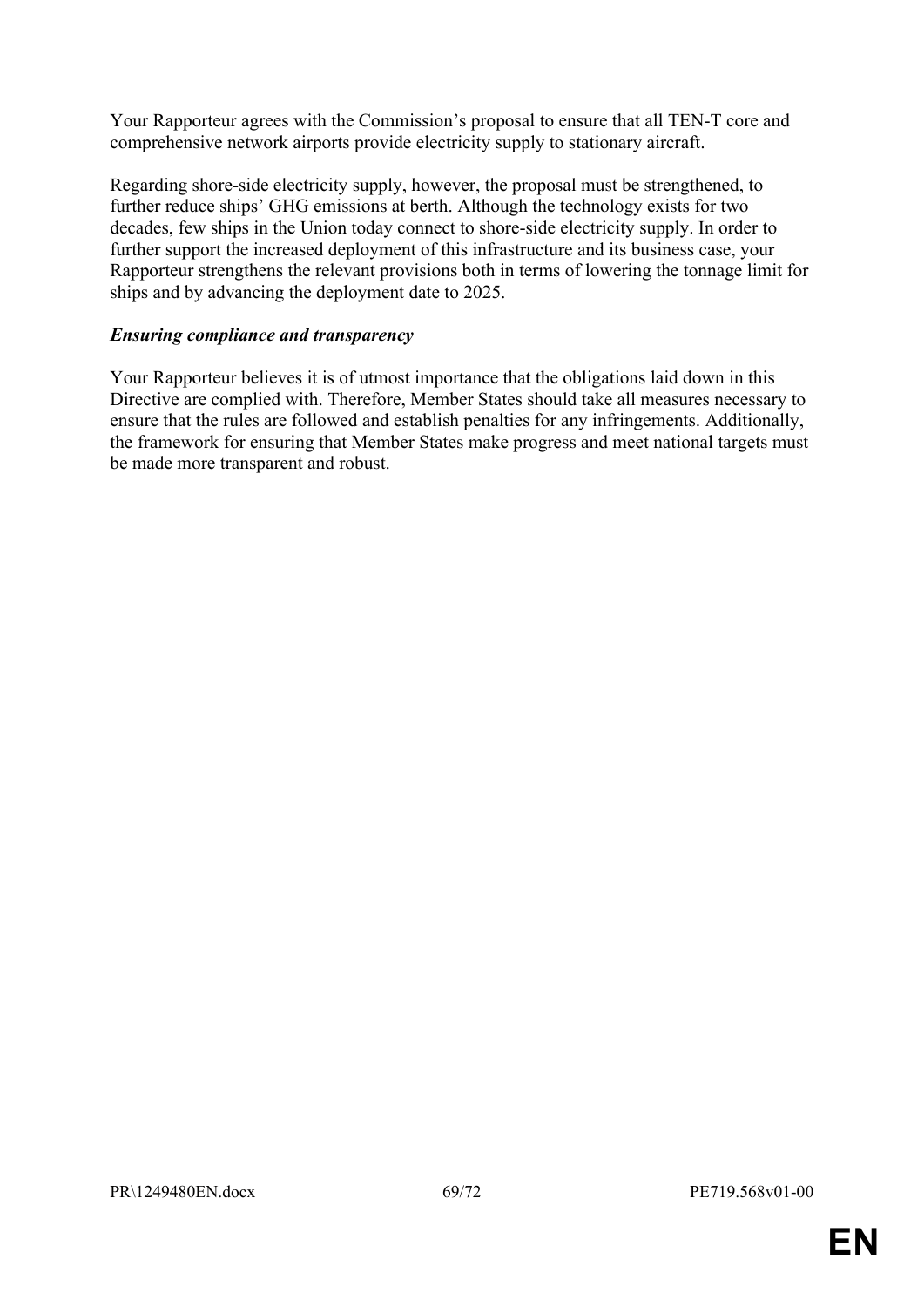# **ANNEX: LIST OF ENTITIES OR PERSONS FROM WHOM THE RAPPORTEUR HAS RECEIVED INPUT**

The following list is drawn up on a purely voluntary basis under the exclusive responsibility of the rapporteur. The rapporteur has received input from the following entities or persons in the preparation of the draft report:

| <b>Entity and/or person</b>                           |
|-------------------------------------------------------|
| Mazda Motor Europe                                    |
| EnBW Energie Baden-Württemberg AG                     |
| Federation Internationale de l'Automobile             |
| ChargeUp Europe                                       |
| Hubject                                               |
| <b>European Copper Institute</b>                      |
| Deutschen Sparkassen- und Giroverband                 |
| EDF - European Affairs Division                       |
| Daimler                                               |
| Alstom                                                |
| Transport & Environment                               |
| Volkswagen                                            |
| European Automobile Manufacturers' Association        |
| Deutscher Städtetag                                   |
| Tesla                                                 |
| Nationale Leitstelle Ladeinfrastruktur                |
| Methanol Institute                                    |
| VDA - Verband der Deutschen Automobilndustrie e. V.   |
| UNIFE - The European Rail Supply Industry Association |
| <b>ADAC Automobile Club</b>                           |
| <b>BEUC European Consumer Organisation</b>            |
| VZBV Verbraucherzentrale Bundesverband                |
| Monopolkommission                                     |
| <b>CLEPA</b>                                          |
| ePURE - European renewable ethanol                    |
| <b>SmartEN</b>                                        |
| NABU (Naturschutzbund Deutschland) e.V.               |
| Zentralverband der deutschen Seehafenbetriebe e.V.    |
| Initiative Deutsche Zahlungssysteme e.V.              |
| ubitricity Gesellschaft für verteilte Energiesysteme  |
| Verband kommunaler Unternehmen e.V.                   |
| ÖBB-Holding AG                                        |
| ADV Flughafenverband                                  |
| <b>VDR</b> - Verband Deutscher Reeder                 |
| Eurocities                                            |
| Nati                                                  |
| <b>BMW</b>                                            |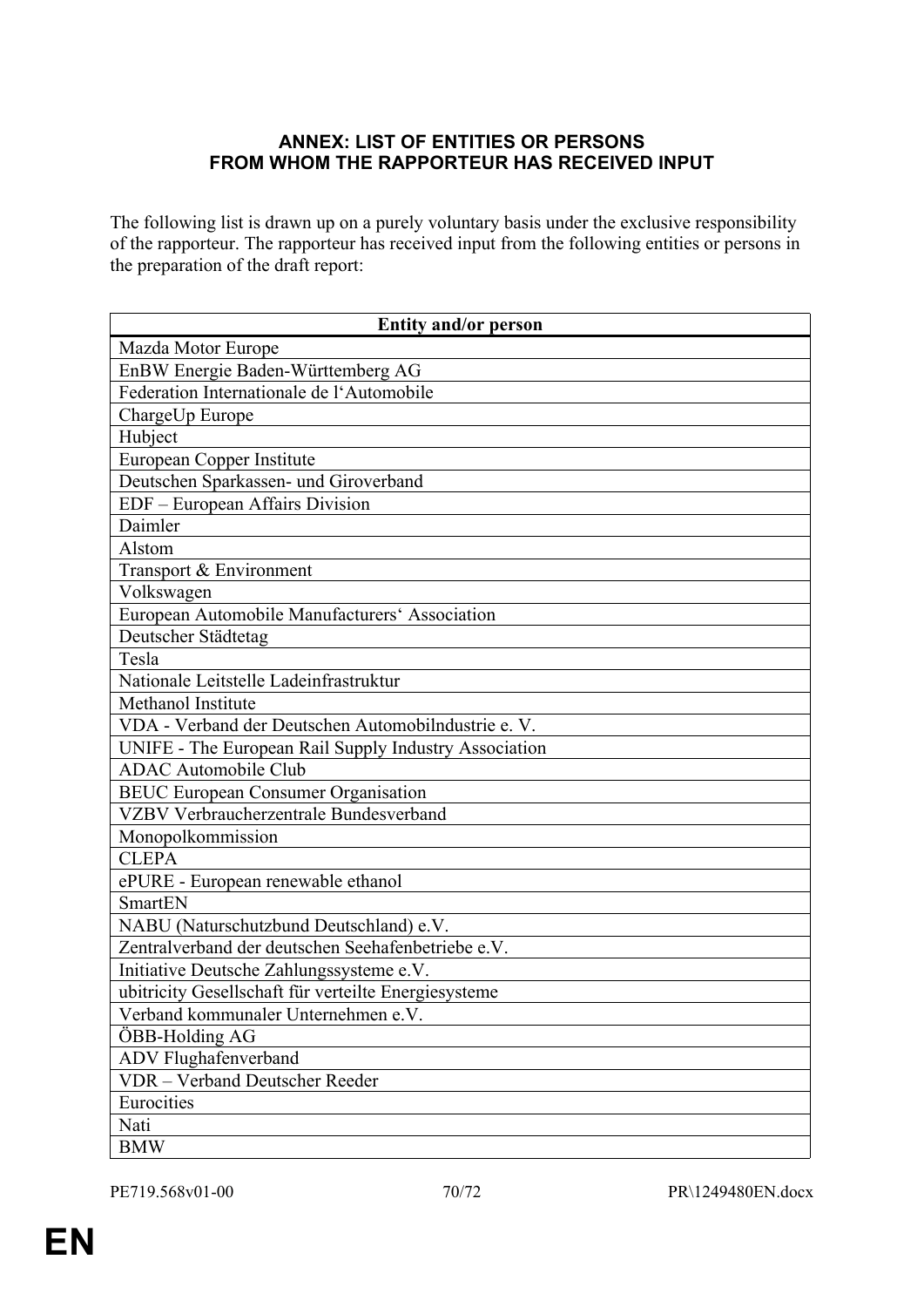| European Sea Ports Organisation - ESPO<br>Clean Air Task Force<br><b>SHV</b> Energy<br>Zürich 5 Coalition<br>Liquid Gas Europe<br>Parking Energy<br>E.ON<br>Eaton<br>Transdev<br>Eurelectric<br><b>Shell</b><br>Payments Europe<br>Mastercard<br>Visa<br>FedEx<br>Federation of European Private Port Companies and Terminals<br>Aena<br>Union Française de l'Électricité<br>Volvo<br>Avis Budget Group<br><b>Europear Mobility Group</b><br>Hertz Corporation<br>Cruise Lines International Association Europe<br>Robert Bosch GmbH<br>Scania |
|------------------------------------------------------------------------------------------------------------------------------------------------------------------------------------------------------------------------------------------------------------------------------------------------------------------------------------------------------------------------------------------------------------------------------------------------------------------------------------------------------------------------------------------------|
|                                                                                                                                                                                                                                                                                                                                                                                                                                                                                                                                                |
|                                                                                                                                                                                                                                                                                                                                                                                                                                                                                                                                                |
|                                                                                                                                                                                                                                                                                                                                                                                                                                                                                                                                                |
|                                                                                                                                                                                                                                                                                                                                                                                                                                                                                                                                                |
|                                                                                                                                                                                                                                                                                                                                                                                                                                                                                                                                                |
|                                                                                                                                                                                                                                                                                                                                                                                                                                                                                                                                                |
|                                                                                                                                                                                                                                                                                                                                                                                                                                                                                                                                                |
|                                                                                                                                                                                                                                                                                                                                                                                                                                                                                                                                                |
|                                                                                                                                                                                                                                                                                                                                                                                                                                                                                                                                                |
|                                                                                                                                                                                                                                                                                                                                                                                                                                                                                                                                                |
|                                                                                                                                                                                                                                                                                                                                                                                                                                                                                                                                                |
|                                                                                                                                                                                                                                                                                                                                                                                                                                                                                                                                                |
|                                                                                                                                                                                                                                                                                                                                                                                                                                                                                                                                                |
|                                                                                                                                                                                                                                                                                                                                                                                                                                                                                                                                                |
|                                                                                                                                                                                                                                                                                                                                                                                                                                                                                                                                                |
|                                                                                                                                                                                                                                                                                                                                                                                                                                                                                                                                                |
|                                                                                                                                                                                                                                                                                                                                                                                                                                                                                                                                                |
|                                                                                                                                                                                                                                                                                                                                                                                                                                                                                                                                                |
|                                                                                                                                                                                                                                                                                                                                                                                                                                                                                                                                                |
|                                                                                                                                                                                                                                                                                                                                                                                                                                                                                                                                                |
|                                                                                                                                                                                                                                                                                                                                                                                                                                                                                                                                                |
|                                                                                                                                                                                                                                                                                                                                                                                                                                                                                                                                                |
|                                                                                                                                                                                                                                                                                                                                                                                                                                                                                                                                                |
|                                                                                                                                                                                                                                                                                                                                                                                                                                                                                                                                                |
|                                                                                                                                                                                                                                                                                                                                                                                                                                                                                                                                                |
| Freie und Hansestadt Hamburg                                                                                                                                                                                                                                                                                                                                                                                                                                                                                                                   |
| avere                                                                                                                                                                                                                                                                                                                                                                                                                                                                                                                                          |
| CEDEC - European Federation of Local Energy Companies                                                                                                                                                                                                                                                                                                                                                                                                                                                                                          |
| BDEW Bundesverband der Energie- und Wasserwirtschaft e.V.                                                                                                                                                                                                                                                                                                                                                                                                                                                                                      |
| <b>TRATON</b>                                                                                                                                                                                                                                                                                                                                                                                                                                                                                                                                  |
| Wiener Stadtwerke                                                                                                                                                                                                                                                                                                                                                                                                                                                                                                                              |
| Leaseurope                                                                                                                                                                                                                                                                                                                                                                                                                                                                                                                                     |
| Costa Group                                                                                                                                                                                                                                                                                                                                                                                                                                                                                                                                    |
| Bundesverband der Deutschen Industrie e.V.                                                                                                                                                                                                                                                                                                                                                                                                                                                                                                     |
| Union Internationale des Transports Publics                                                                                                                                                                                                                                                                                                                                                                                                                                                                                                    |
| GRTgaz                                                                                                                                                                                                                                                                                                                                                                                                                                                                                                                                         |
| Fastned                                                                                                                                                                                                                                                                                                                                                                                                                                                                                                                                        |
| <b>International DME Association</b>                                                                                                                                                                                                                                                                                                                                                                                                                                                                                                           |
| The European Association for Storage and Energy - EASE                                                                                                                                                                                                                                                                                                                                                                                                                                                                                         |
| AeroSpace and Defence Industries Association of Europe                                                                                                                                                                                                                                                                                                                                                                                                                                                                                         |
| Portugal Shipowners                                                                                                                                                                                                                                                                                                                                                                                                                                                                                                                            |
| bp                                                                                                                                                                                                                                                                                                                                                                                                                                                                                                                                             |
| Verband Deutscher Verkehrsunternehmen e.V.                                                                                                                                                                                                                                                                                                                                                                                                                                                                                                     |
| <b>SHARE NOW</b>                                                                                                                                                                                                                                                                                                                                                                                                                                                                                                                               |
| Groupe ADP                                                                                                                                                                                                                                                                                                                                                                                                                                                                                                                                     |
| Autobahnen- und Schnellstraßen-Finanzierungs-Aktiengesellschaft                                                                                                                                                                                                                                                                                                                                                                                                                                                                                |